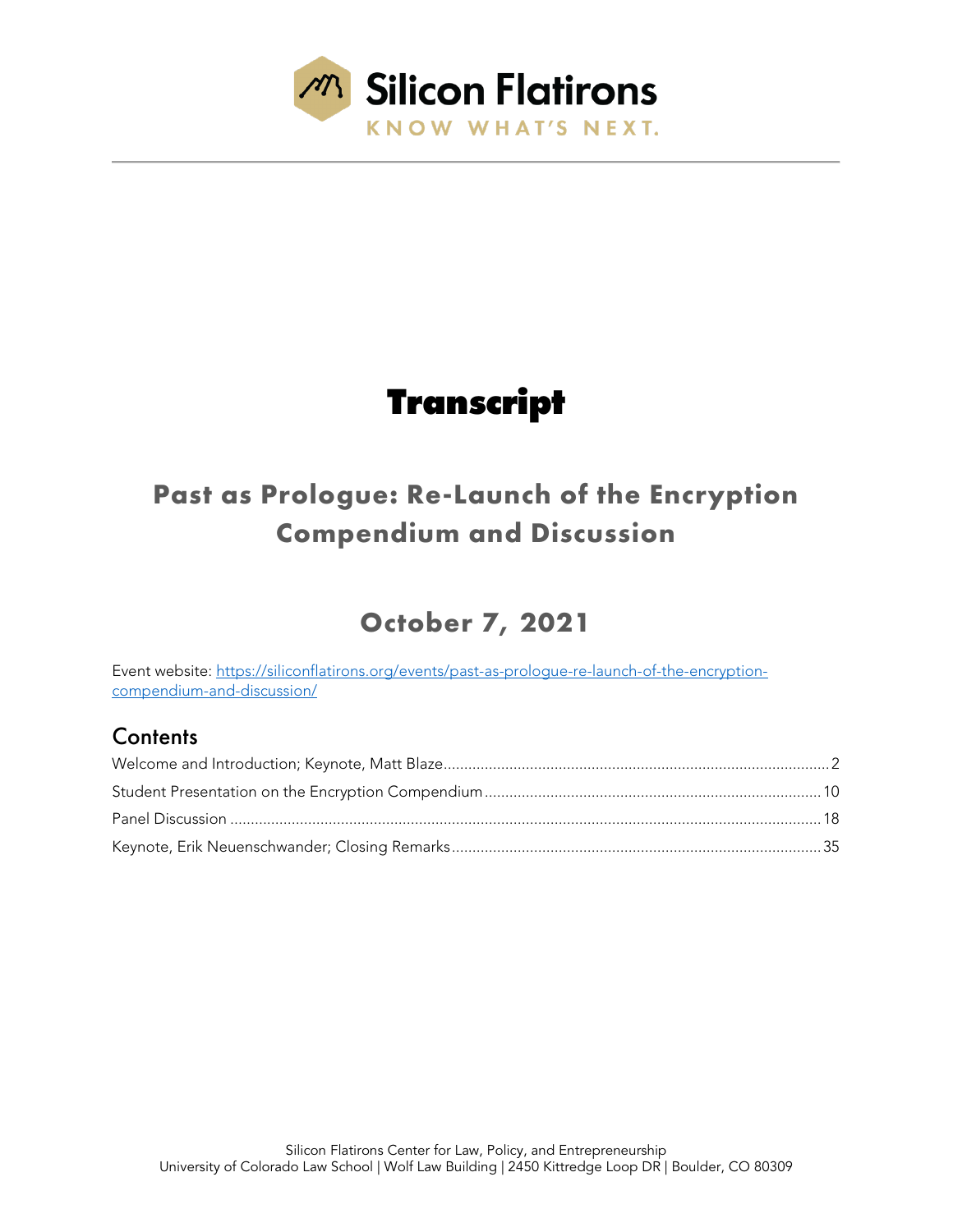# <span id="page-1-0"></span>Welcome and Introduction; Keynote, Matt Blaze

## [https://www.youtube.com/watch?v=l1YEpkOXzPs&list=PLTAvIPZGMUXP63tRcI](https://www.youtube.com/watch?v=l1YEpkOXzPs&list=PLTAvIPZGMUXP63tRcI-oBfVijnA2E1w0W&index=1)[oBfVijnA2E1w0W&index=1](https://www.youtube.com/watch?v=l1YEpkOXzPs&list=PLTAvIPZGMUXP63tRcI-oBfVijnA2E1w0W&index=1)

[00:00:00.45] Amie Stepanovich: Although, you can always reference the event led page for a longer biography on him and all of the speakers that you're going to see here today. Matt is currently the McDevitt Professor of Computer Science and Law at Georgetown University.

[00:00:14.47] His hard work seems to involve from an outside perspective. Matt, correct me if I'm wrong- getting trolled on Twitter about election security. And basically, talking and educating people about all of the things that he has developed through years and years of research and experimentation deep, deep expertise.

[00:00:36.95] He's also probably one of the key people to thank for the fact that we're not all walking around today with a small thing called a Clipper chip in all of our electronic devices. So thanks for joining us here today, Matt, and welcome to you.

[00:00:52.52] MATT BLAZE: OK, thanks. Thanks very much, Amy, for that very generous introduction and for the invitation to come here. First of all, is my audio coming through OK, if somebody can confirm that on the chat. That would be great. OK, I'm just going to assume that you can hear me. OK, great. All right, so I'm going to talk a little bit about the early history of the crypto wars and talk a little bit about an alternative history to this.

[00:01:30.75] I apologize, I'm going to share some slides for a few minutes. But hopefully, we'll get through that relatively quickly. But I want to focus a little bit on what a perspective that I think has been largely ignored in the current debate. And actually, even in the first debate, which is just how ignorant we are of how technology is likely to go.

[00:02:13.35] And in particular, what I want to look at is the question, what if we had lost Crypto War I? That is what if-- things had gone exactly as the government had intended. And in 1993, the Clipper chip was just quickly embraced by everyone as clearly the obvious Solomon like solution to all of our problems. Where would that put us today?

[00:02:46.72] So the timeline that I'm talking about and the kind of nomenclature that I'm using is that there are either 2 and 1/2 or 3 crypto wars in our history that are of concern to us. The first was Crypto War I, which was concerned with the Clipper chip and more broadly with export controls on cryptography. The second crypto war happened after a period of maybe 10 years of detente in which essentially everyone just forgot about the first crypto war and tried to have all of the same debates again.

[00:03:30.03] And it kind of got nowhere for a while and then somewhere around 2015 or so was replaced by what's probably going to be remembered as Crypto War III. The crypto war to end all crypto wars, which has focused particularly on content scanning on user devices CSAM materials and so on. But I'm not going to talk about either of those last two so much. I want us to remember the great crypto war before we knew that it would be necessary to number them.

[00:04:13.38] So Crypto War I, I think is the period from around 1992 or 1993, depending on when you- whether you look at the public or the secret world to 2000 when there was a kind of decisive peace treaty signed. So it all started in 1992 or it came to a head in 1992 when AT&T, the company that I worked or although, I work for the part of the company that cost money. This was produced by the part of the company that made money or tried to make money.

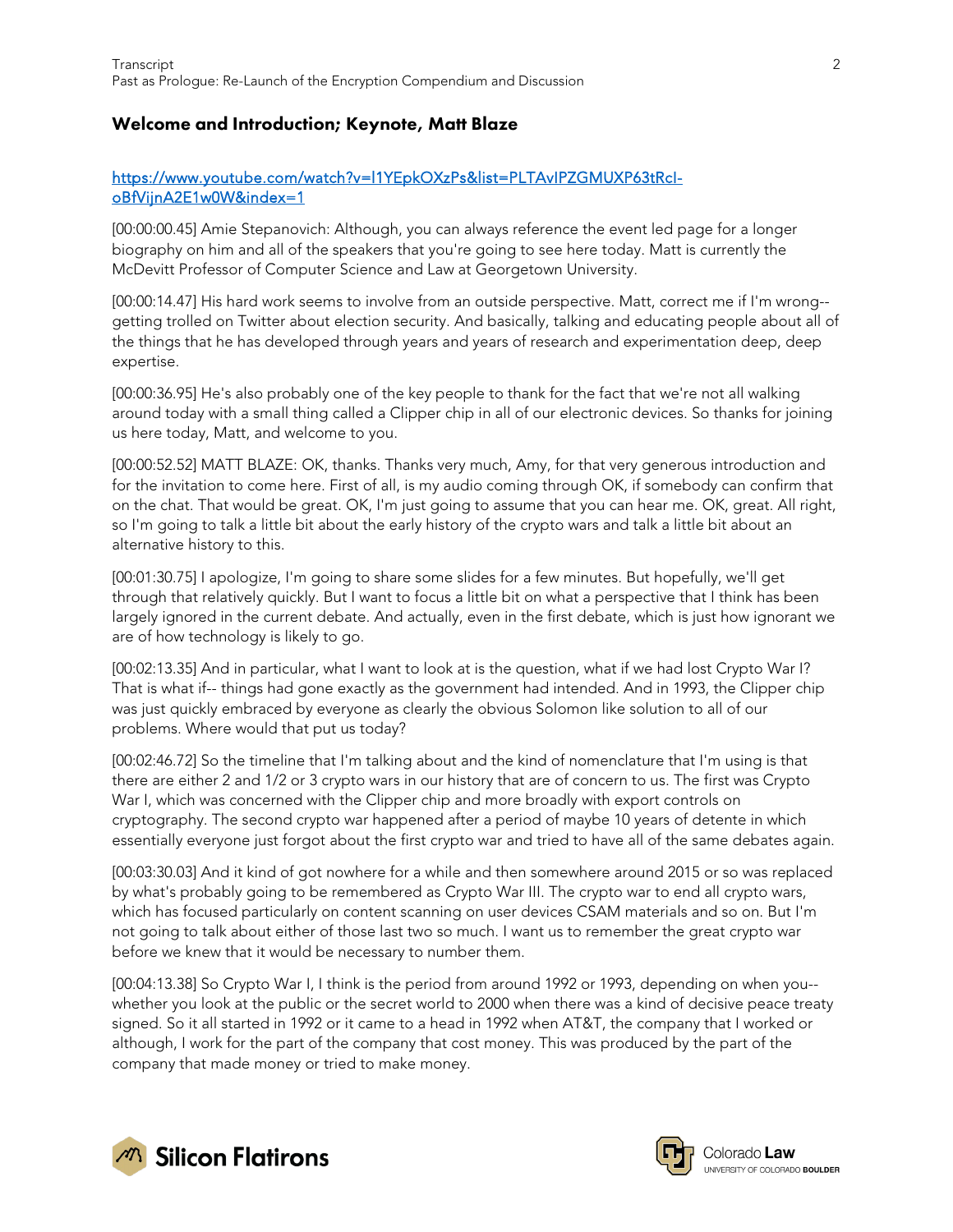[00:04:54.96] They released this telephone device and it was called the TSD3600. And stood four Telephone Security Device model 3600. And that was essentially an encrypting phone that would sit between your handset, which is back-- this is back when phones had separate handsets and the body of your phone. And essentially, it had two buttons. One marked clear and the other was just a red button.

[00:05:40.44] Clear would just let you use your handset in the normal way. If you pushed the red button, what it would do was do some sort of cleverness with the interface. And essentially, set up a modem connection with a pure device on the other end and it would then do a diffi home and key exchange and show the hash of the key on the screen and then do a DES encrypted, Data Encryption Standard encrypted voice conversation over that modem link.

[00:06:29.10] So essentially, it was a way of encrypting your phone calls over an analog connection, which is all anybody really had back in 1992. Now this device was marketed by AT&T in a way that seemed almost designed to make it seem like a ridiculous product. First of all, its list price was \$1,400 each. And you needed at least two of them for this to make any sense to own one, and this is 1992 dollars. So this was crazily expensive to start with.

[00:07:10.14] And in fact, I think they sold a couple hundred of them to mostly the paranoid crazies. So but in spite of the fact that this phone was not likely to be successful, at least in this form, it resulted in a complete freakout on the part of the government. Essentially, they worried perhaps with some justification perhaps not that this device would become cheaper and become very popular and would make wiretaps, which looked kind of like this. Wiretaps actually involved tapping a phone mechanically and sending a tap in the wire back to headquarters.

[00:08:06.06] This would essentially make wiretapping obsolete. So it very quickly tried to develop something to either convince AT&T to stop selling these devices or modify them in a way that wouldn't make wiretaps obsolete. And what they came up with was this called the MYK78 chipset. And essentially, MYK78 popularly known as the Clipper chip was designed to be a drop in replacement for a DES hardware encryption chip.

[00:08:54.48] That had kind of similar pin outs and a similar software interface. It used a 64-bit encrypted block in the same way and it had the same idea of initialization vectors and so on and so on. So you could relatively easily take a product that used a DES chip and replace it with one of these Clipper chips without too much difficulty. And it had two important features.

[00:09:26.05] The first important feature is it used a brand new cipher algorithm called Skipjack. And Skipjack was designed by the National Security Agency in secret, and the algorithm itself was secret. But it was kind of advertised as being designed by the same people who designed the encryption used to protect our nation's most important classified secrets. And one way in which it was sort of measurably more secure is unlike the yes, which had a 56-bit key kind of showing its age. Skipjack had an 80-bit key, which was considerably more secure and was designed to be secure well to the foreseeable future and beyond, at least against exhaustive search.

[00:10:17.04] So that was the carrot. The stick was that if you didn't include this, you wouldn't ever be able to export your product. Oh, and it had one other feature that they thought maybe no one would notice, but they didn't try to hide it. And that's that it would also send an encrypted copy of your key as part of the key exchange in a way that the government could decrypt it using essentially keys that were held for each chip in escrow by the government.

[00:10:56.17] This was as it turns out very controversial. And it set off a kind of immediate discussion in the world that wait a minute, do we really want to build wiretap ready telephones? This was very, very controversial. And in fact, the argument was mostly focused around the question, can we trust these people to keep these keys secret and not misuse them and abuse them outside of the legal process?



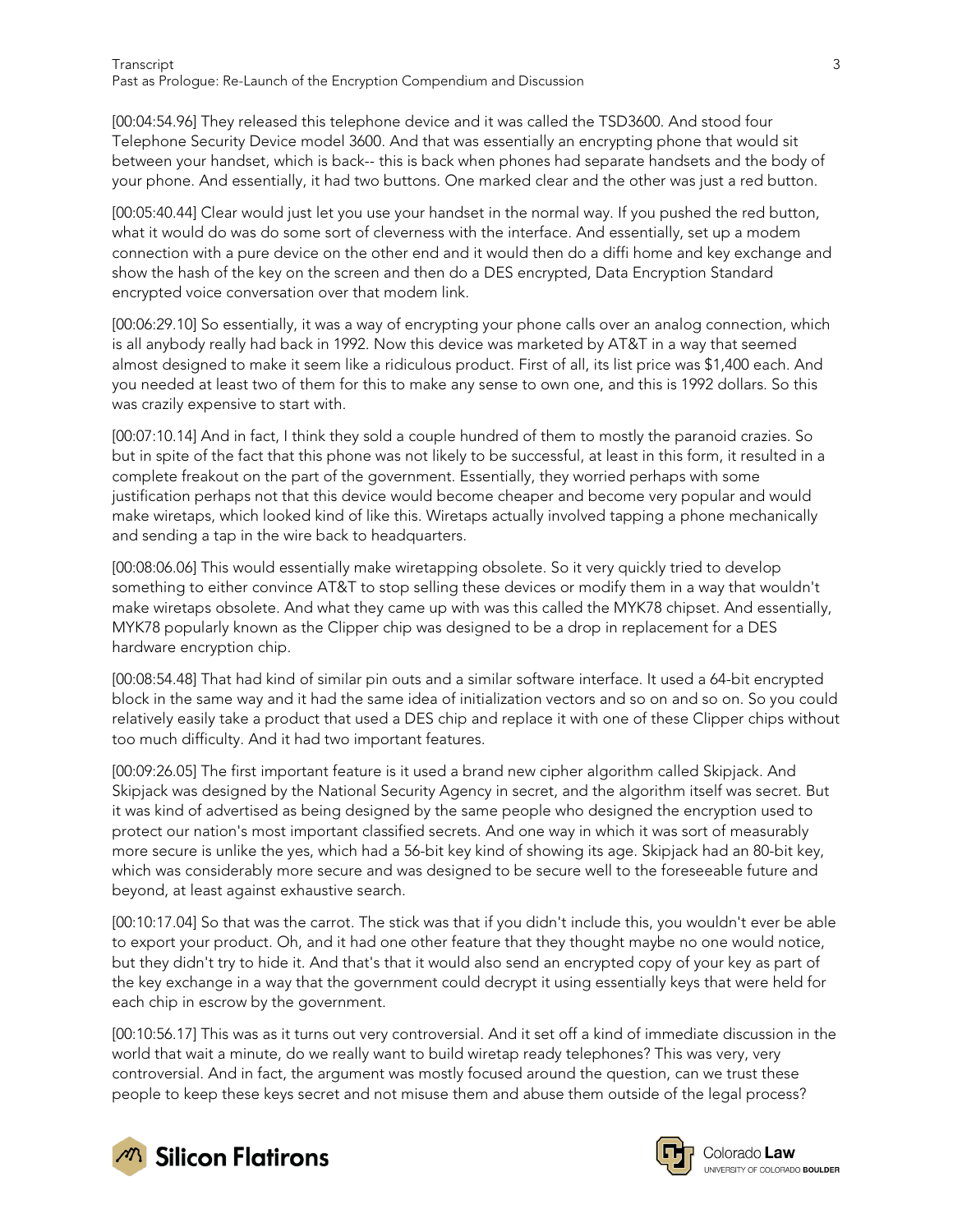[00:11:37.85] So this was very, very controversial. And it really was acted as kind of a denial of service attack against the cryptography community because while we should have been designing new cryptography and figuring out how to integrate new cryptography into the emerging standards that would become the foundation for the internet and the web that was just starting to become a thing. We spent all of our time arguing about this instead or big part of our time arguing about this instead. Myself included.

[00:12:18.64] Now, I personally had just finished grad school when this all came out, and just started a job, a kind of dream job at Bell Laboratories, which was a division of AT&T, which had another division that was actually producing the first product that would use the Clipper chip. They essentially recalled the TSD3600 and replaced them with a version that included Clipper.

[00:12:54.82] So I was sort of inadvertently a little bit in the middle of this. I thought, wow, this Clipper chip is a terrible idea, nobody should use it. And I was very public in saying that, and then I found out, oh, actually, the company I work for is the first customer for this thing that I had said was terrible. But fortunately, I worked for Bell Labs, which at the time encouraged people to actually engage with the research community and be honest about their technical opinions, which was actually very refreshing, particularly considering this was basically my first job.

[00:13:34.03] So Clipper used this classified algorithm, and that meant that the cryptography had to be implemented in classified hardware. You could buy these chips, but they had tamper resistant features in them intended to prevent reverse engineering of what the actual cipher algorithm was. So the effect was that you couldn't implement this in software. You had to buy the hardware in order to do any encryption.

[00:14:08.77] And they produced a couple of versions of this. One was the Clipper chip intended for integration into devices like the telephone security device. They also produced something called the Tesora card, which they later had to rename because it turned out there was a trademark on Tesora and so they had to quickly rebrand all of them, which was a PCMCIA card. I'll get to what that was in a second that you could plug into a computer and essentially use as a co-processor to perform your encryption for you.

[00:14:47.14] There was a central key database, and that was maintained by the government. And that's really where most of the focus of the debate around this was. Can we trust the maintainers of this key database to actually secure it? It also turned out to be easily bypassed. So I discovered really in the first day of looking at this. Somehow, the NSA agreed to give me a sample of the PCMCIA card. And they invited me down to NSA and I got to go in and got a little bit of a tour and then they handed me a bag with a PCMCIA card reader and a couple of the Fortezza cards. And they said, feel free to go play with them.

[00:15:36.67] And kind of on the first day, I figured out a way of using it in a way that bypassed the key escrow feature, but still used the good 80-bit cipher. And that kind of helped to derail it, but it really wasn't the problem. It was a very simple technical hack if I hadn't discovered it somebody else absolutely surely would have. But it would also have been relatively easy to fix had this been something that there was any real demand for.

[00:16:17.92] So Clipper had technical weaknesses, but they weren't the real problem. So we finally won the crypto wars in 2020. The Clinton administration finally basically got rid of the stick. And agreed to allow non-escrowed cryptography to be exported and allowed for the market to just introduce unescrow cryptography into standards. And it cost us seven or eight years of arguing about this. But in the end we were finally able to get to work and securing the web and the internet, and all of the things that we're seeing today.



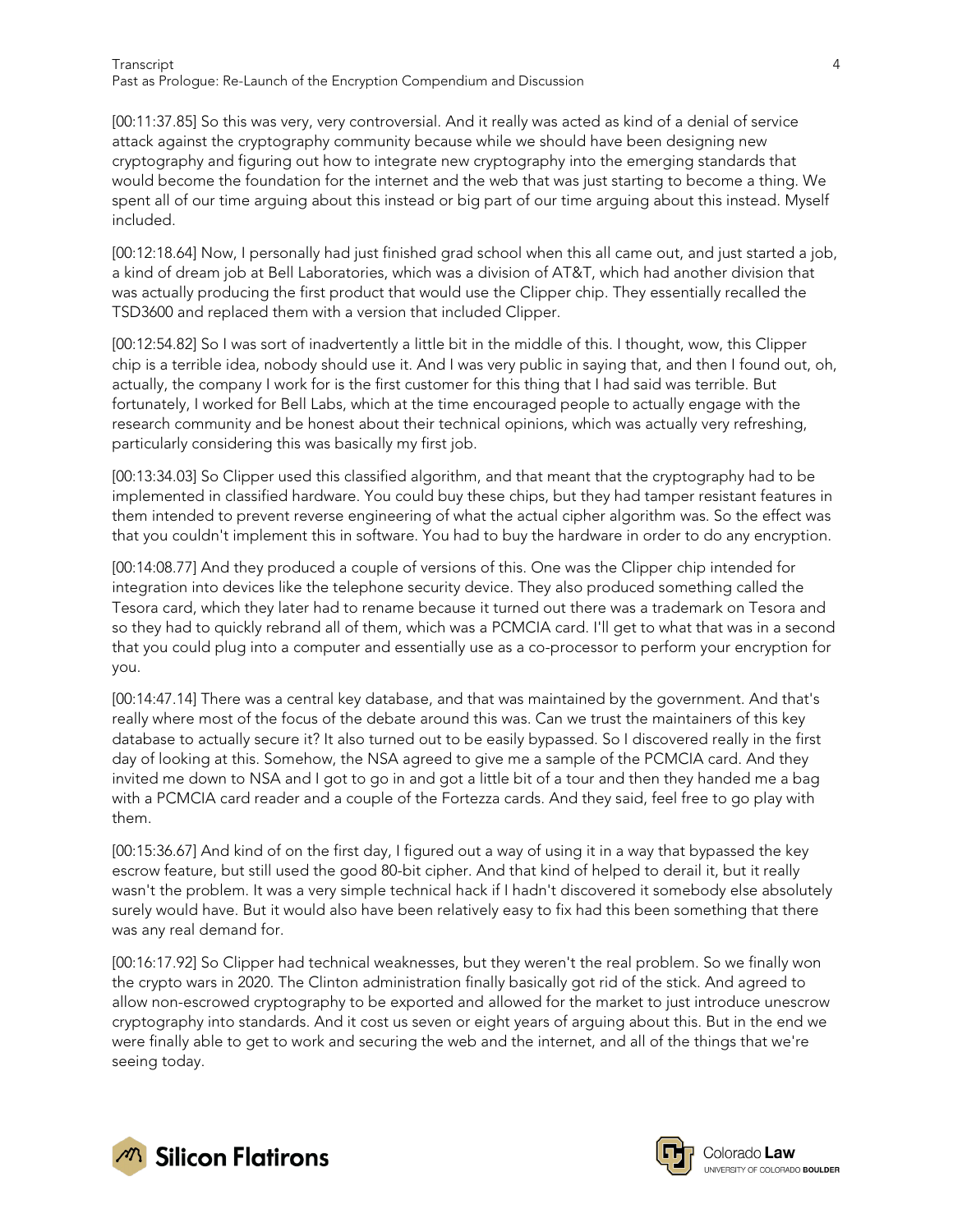#### Transcript 5 Past as Prologue: Re-Launch of the Encryption Compendium and Discussion

[00:17:14.53] So we finally won. But what I want to look at is the question of what if we hadn't won? What if it had gone a little bit differently? So there were two big risks with Clipper. One was, can we trust the system if it works properly? That is, can we trust that the key escrow database would only be used for the stated purpose of enabling wiretaps with warrants. And that was chiefly a political and policy question. A really difficult political and policy question.

[00:17:55.21] But it didn't really have to do-- you know, it kind of assumed that the technology worked properly. And then there was a second question, which is this whole thing was designed in secret. Can we trust that it will work properly? Can we trust that there isn't some backdoor way of getting access to this key escrow database? Might someone break into it, might there be some weakness in the algorithm that would allow somebody to easily break Clipper encrypted conversations. Or was there some way to bypass the system?

[00:18:33.67] And as a member of the technical community, and I think most of my cryptography peers were really focused on that question. So the two big risks are, what if it works properly, but is misused? And the other is, what if it's got a flaw in it that allows it to be misused by others? But actually, there was a third much worse risk that really we hadn't thought about very much, which is what if Clipper had been a great success?

[00:19:06.49] What if we figured out a way to ensure that the key escrow database would not be misused? I don't know how we would do that. But let's assume somehow we were convinced that the only way you could get access to this would be with a proper warrant. And that we were all happy with that as a proposition. And there hadn't been any technical flaws or anything like that. What if Clipper had just been a big success?

[00:19:37.93] And this became the cryptography standard that we all used as the US government had hoped. And somehow all of the international problems of why should people outside the US use this. What if everybody just decided, yeah, this is the right thing to do. We all trust the US government. And we all trust this database and nothing went wrong. What if it had succeeded? And I would argue, that would have resulted in a far worse outcome for us today than we would have had any of the things we were worried about come to fruition.

[00:20:16.04] So in order to understand why I would say something like this. I want to go back to 1993. In 1993, there were crypto wasn't really one anybody had heard about, but to the extent anybody had heard it, it still meant cryptography. We were discussing crypto policy on a usenet news group, which was like a message board that everybody on the internet had access to called sci.crypt.

[00:20:50.50] And when we wanted to share papers and results and documents and things like that, we did it via something called the FTP protocol. And that was true because at that point the web really did not exist. It had just been sort of proposed a few people had early web browsers, but it wasn't really anything that anyone heard of. Certainly, nobody confused the web with the internet back then because most people hadn't even heard of the web to the extent that it was there.

[00:21:23.55] Mostly the internet meant the compact disks that AOL regularly sent out in the mail to people that you could use to load the AOL software on your Windows 3.1 machine or you could use it as a coaster or have fun microwaving it. So most of the people that were on line were using proprietary services like AOL that they reached via dial up modem.

[00:21:56.58] Fax machines were still incredibly important. And were largely more important than things like email for business to business communication. In fact, there was a third Clipper chip product, although, they never actually brought it to market, which was the encrypted fax machine because I think they understood that you couldn't really be taken seriously as a communication device, unless you supported fax.



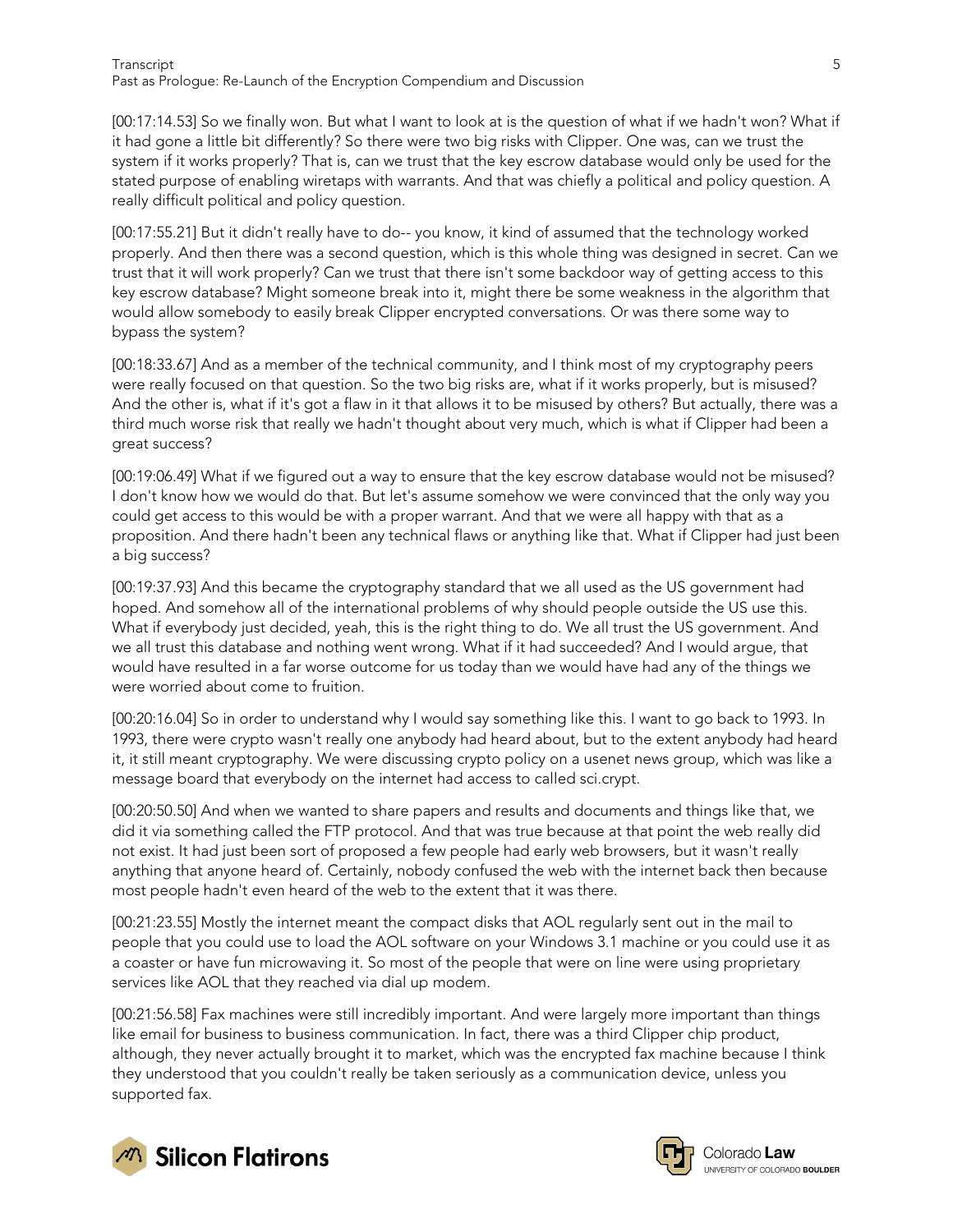[00:22:27.99] The future of telecommunications was ISDN, which allowed for a kind of native 64-bit connection with two channels. So 128 kilobits of incredibly high speed data to your home. And that was really regarded as the future of high speed data. Cell phones existed back then, but they were mostly an expensive luxury and they were incredibly awkward and clunky.

[00:23:01.51] They still mostly had models that were designed to be installed in your car. We still hadn't figured out back then that telephones were associated with people rather than with places. So this idea of communication of wiretapping and what you were securing was really place to place rather than person to person. And this idea of mobile computing wasn't something that anyone other than crazy visionaries really thought about.

[00:23:37.65] No one knew anything about Edward Snowden back in 1993. In particular, the NSA had had a few leaks come out of it, but in every single case, they were spies directly selling secrets to foreign intelligence agencies. This idea that NSA secrets would become publicly leaked was simply not something that was within the realm of anyone's experience, because it had never actually happened before.

[00:24:10.84] And the main cipher that we were using was the data encryption standard, which was about two decades old at that 0.56 bit keys and relatively slow to encrypt in bulk in software. So you could put DES in software, but really it was designed to be implemented in hardware.

[00:24:38.73] So in 1993, what everybody kind of understood intuitively was that cryptography was special. It wasn't widely used. There wasn't really a wide need for it because most communication was over wire lines. Tapping a communications link would involve-- actually getting access to the wires, which was who could do that. And the getting access to stored data on a computer would involve physically burglarizing the computer and stealing the disk, which is possible.

[00:25:22.23] But it's certainly not something you could remotely do over the cloud because the cloud in 1993 was a weather feature. It wasn't a place to store your data. So attacks on communication meant physical wiretapping and attacks against stored data meant for the most part actual physical access. And because almost nothing was connected full time to the internet except for big server machines at companies that were sort of still a little bit on the margins.

[00:26:06.15] You could put a PCMCIA card as the main co-processor interface on your 15 pound laptop. And you had a special briefcase for your laptop because it was so big, heavy, clunky, and fragile. So the world, it definitely predated the cell phone and pocket computing. And more importantly, it predated wireless and this idea that computing would be so heavily integrated into our lives.

[00:26:40.60] So what am I getting to? So the 1990s were a really important time in our history because it was just before everything got so big that you couldn't change it. The basic standards for the internet already existed from the late '70s and 1980s. The 1990s were when most of these standards were being finalized. And in particular, that was when almost all of the cryptography and security standards were being developed from the start. And our assumptions were rapidly changing.

[00:27:21.72] Hardware was becoming much faster, cryptography and software was starting to become a real possibility by 1993, even though historically, it had been something that you really needed hardware for. By 1993, we were starting to see that it was practical to use general purpose computers to do cryptography.

[00:27:44.53] So if Clipper requiring are all of our cryptography to use not only hardware, but particularly expensive hardware based on a classified chip that in 1992, 1993 dollars cost about \$25 a pop. So it would add \$25 just for the chip itself, not to mention the additional engineering cost of including it. So if you wanted to include encryption and Clipper was what you had, you basically had a choice between not including encryption and including what was guaranteed to be expensive marginal cost encryption.



**M** Silicon Flatirons

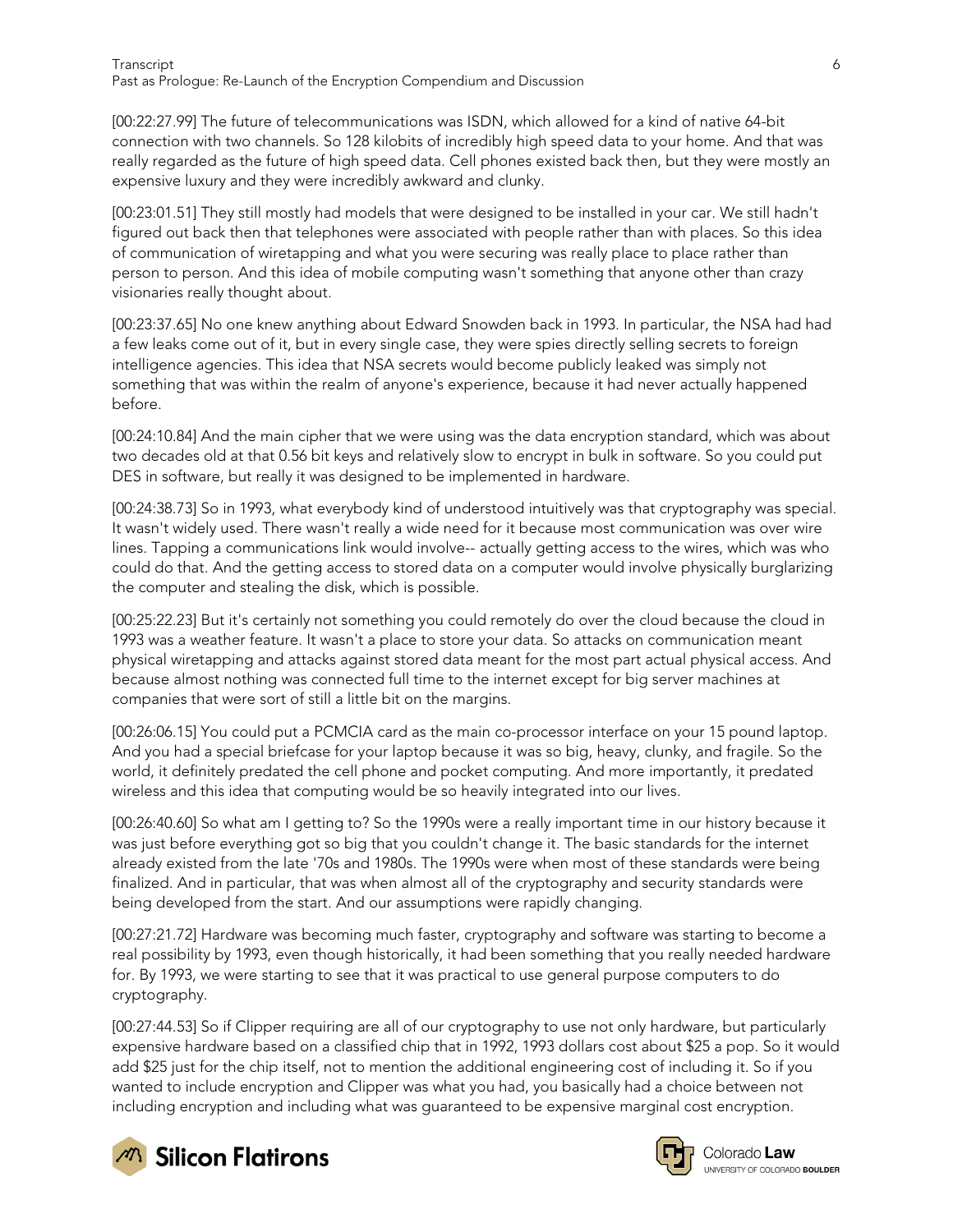### Transcript 7 Past as Prologue: Re-Launch of the Encryption Compendium and Discussion

[00:28:36.27] And that might have seemed like a reasonable thing because historically, we had always used hardware to do encryption around 1993. But by 1994 or 1995, that was pretty plainly ridiculous. We would mostly have to do continue using wireline connections for anything requiring security because our Wi-Fi connections, which mostly didn't exist yet. Our cell phones which only rich and self-important people had wouldn't be able to support encryption.

[00:29:20.64] Our web sessions, which hadn't been invented yet wouldn't have HTTPS or SSL encryption protecting them. And pretty much everything else we used for communication, it would never occur to anybody to integrate encryption as a standard required part of the standard. It's also likely that AT&T would still be in business. AT&T in its form that existed back then would still be in business. And a big part of its business would be selling expensive NSA approved telephones.

[00:30:01.32] So maybe that's a good thing. I'd still be working at Bell Labs had Clipper been successful, and it would still be a great job because this company would have had more money to spend on research because it would just be making money hand over fist selling crazy expensive encryption phones to everyone who needed them. So we are-- let me stop this.

[00:30:29.01] I just want to point out. We are equally ignorant today of what the future in 20 to 30 years will look like, as we were in 1993 about what 2021 would look like. The standards we're developing today just as the standards that we developed in the 1990s are being used in 2021. The standards were developing in the 2020s are going to be with us in the 2050s.

[00:31:14.02] So I want to urge us to be very, very cautious and very humble about our ignorance and what we're imposing on technologies that haven't been invented yet. The current debate is have shifted to scanning of encrypted data before it gets encrypted to see if it has CSAM imagery. That's a currently the hot debate du jour.

[00:31:50.38] So what if that debate gets settled and we invent a standard for doing that today in 2021 based on all of the assumptions about what the world looks like from a technological and social point of view in 2021? Are those decisions and those assumptions still going to be valid in 2051? I suspect, we will regret embedding anything today into those standards going that much farther. So I think I have a few minutes for people to ask questions or make comments or give me a hard time.

[00:32:40.30] Amie Stepanovich: Thanks so much, Matt. I invite those in the room to join me in applause. I think you can hear us.

## [00:32:47.32] [APPLAUSE]

[00:32:51.11] So not used to clapping anymore. We've been in virtual rooms for way too long. Silicon flat irons has what we call the [INAUDIBLE] rule, after our founder where you always invite a student to ask the first question. I believe we have Taylor here to ask a first question of [INAUDIBLE] here up, and I'm going to step back to give her the podium.

[00:33:18.78] TAYLOR HARTLEY: Hello. Thank you so much for that. My name is Taylor.

[00:33:21.89] MATT BLAZE: Hi.

[00:33:23.77] TAYLOR HARTLEY: OK, thank you. I'm Taylor Hartley. I am an MBA candidate. I was also a cryptologist for eight years within the Navy. I worked at NSA. I worked at NSA during all the Snowden stuff too, lots of fun. But now, I'm in the commercial sector. And I have noticed that the government is switching to the cloud for data storage, and I just wanted to know if you could maybe give me some pros and cons of what do you think encryption has to move with the cloud? What's that going to look like? Is this going to be better or worse? Just any opinion you have.



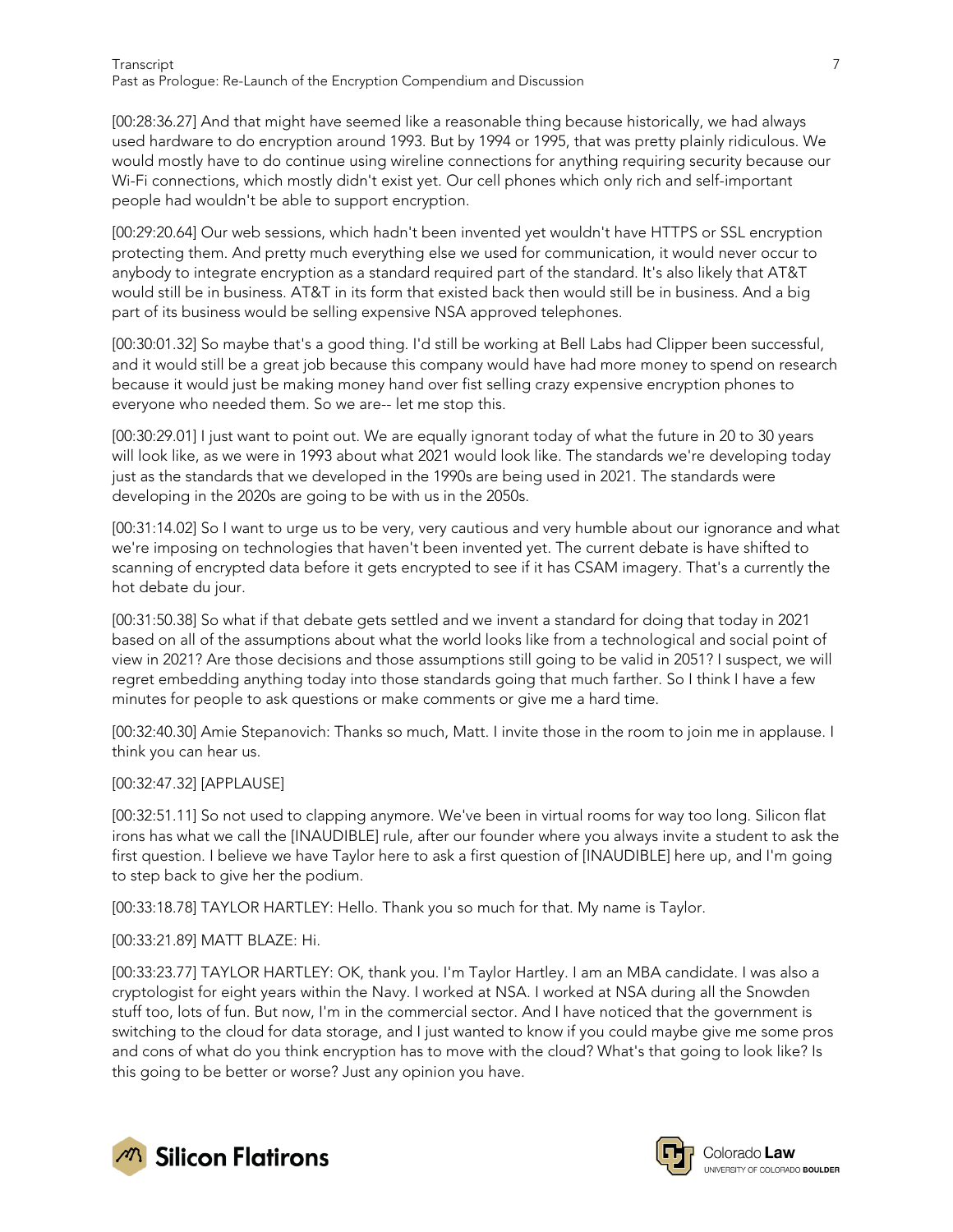[00:34:08.10] MATT BLAZE: Well, so let me make two very kind of obvious observations. The first is that the cloud can't exist without cryptography. If you don't have high confidence in your ability to secure data, putting it on random servers somewhere out there on the internet getting replicated, however, many times. It's simply just not viable. So there are all sorts of economic and reliability benefits to the cloud.

[00:34:41.96] There are also some disadvantages. But people seem to really like the ability to do this in particular outsourcing system administration for servers to people who can do it at scale is economically very sensible for small and medium size entities and even large things like the government. But you simply can't get that benefit if you don't trust that your data is secure.

[00:35:13.46] So unless, we have not trust encryption highly available. But encryption that we really trust- that we trust just as much as we would if we had complete control over that data locally, we just can't have the cloud. The cloud followed the availability of strong ubiquitously available encryption. The second is I don't think the cloud is such an unconditional benefit as we often think it is.

[00:35:47.96] One of the problems-- then this isn't a security problem, but it's rather a reliability problem is that we have kind of lost in small and medium sized enterprises, the expertise to manage things locally. We're utterly dependent on outsourcing servers and outsourcing big, big parts of our IT. Because that expertise is just not available locally at small scale if the cloud services go down. You probably don't have somebody on staff who can stand up something locally. So it's still not without risks, but those risks aren't so much confidentiality as they are reliability and availability and recovery.

[00:36:46.57] Amie Stepanovich: But seeing anything in the Q&A, I think we have time, though for one more. I'm going to take moderator's privilege here, Matt, because you started with three crypto wars on your side, and then went on to talk about what you called the grand crypto war number one, which we didn't know the number. But you reference Crypto War III as the war to end all crypto wars if you remember back. Do you think that's true or will there be a Crypto War IV as you see [INAUDIBLE]?

[00:37:20.92] MATT BLAZE: I'm trying to be a combination of optimistic and pessimistic here. I'm optimistic because I can't handle a fourth crypto war, just the thought of that is just too horrible to contemplate. I'm hoping that whenever it happens, I'll either be retired or dead.

[00:37:39.43] But also, I think this crypto war has the potential to be incredibly destructive because if anything things are moving more rapidly than they were back during the first crypto war back during the 1990s. We are having an acceleration of the way technology is moving. And anything where we normalize and including standards client side mandates for scanning data is aside from the risk of direct misuse or the risk of technical error.

[00:38:20.53] The risk that that's just going to be incompatible with future innovation is I think one of the hardest to talk about, but it's one of the most serious to worry about because we won't know what we lost. If there's some huge data leak, at least, we find out that there's been a disaster. But had Clipper been successful, we wouldn't have the cloud, we wouldn't have the secure web. Cell phones would have to have this extra chip hardware in them. And we wouldn't know that that wasn't normal.

[00:39:04.10] Amie Stepanovich: So we do have one more minute and there's a question in the chat I've been alerted to from Simon [INAUDIBLE]. Has CALEA achieved-- CALEA is the Communications Assistance for Law Enforcement Act, for those of you who don't know the acronym. Has CALEA achieved in some part with the Clipper chip failed to do?

[00:39:21.39] MATT BLAZE: So CALEA actually happened at about the same time as the Clipper chip. You know, they were roughly simultaneous. And they were concerned with different things. CALEA is much less relevant than it was at the time because at the time CALEA was passed, voice telephony was the way people communicated, and fax machines and so on.



**M** Silicon Flatirons

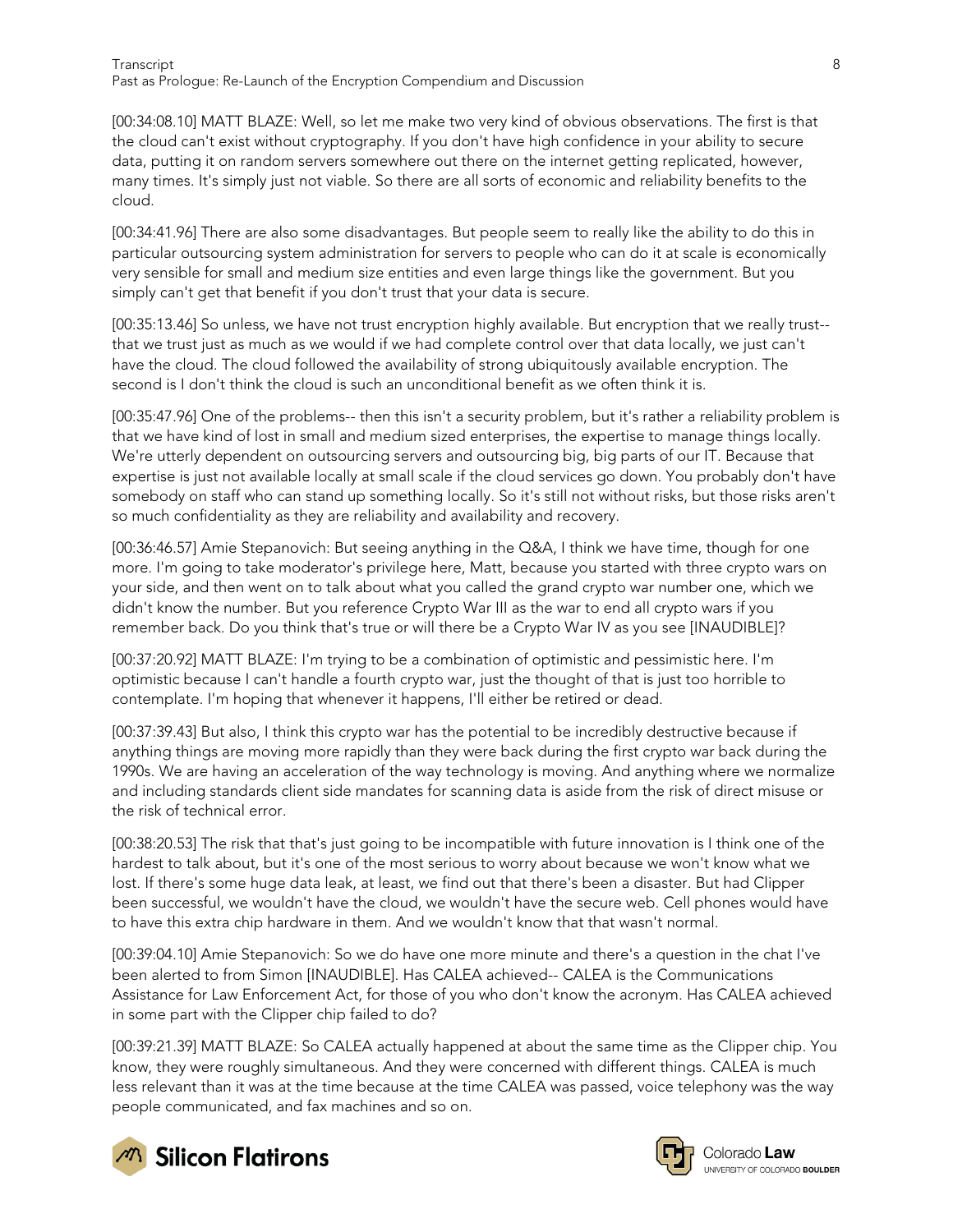[00:39:48.36] To a large extent, a lot of the communications that were envisioned under CALEA have been supplanted by internet communications that mostly are encrypted today. So I think actually not.

[00:40:09.96] Amie Stepanovich: All right. Well, we are at time. Thank you so much for such a great presentation to open our day. Thanks for joining us and tuning in.

[00:40:16.61] MATT BLAZE: Oh, thanks for having me. Thanks for having me. I'm looking forward to hearing that today.

[00:40:20.48] [APPLAUSE]



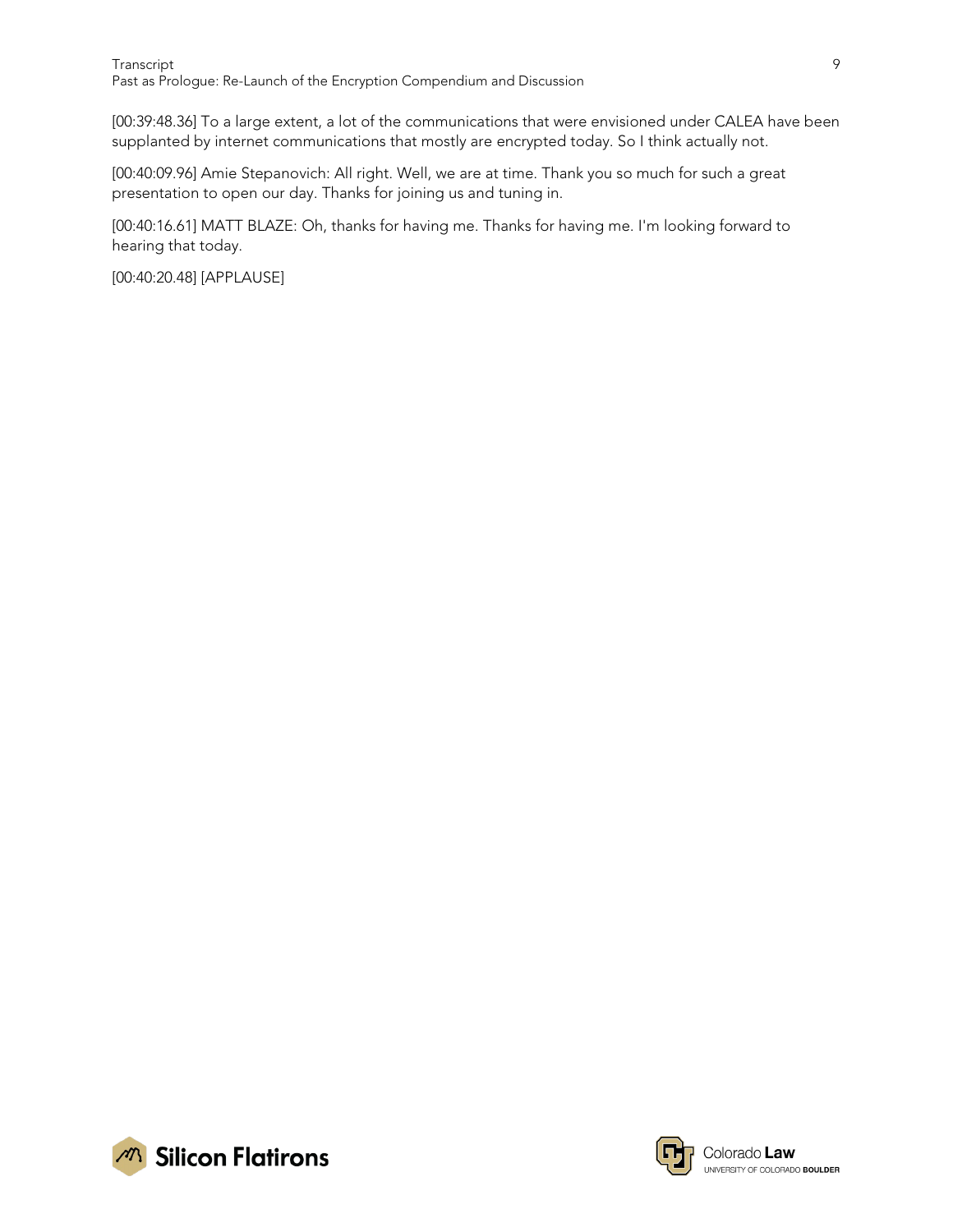# <span id="page-9-0"></span>Student Presentation on the Encryption Compendium

# https://www.youtube.com/watch?v=Y6rvEl1\_wLI&list=PLTAvIPZGMUXP63tRcl[oBfVijnA2E1w0W&index=2](https://www.youtube.com/watch?v=Y6rvEl1_wLI&list=PLTAvIPZGMUXP63tRcI-oBfVijnA2E1w0W&index=2)

[00:00:00.06] Amie Stepanovich: They're in the room a 2L here at the University of Colorado School of Law, Stacy Weber a 3L at the University of Colorado School of Law, and virtually we have Will Shand a PhD student at the University of Virginia. Hi, Will. All right. I well let you all take away. Thank you so much.

[00:00:41.39] STACEY WEBER: Good morning. My name is Stacey Weber. Bryan and I are going to do our best to stay six feet apart up here, we're just delighted to be here today, just want to start with a big thank you to Amy, to Silicon Flatirons center for the opportunity to work this project and to get to share some of our work with you today. So we'll start with some introductions again, I'm Stacey Weber, I'm a 3L here at the law school, I was on the first research team of the encryption compendium in January of 2020. So that initial phase getting up and going getting resources, and contributing to the research portion.

[00:01:25.49] BRYAN HINDIN: Hi, everyone. I'm Bryan Hindin. I'm a 2L here at Colorado Law, I was on the second iteration of the encryption compendium research team, my team focused primarily on taking all of the work that Stacey, and Will did, and getting it into the format you can now see online today.

[00:01:44.04] WILL SHAND: And Hello, everyone. I hope I'm coming through, OK, so I could be there today, but I'm Will Shand, as you mentioned, I'm a PhD student at the University of Virginia. And I was also part of the first team working on the encryption compendium, mostly focused on designing the website, and making it to like, a publicly accessible resource that you can all see today.

[00:02:07.30] BRYAN HINDIN: So you may be asking yourself, what is the encryption compendium? I think the best place to start is with our mission statement a little bit of overview what we did. The encryption compendium at concept is meant to be, your one stop shop central hub for policymakers, legal practitioners, anyone in the general public who's interested in learning about the encryption debate. As Professor Blaze indicated in his fantastic presentation earlier, it's quite a broad subject, a lot of different opinions, and subject matters that really need to be fleshed out in full force. And we wanted to create a one stop reinforcing database for that.

[00:02:48.04] Now, as was also indicated by Professor plays, a lot of debates surrounding encryption have been somewhat cyclical in nature. And there are recurrent themes, and the encryption debate is largely characterized as two competing interests. We have user privacy set against different iterations of the conversation around national security, on one end encryption provides really valuable resources, and importance user privacy, and security on the internet, and the way that we conduct our daily lives. And on the other end, those same protections, at least from the standpoint of national security interests are conceptualized, as an impediment, they impede law enforcement investigations, and in different facets investigations, and the prevention of cyber crime and intelligence gathering.

[00:03:38.70] STACEY WEBER: So in building the compendium we really wanted to be able to counter these various threads, and reflect the conversations that were going on. But also do so in a way that allowed everyone involved to trace the way those ideas have evolved, have resurfaced, have recirculated with each turn of the wheel. And we are hoping that would allow understanding of the conversations to help us better navigate them moving forward. So for example, as we have up here depending on how you might count, we've been through, at least three cycles and sets of terminology around the need for government access, what that should be called, what it should look like. And we wanted to make sure those themes, and those consistencies where reflected in the compendium.

[00:04:25.86] Which really brings us back to the mission that we were working on, and the way it unpacked into three major. So we wanted the encryption compendium to have a comprehensive aspect, we wanted





**UNIVERSITY OF COLOBADO BOULDER**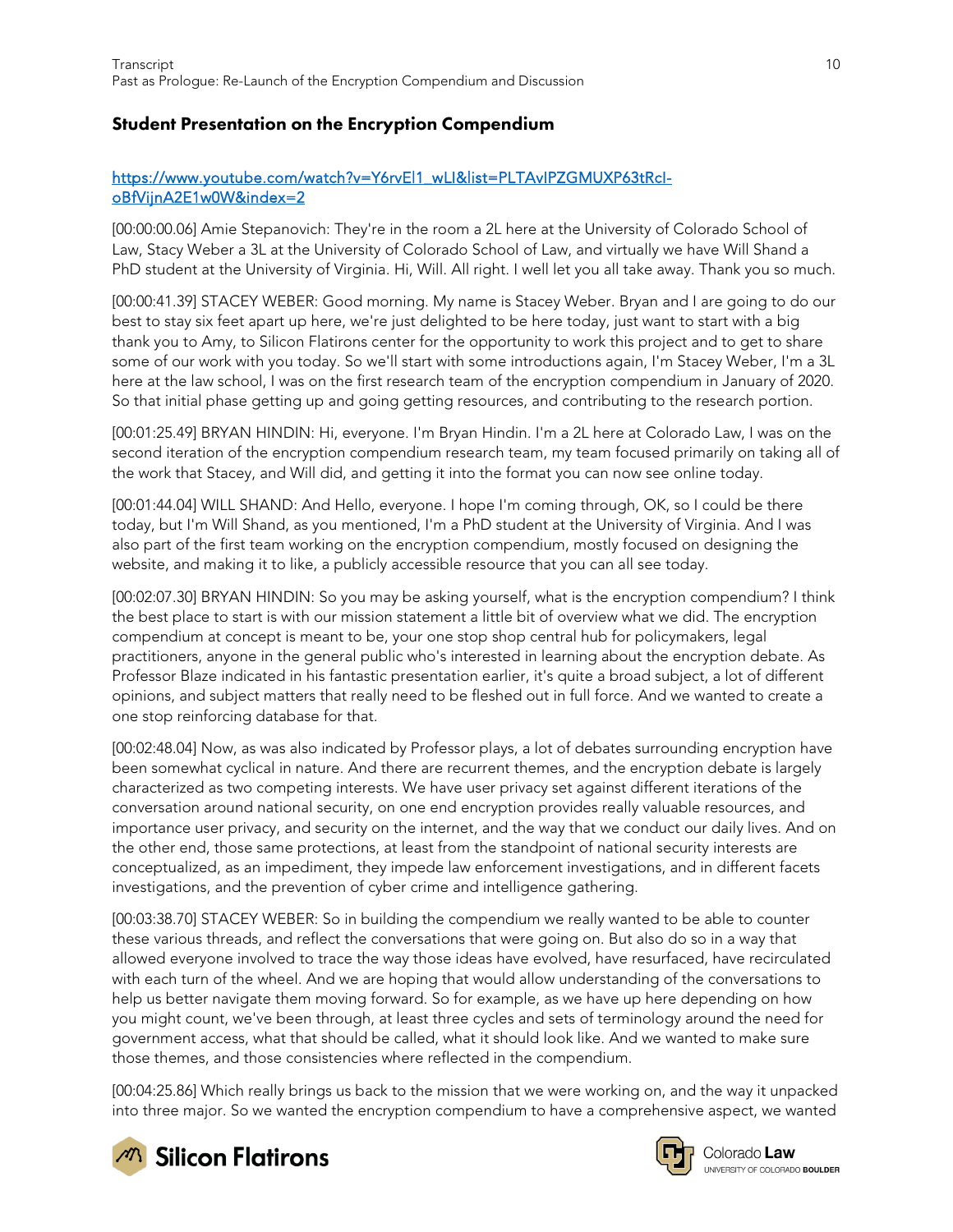to capture resources from 1970 to present, not every single thing that's ever been written about encryption in the last 50 years, and drown users in mountains, and amounts of resources. But still quality over quantity, pulling together the major resources, the big conversations, the turning points, the major themes that reflect the breadth of the debate in a usable and accessible way for users.

[00:05:05.56] And that means it also had to reflect all facets of the conversation, if it would be useful to anyone, much less everyone as we're hoping, it needs to be holistic and needed to be balanced, and complete. So we aim to work to give all of the powerful arguments that were contributed from all sides. And then finally, we prioritize tracing the historical development, and the substantive policy positions making sure we had the big pieces. And then layering the themes on, as we've been saying quite a bit to really pull out. Here's what happened at each stage, and here's how it connects, here's how it traces through a larger picture and pattern.

[00:05:48.84] BRYAN HINDIN: There's an overarching long term focus of ours, maybe somewhat optimistically. We're hoping that the collection of all of these resources in one place can at least contribute to ending the stagnation, and cyclical nature of this conversation. With the idea being that if all of our resources are readily available in one place, we can readily identify how these conversations have transpired in the past, and also hopefully prevent repetition of the exact same conversation, as we transition into new phases of the encryption conversation.

[00:06:19.64] WILL SHAND: So the Christian compendium itself is a publicly accessible resource that you can see today, it's available on encryptioncompendium.org, if you're looking for it. And when you visit the site, you'll be initially greeted with our mission statements, and this search bar that you can use are accessing the compendium. We currently have about 200 or so compendium entries currently listed, which can either look up by direct text search on the summaries that Bryan and Stacy have written, which they'll be going over a little bit more later on, or you can look up based on tags on the entries themselves, which include categories, like, specific topics, such as the Clipper chip, or time periods countries, that the compendium entries are based around, and so on, and so forth.

[00:07:16.07] BRYAN HINDIN: We may be asking yourself, what's actually in it? Stacey mentioned one of our overarching goals was to get a variety of resources opinions, but we also wanted to ensure that the substantive pieces, were very in and of themselves. And so that in addition to getting a wide array of opinions, you've got a wide array of type of material that would be valuable in understanding the encryption debate, and bring it to the fullest possible. So the first category of those materials is legislative materials, as by and large, this is where a lot of the substantive progress we would hope takes place. If we're going to reform certain aspects of encryption policy, that's going to take place in the legislative capacity.

[00:07:55.84] And so as an example, within the compendium, we have draft bills, like, the 2016 draft of the compliance with court orders act proposed by Senator Burr, which relates to going dark debate and efforts to force private companies to comply with court orders to essentially provide decrypted material. Similarly, in keeping with our goal of capturing the entirety of the conversation, we wanted to make sure that the substantive conversations were captured and that was largely in the text of hearing materials. So we also have hearing materials from, for example, Senator Chuck Grassley, and the conversations in 2015 surrounding the going dark debate, and exploration of the different policy interests that emerged within that debate, and we wanted to ensure that the compendium had those really valuable resources for you on one spot.

[00:08:44.86] The next category of materials that we have are what we characterize, as reporting and advocacy materials. This means largely journalistic coverage of the encryption debate, as well as opinion pieces from legal practitioners, for example, here we have two, examples of the encryption debate happening in real time. The two political articles that you see on the slide actually interact, and respond



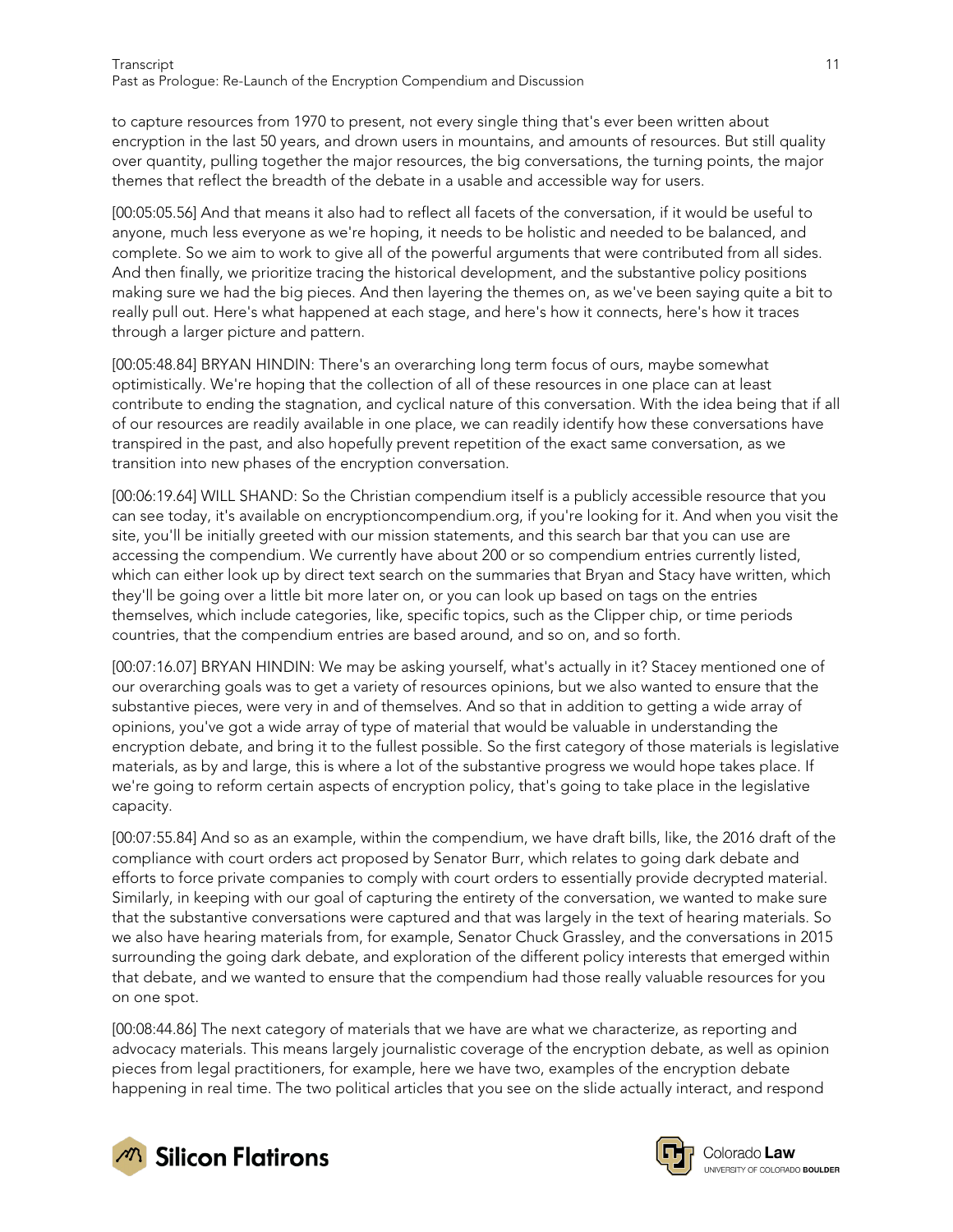with one another, it's a really great example of a conversation that takes place in the encryption debate happening in real time.

[00:09:14.45] The first is a piece from Cyrus Vance, which really stresses the National security interests related to decrypting smartphones. And it's another iteration of the going dark debate that we have and in contrast to that, we have your response, which stresses the importance of user privacy, and why a conversation surrounding criminal activity on smartphones are misplaced, or weighing privacy interests above concerns, specific concerns, that are stressed in the article itself. And similarly, we also just wanted to make sure that news events were captured. So as you can see, we have pieces that cover large developments within the space of encryption from a non-legislative space.

[00:10:03.94] And finally, I think no database of encryption materials would be complete without the foundational scholarly, and scientific works that form the real substance of these conversations. So for example, we have foundational peach's-- pieces excuse me, such as Whitfield Diffie and Martin Hellman's new directions in cryptography, which provides scientific analysis on the efficacy of early encryption. We also have more exhaustive policy pieces, such as cryptography his role in securing the information society by the National Research Council, which offers really extensive background on cryptography, and its overarching policy applications-- implications.

[00:10:40.80] And finally, we have retrospective pieces that similar to what we're trying to accomplish with the encryption compendium, look backwards, and talk about the drawbacks of repetition in the encryption debate. And why much like, our encryption compendium highlighting the cyclical nature of this debate? Can be valuable? In trying to stem some of the impeded progress that comes from repetition. And what we would characterize, as stagnant conversation.

[00:11:10.94] STACEY WEBER: So given this look at, what the encryption compendium is? What it includes our goals, and our mission? We also wanted to take a little bit of time today to talk about, how we created it? What went into making it? For all those academics out there sharing our methodology, and also the lessons that we learned along the way.

[00:11:32.95] So first step, as students we were new to the subject matter, which meant a lot of the way we organized and began our research how to accommodate the fact, that we were on a huge, and incredible learning curve. So we read a couple of introductory sources just to get our feet on the ground a little bit, and then try to divide and conquer, and cast as wide of a net as we could to pull in a lot of sources, and get the research team up and running. It actually turned out that our research styles were quite varied, and that served our research very well, so we all had a different instinct of how we wanted to become immersed in this topic.

[00:12:12.27] One student said, OK, I'm going to go by topic, I'm in charge of Clipper chip and we said, OK, great, we'll stay out of your way. Someone else looked by time period and what were the developments from the 70s to the 90s that led up to the Clipper chip debate, let's make sure we have all of this. Another student type of source saying, what's the government doing? Let's get all those legislative materials, those hearing testimonies as committee reports that Bryan was telling us about, and make sure we have that action in our database. And then another student took a rabbit hole tree root approach, following the footnotes, starting with a couple of major pieces, and then tracing all the sources that the experts cited to make sure we captured those.

[00:13:01.24] We also tried to automate wherever possible to assist our coordination that as we are getting up to speed substantively, we wanted to reduce the administrative work, and we also needed to stay coordinated and organized as a team. So Zotero was our very good friend, it's a free, and open source software, or Foss group resource, and research management tracker that it has a website, a browser plugin, and a desktop app that you can capture sources. It will pull in all the bibliographic information for you, so we weren't manually entering author names, URLs, dates of publication closely.



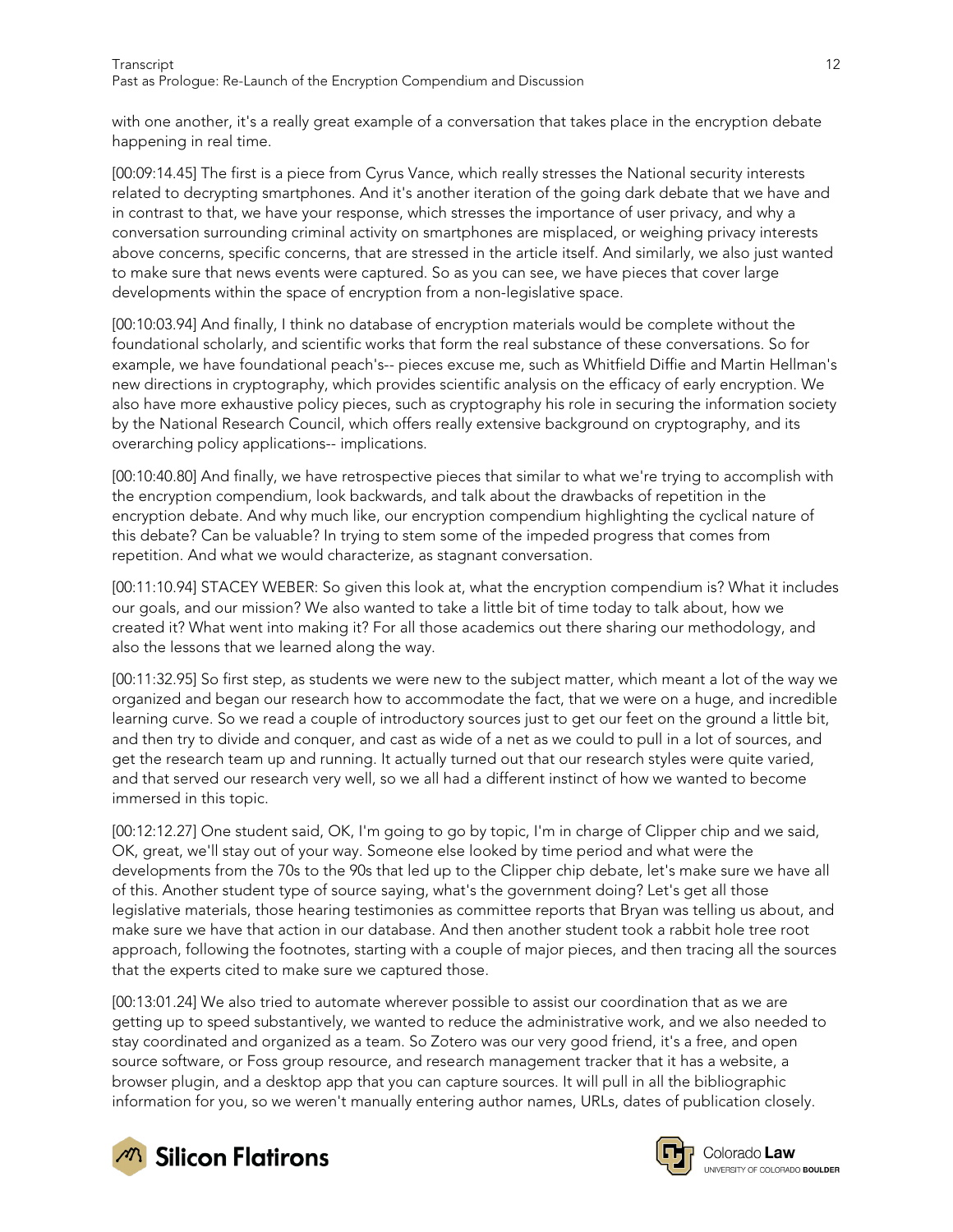### Transcript 13 Past as Prologue: Re-Launch of the Encryption Compendium and Discussion

[00:13:42.99] And lets us designate a source type to organize the information, stores a snapshot of the source, and even has a tag supporting function. So this was a really helpful way that the research team could coordinate things or stay organized, make sure we weren't repeating each other's work, and then also coordinate with the dev team to say, OK, here's everything we have you go do your design and presentation magic. And that was a really helpful tool Zotero and Google Drive were very good friends in those initial stages.

[00:14:17.43] We also, then moved into trying to build out this as an iterative process. So we did look backs, for example, this chart was one look back, looking at our sources by topic, and making sure we weren't missing anything, our topic spelt out, are we missing one is one a little thin? We also look by time period, is there a gap in time that we need to go back and make sure our research is complete? Making sure do we have all voices on an issue not just what we found first, or not something that personally resonates. And we also have that iterative process, and reflection helped us refine our research process.

[00:14:59.49] So two things that really stuck out were we needed double tabs for timing. So we were tagging the decade that each source was published in. But for sources that looked back or gave a history, for example, there are some great pieces in the 2000s that reflect on the 1990s, they needed to be tagged, as 1990 sources to make sure that we had that reflected that those are helping us understand what was going on in that time period. And finally, we were looking at links, so some of them-- some of the links broke, and the Wayback Machine became our very good friend, which meant we were focusing on making sure our sources were all recovered. But then also we had to find a way to make sure we protected our resources so that someone didn't follow after us, and come across links that had broken after our research.

[00:15:57.49] And finally, we had some lessons learned, some of those problems we saw coming, and solved along the way, and other ones we had to go back and face later. One was I've been told this in class, it's turns out to be true now is better than later to do work. Zotero is a magical source, but it's formatting it's inconsistent. Some titles are pulled in all caps, some are pulled in all lowercase, and that's a nightmare to go back and look at and fix later. Some sources are the metadata isn't complete for the bibliographic information and so going back and doing that cleanup work showed us that we it's a good idea to do it as we go.

[00:16:40.41] That also led us to realize we needed to start and go back and find and store clean PDFs of every resource we encountered, some of the sources were behind paywalls that we could access through our student accounts so that was great for us. But not great for assembling a complete resource that's directly accessible, at least within the center, and then realizing that public accessibility is a distinct mountain that would need to be climbed in the future. We also needed those PDFs then to be clean, and not have advertisements printed over them, so that entire process of making sure our data, and our research was protected ended up having several facets to it.

[00:17:19.96] And finally, Zotero is beautiful aiding function of suggesting tags for us, turned out to be a terrible, terrible idea, we had a granularity problem every resource in the encryption compendium could be tagged encryption, but that's not useful. Similarly, some of the tags were overly granular that they were only indicating one or two sources and that's not helping get a sense of the conversations either. So we ended up going back, and doing a lot of tag refinement to make sure we were properly localizing each conversation how it fit together, but in a way that's again user friendly.

[00:18:03.34] BRYAN HINDIN: So the second research team that worked on the encryption company, was primarily focused with taking all of the fantastic resource, and some of the website filled out. But the first team had done, making sure that the material on the site, was actually as valuable as possible to our users, we didn't want just a collection of resources, we wanted you to be able to find the resource you're looking for, and then have a snapshot into what it actually said. We didn't want you to have to go through the exhaustive process of reading what in some circumstances is a three, 400 page book that may have



**M** Silicon Flatirons

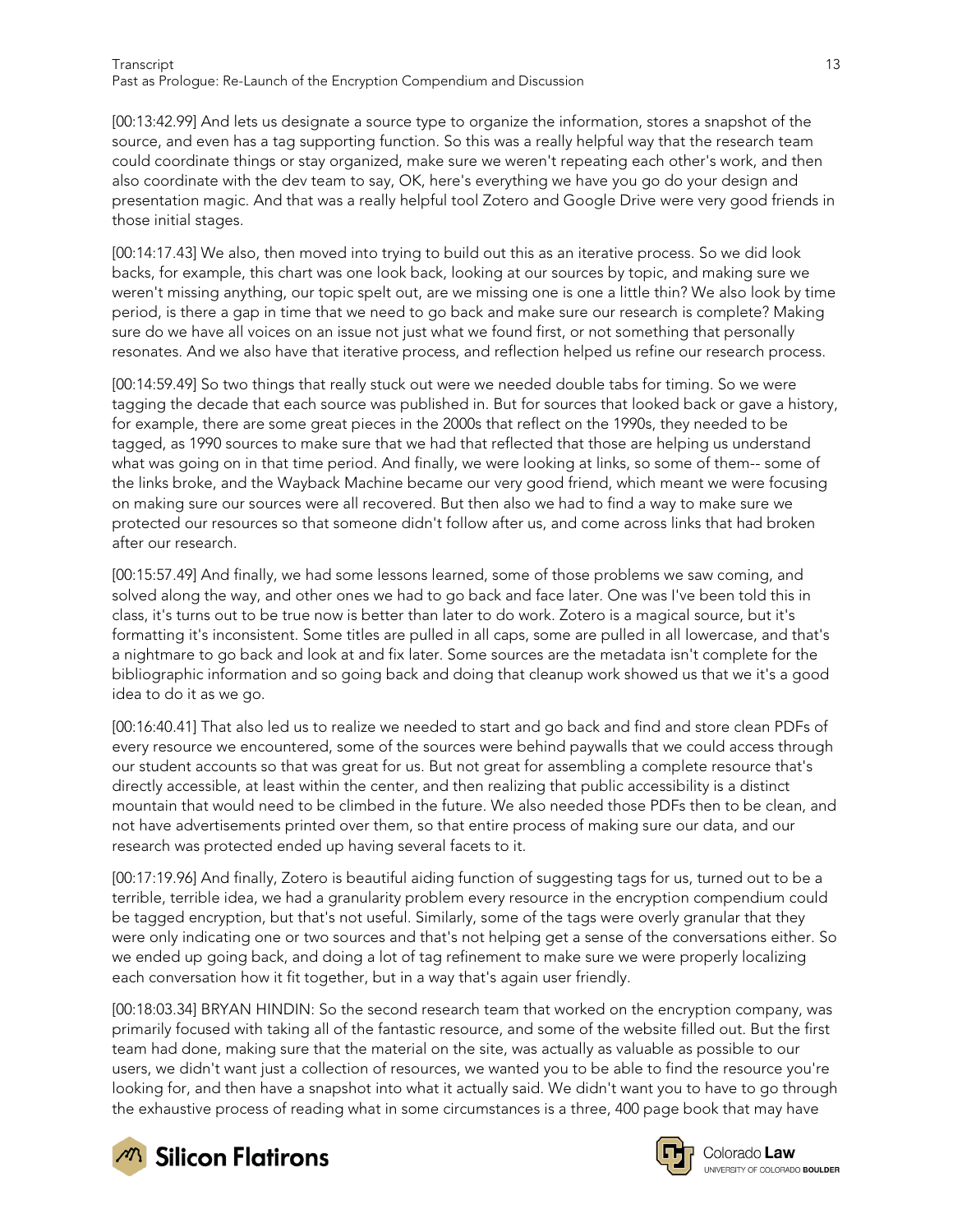been as published as recently as 1970, and trying to draw conclusions from it as to whether or not, it's even a value to you.

[00:18:39.67] So our team at the beginning of our semester identified, what we thought were the five most important things we could provide for every resource in the site. That was the source name meaning, not just the title of the material, but who published it, what group or organization they belong to, and their occupation. In addition, we want to make sure that we captured for you a thesis statement essentially, that boiled down to one to two sentence summary of the overarching argument of the resource itself. Third, we wanted to make sure that any relevant factual background we can provide around the resource was there, so especially in circumstances, like with Bill drafts, you understood the context as to, why it had arisen. And ultimately, that brought us to our fourth point, was any post-publication outcomes that we can provide, was the bill enacted, did it die in Congress, or with scholarly pieces, for example, what impact of anything that we could assess that it have on the conversation.

[00:19:37.48] And then finally, if we could capturing an overall purpose and a setting within the encryption debate. So as we go to the next slide, show you an example of what the site looks like now. Now for every resource that you access on the site, you will see a page that looks, like this that's title, tags like, Stacey mentioned, author, publication, date, and the URL. In addition to the summaries that our team built out. And so here while I won't make you read the site in detail, source is captured Professor Alan Rozenshtein of the University of Minnesota Law School.

[00:20:09.78] We have a purpose statement, there's a warning of the dangers of foregoing end to end encryption, and the anticipated consequences of the powers granted to the attorney general, in the then circulating draft of the EARN IT Act. We have a thesis, which is essentially a summary of the main arguments Professor Rozenshtein makes, and a little bit of factual background in post publication outcome. So we have a little bit of a summary around Senator Lindsay Graham's proposition to the bill, and its status.

[00:20:38.98] WILL SHAND: And finally, the web Valentine also learned its share of lessons throughout designing the compendium, over time we-- and I'm sorry, joined by a friend here on camera who wants to talk about out, as well. [LAUGHS] All right, over time we learned a few different lessons about, what the requirements were for a site like, this and what's we want to make sure we built into the site to guarantee that it would be able to live on after us. So our first major goal with design site, right? Was to work with tools that's we like, that with tools that we were familiar with as developers. But also tools that the researchers themselves for developers were familiar with.

[00:21:27.52] So in Stacey's team's case they decided to choose Zotero, which was great for us because their terror has a nice public API that we were able to access, and use to collect all the entries from Zotero, and publish them on the site. That was a major goal for us, making sure that we could actually work well, with the researchers, and accommodate their research style. Another major goal for us was making the site, as easy to maintain deploy, as possible. So that was a lesson that we had to learn the hard way, we came into the project with a lot of technologies that we're familiar with and that we really, liked, like Django, Docker, Postgres, whatever. And about, like 3/4 of the way through the project we realized, wait, this is way too complicated, this is going to be horrible for anybody who comes after us especially if they're not already familiar with these things, right?

[00:22:19.86] So we decided, hey, let's make-- let's strip this down as much as possible, let's make this the simplest as simple as we possibly can. We managed to convert this incredibly complex technical stack that we developed into a fairly basic-- into a fairly basic website basically, as simple as we were possibly able to make it, while keeping the majority of the functionality. So that we could both make the site again, like, as easy to maintain for future teams that were going to join the encryption compendium in the future, but also make it very easy to host a site in a number of different ways, regardless of what resources were available.



**M** Silicon Flatirons

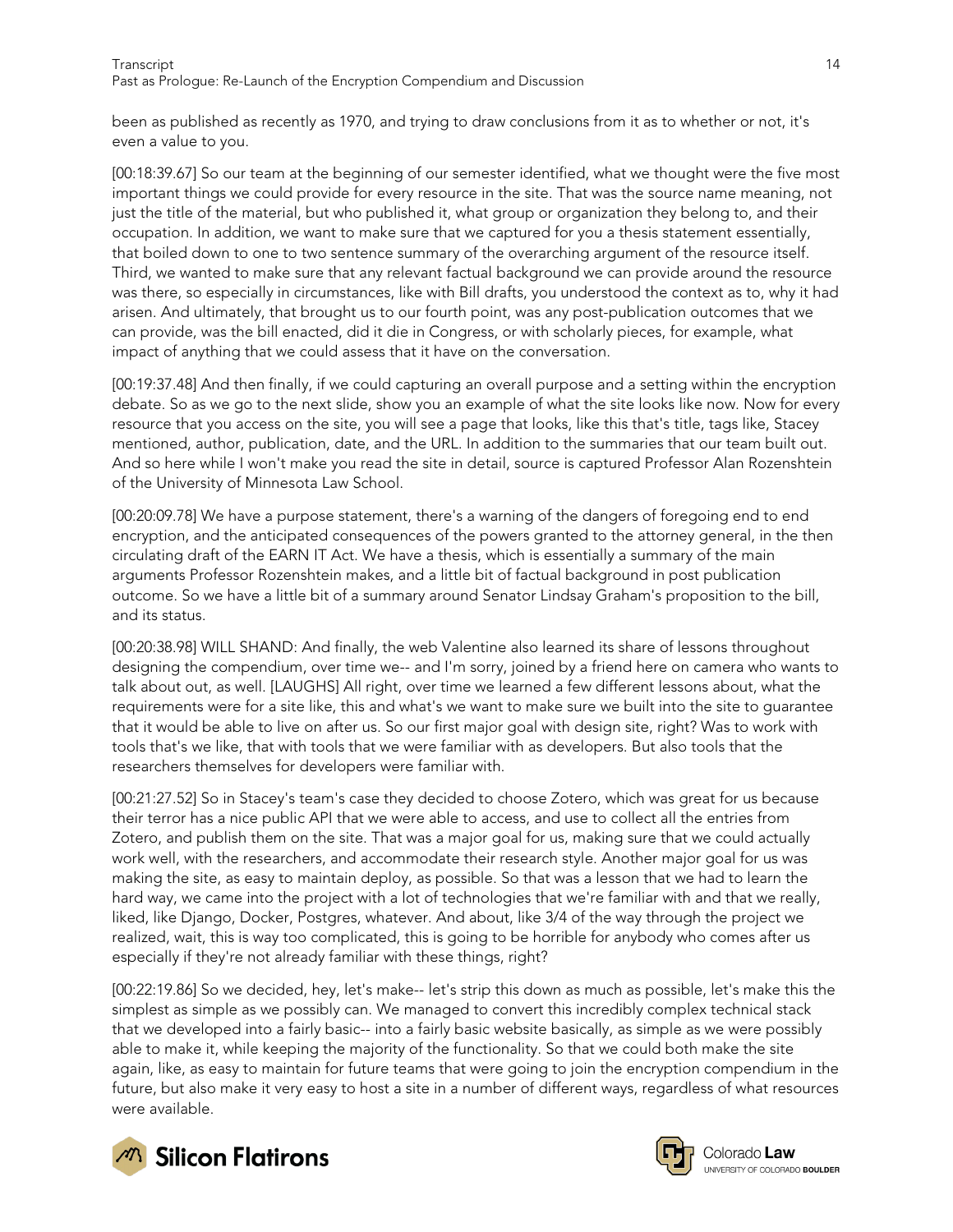### Transcript 15 Past as Prologue: Re-Launch of the Encryption Compendium and Discussion

[00:22:58.02] The final goal that we were trying to achieve with the website was just making the compendium, as easy to extend in the future as possible, so I'll be going to that a little bit more. But we have all these cool ideas that we still want to add to the compendium to make it, like, the most useful possible resource for anybody who's going to be doing research off of it. And so we hope that our design that we made would help facilitate that extension of that enhancement in the future.

[00:23:31.14] BRYAN HINDIN: And much, like, Will foreshadowed just as the encryption debate is a living, breathing thing ever evolving, we view the encryption compendium the same way, and we hope that our tenure on the encryption compendium won't be the end of its evolution. And as the debate evolves, and move forward, we hope that the compendium will continue to capture these resources, and capture the debates that it can date is of value as we envisioned it. And to that end and I know it will get touched on a much more detail than I could ever possibly do, later this afternoon, and I know Professor Blaze indicated a little bit as well. There's a new frontier in the encryption debate, not necessarily a new software, but definitely a new conversation, surrounding client side scanning. And it's becoming increasingly important part of the debate, especially with companies like Apple, considering implementation of softwares, like, their CSS synthetic systems, synthetic match system to combat the dissemination of those materials online.

[00:24:24.91] So we've continued even beyond our 10 year a little bit to try and capture those resources, and Will is going to go into significantly more detail about how we hope the community at large, can aid in capturing these resources moving forward. But we recognize that this is going to be a very pertinent part of the encryption debate moving forward. So much in keeping with the way that we've captured resources in the past, we have legal practitioner assessments of the status, and implications of CSS in the present day.

[00:24:52.86] And we also have much deeper analysis of the actual efficacy of these systems, and the implications that they relate to user privacy, and evaluating the merits of the National security and in the system context criminal law enforcement investigation capacities. And we know that finding a balance between the interests of privacy and law enforcement entities as has been the case throughout all iterations of the encryption debate is going to continue to be a key focus of research, and policy discussions in this context. And so we hope moving forward, continuing to catalog this research will only aid, and hopefully prevent cyclical conversations surrounding the new manifestations of the encryption debate.

[00:25:37.85] WILL SHAND: And finally, there's still a lot of development going on the compendium so of course, as I mentioned, the encryption policy, the encryption debate is continually evolving it's changing all the time. So we're hoping to get to the point, where we can start accepting public submissions of new compendium entries, and be able to update the compendium in real time, as these debates are happening. We're also looking to add some more tools to the compendium to help researchers, so for instance nice timeline to show the relative event of relative occurrence of different important events, and encryption policy history. Of course, for instance, the three crypto wars that Professor Blaze mentioned earlier, but also more recent events, and smaller events, like, the recent Apple CSM debacle and so on. So tools, like that, tools adding notes to compendium entries being able to export compendium entries in mass and so on.

[00:26:48.30] And finally, we're also looking to include more resources on encryption policy outside of the US so of course, there are many countries outside the United States, where there are parallel encryption debates going on that are equally important to the ones going on here, where we live. And those also have a massive impacts on people living throughout the world. So we'd like to expand the companions to include more international resources going into the future. So today there are two main ways to help get involved in the encryption companion. First is that we have a public GitHub, so if you or someone enjoys contributing to open source projects, the entire encryption compendium is currently open source. And



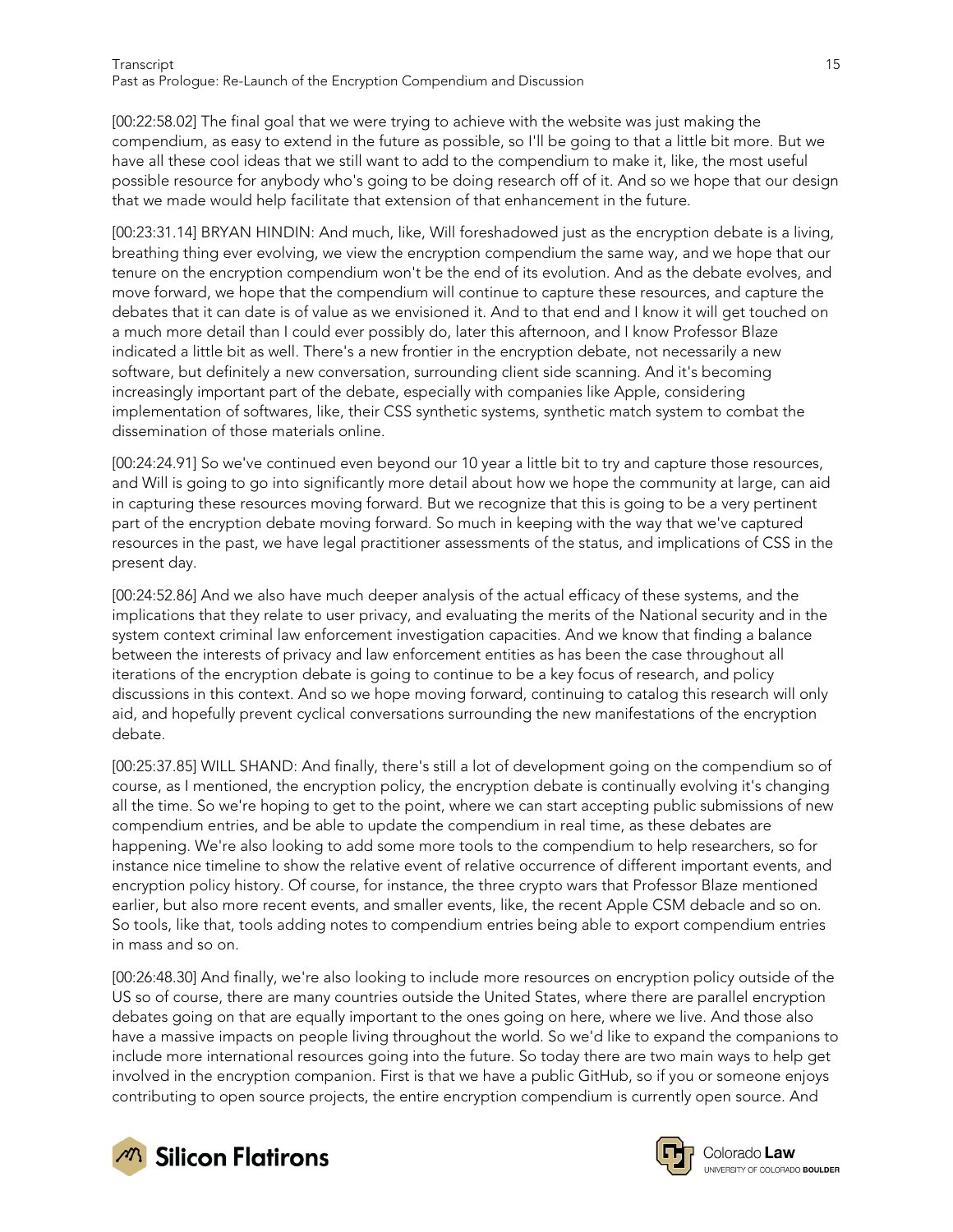we're accepting submissions of pull requests for new code and new features that you'd like, to add to the compendium, but also bug reports and so on. And so we do really appreciate any feedback that people provide through our public.

[00:27:49.39] And finally, of course, Silicon flatirons is the organization that's been sponsoring, and posting encryption compendium. So anything you can do to help support silicon, but also help to support encryption compendium quite a bit as well. So thank you all very much for your time, and Yeah, we'll turn it over to questions, if there are any.

[00:28:17.05] Amie Stepanovich: All the way over here. Thank you, bill. And Brian, and Stacey. If anybody does have questions? Please, put them in the Q&A or in the chat, which I'm trying to monitor simultaneously. So if I'm a little slow I apologize, we do have one in the Q&A now, or somebody says it sounds, like, a great compendium so thank you to Andrew Zak. Are there any areas of editorializing, any places where you contribute your own thoughts or opinions?

[00:28:50.82] STACEY WEBER: I'll go first on the research side you can go some research, that was one of the things that we've really focused on is that, we want this to be neutral on the street policy neutral, politically neutral. And we felt that it takes away from the value, quality, and credibility of the resource to put our own spin on it. So that was actually something that was very actively present in our minds, as researchers going back, making sure we weren't missing any voices in collecting the resources. And then I fought the great battle of the tags, and let the summarizing to Bryan and his team.

[00:29:27.27] BRYAN HINDIN: And I think my answer is very similar. We provided an example of a summary that we prepared, that we tried to make as objective as possible. And I think the potential for editorializing really exists in that thesis section of it. So I personally really emphasized making sure that in any summary I provided, I always use the exact verbiage, I often did direct attributions, pulled exact quotes so that I was not editorializing in any capacity, and I know that my team members who aren't here currently also did the same thing. So I would emphasize that we focused on neutrality and ensuring that the resource was not biased, as much as we possibly could.

[00:30:04.56] STACEY WEBER: Although, I'll say we're still human so if you catch something that's missing, or calls on us, we can fix it because the point of the resources to be.

[00:30:15.86] Amie Stepanovich: From Professor Jim Currie, this might be a question for you Will. Do you worry about hacking, or cyber attacks, or-- and then I have dot, dot, dot, dot of scare ellipses, I would say scare quotes. This is like a scary ellipsis.

[00:30:34.46] WILL SHAND: Well, for security, I worry about them personally, especially with how ominously posed that question. But as for the opinion itself, that isn't a major focus of the compendium at the moment although, it does tangentially cover, a lot of things that we were interested in, there are certainly many things, like, backdoors into encryption mechanisms, right? Which overlap greatly with what you're talking about? So while it's not the primary concern of the compendium is definitely something that we have on our radar, and try to incorporate, wherever possible.

[00:31:16.27] Amie Stepanovich: Any other questions in the room, would be remiss without asking? Let's see if anything else on, what I want to offer a huge round of applause to all through this.

## [00:31:29.25] [APPLAUSE]

[00:31:32.97] You really, did a wonderful job and we're deeply grateful for everything that you've put into this. And thank you just from the bottom of my heart. We're going to take a short break now from this presentation--



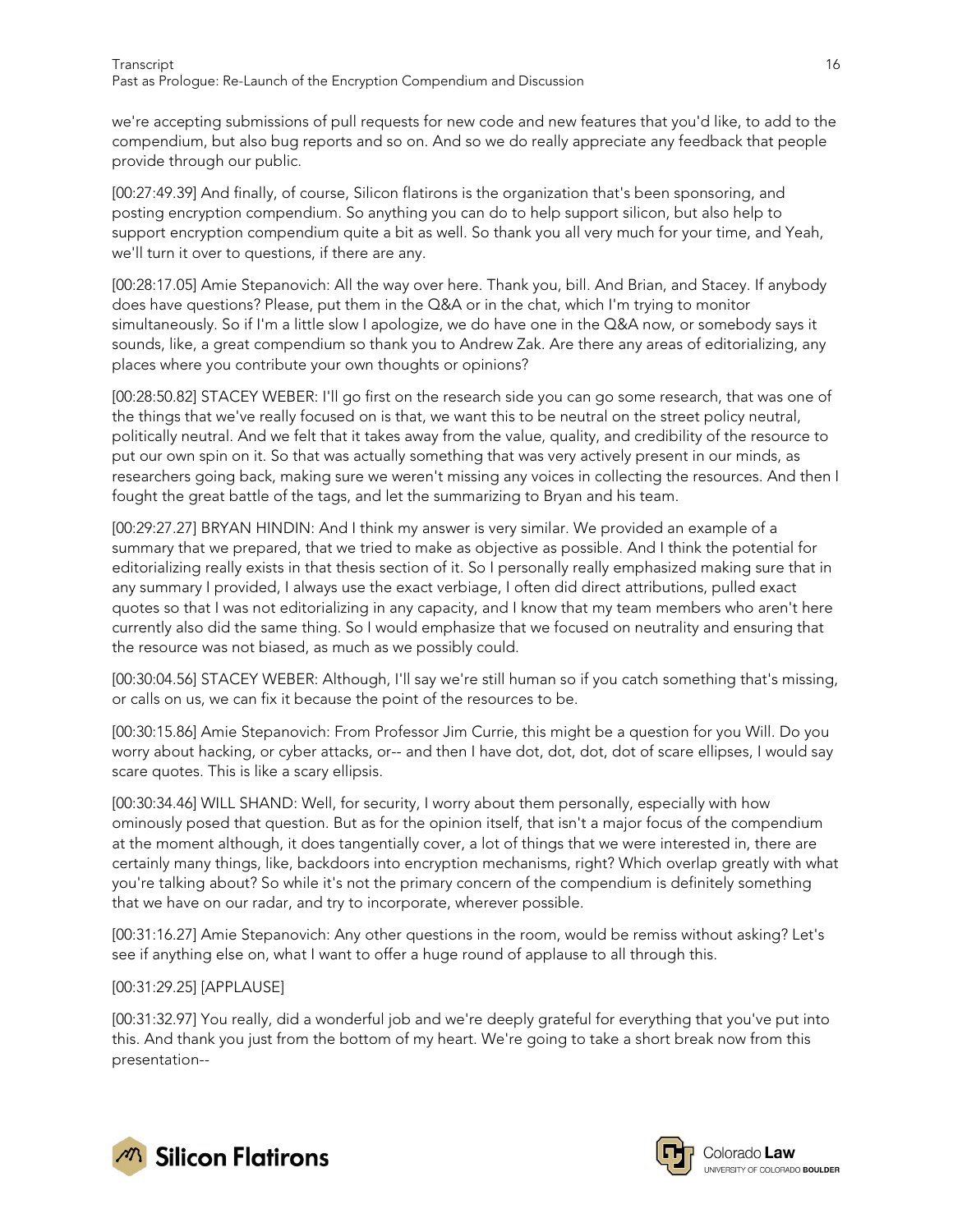

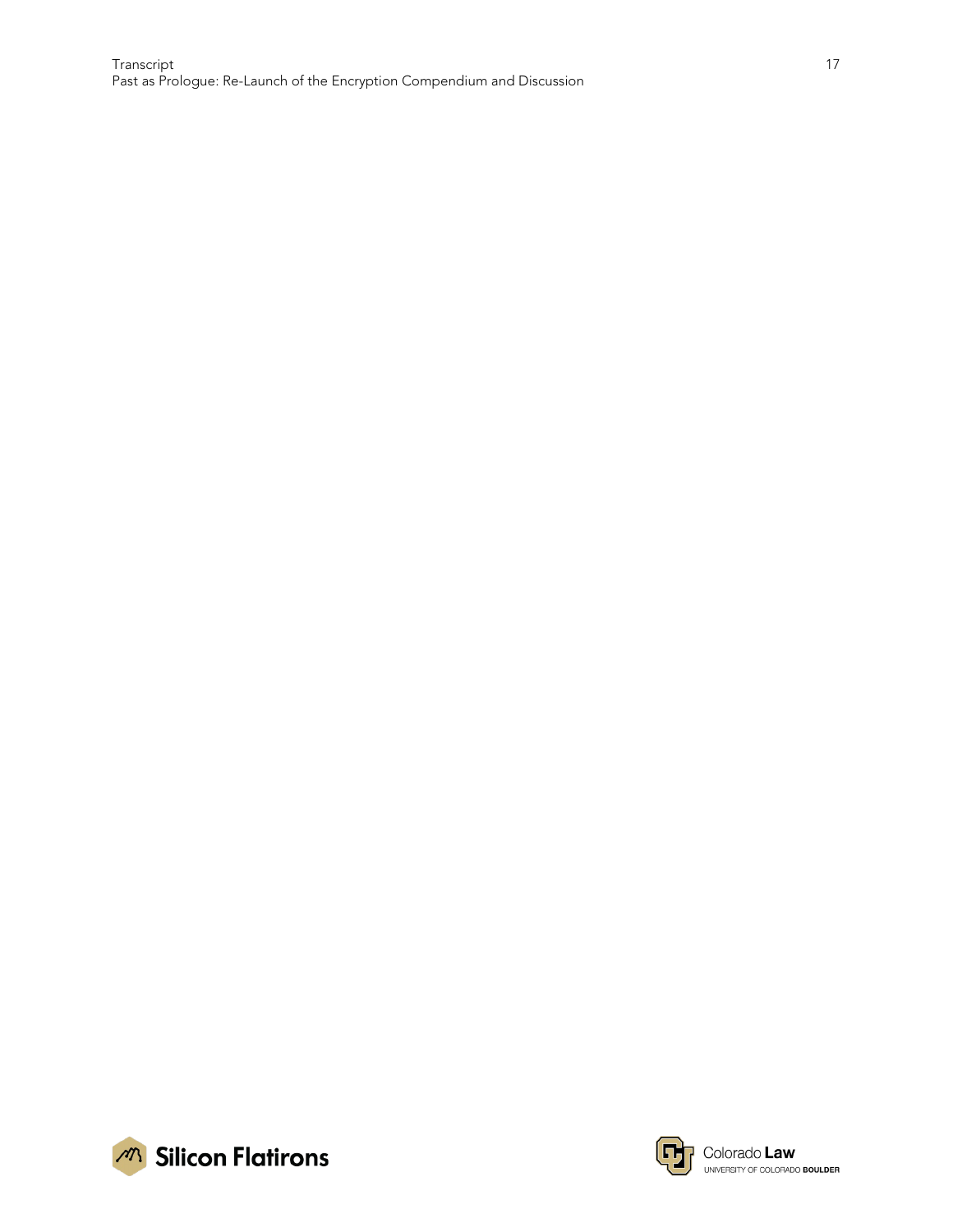# <span id="page-17-0"></span>Panel Discussion

## [https://www.youtube.com/watch?v=RtFTWcCm3Vw&list=PLTAvIPZGMUXP63tRcI](https://www.youtube.com/watch?v=RtFTWcCm3Vw&list=PLTAvIPZGMUXP63tRcI-oBfVijnA2E1w0W&index=3)[oBfVijnA2E1w0W&index=3](https://www.youtube.com/watch?v=RtFTWcCm3Vw&list=PLTAvIPZGMUXP63tRcI-oBfVijnA2E1w0W&index=3)

[00:00:00.42] Amie Stepanovich: So to help navigate those waters, I'm joined by four folks with a variety of backgrounds and experiences. And once again, I'm going to direct you to the event website for their full biographies. But in short, please join me in welcoming Carrie Cordero, who is the Senior Fellow with the Center for New American Security, CNAS, Daniel Kahn Gillmor the Senior Staff Technologist at the American Civil Liberties Union, or ACLU, Bedavyasa Mohanty, Public Policy Manager at WhatsApp, and Riana Pfefferkorn, research scholar at the Stanford Internet Observatory.

[00:00:35.55] Welcome to all four of you. Thank you so much for joining us here. Good to see you all, faces at the back of the screen so if I'm looking kind of weirdly askew it's because you're over here and the cameras over here so apologies in advance if I'm not making eye contact with you because I'm looking at you.

[00:00:55.00] So I want to dive straight into the conversation. Riana, I think I'm going to start with you actually and ask what are, in your mind, the major milestones in this encryption debate that you would point to? I know Matt mentioned some of these earlier, but he talked about three crypto wars and really only dug deeply into one.

[00:01:17.04] RIANA PFEFFERKORN: Yeah, I was happy to hear Matt's keynote because it did a lot of the work for me at least insofar as the '90s are concerned. Arguably, that was kind of crypto war two. We could take this back further to the 1970s when professors at Stanford, which Diffie and Martin Hellman together with several of their grad students, including Ralph Merkle independently developed the concepts underpinning public key cryptography something that had been known to the US government and I think also to the British government since World War II but which was highly classified at the time.

[00:02:02.49] Because the Stanford group came up with the same ideas based entirely on unclassified information, you might think that that would have put them in the clear, but nevertheless, the NSA threatened to stick them in prison if they were to go forward with publishing their papers and presenting their landmark new directions in cryptography paper at a symposium that took place in Cornell in 1977.

[00:02:28.59] Ultimately, freedom of information, and knowledge, and academic freedom carried the day, and I'm informed that the vise admiral and director of the NSA who had threatened Professor Hellman is now friends with him later on, that they were able to get past their differences. But that was sort of the first place where it suddenly became clear to the US government that their secrets were no longer solely theirs, and that the development of commercial computers and commercial computing networks, and the invention of the internet were soon going to necessitate the use of cryptography that was not solely controlled by and developed by the government.

[00:03:12.09] All of this is recounted in a story piece called "Keeping Secrets" written for Stanford Magazine by a then grad student named Henry Corrigan Gibbs who's a cryptographer now, which is included in the encryption compendium, which you can look up there.

[00:03:28.75] After that, we heard the entire saga of the '90s, including both the clipper chip and the relaxation of export controls at the end of the 1990s that previously had classified encryption as a munition like bomb making parts, instead classified it under commerce department rules instead. There are still crypto export controls in place, but it is not merely the sort of situation that we faced in the '90s.

[00:03:51.78] We had sort of a quieter period after that for a while. Every so often, the FBI would float a trial balloon about trying to expand the federal laws on the books to include a mandate to add an





**UNIVERSITY OF COLOBADO BOULDER**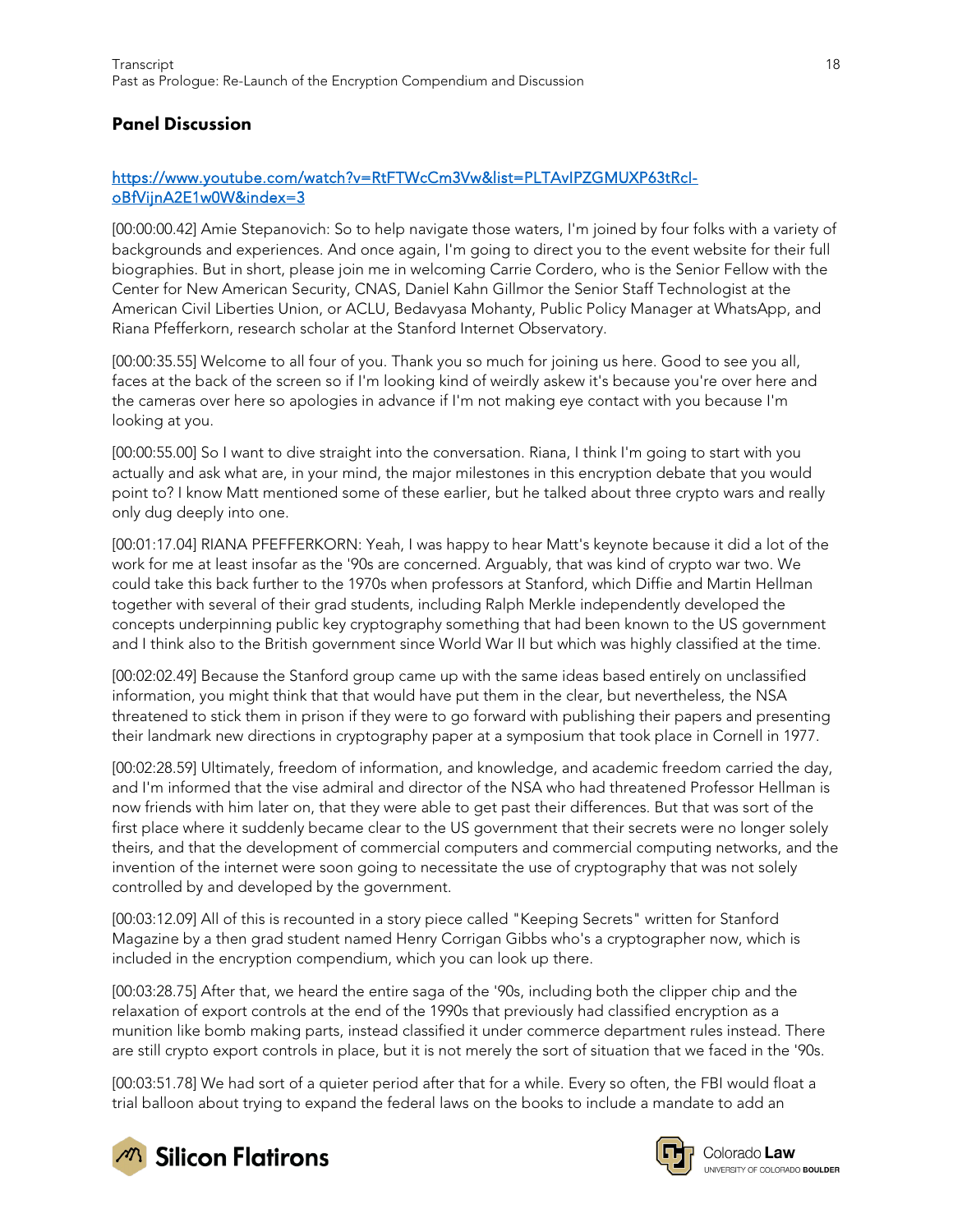encryption backdoor, a work I'm sure we'll talk about repeatedly during this hour to devices or to communications services, and those didn't go anywhere.

[00:04:14.82] And I would say that this whole debate kind of came roaring back when Apple announced that they were going to roll out iOS eight in the fall of 2014, which removed the ability for Apple to unlock encrypted iPhones so device cryptography for law enforcement, something that they had previously been able and willing to do. And Android soon followed suit.

[00:04:40.17] On the communications encryption side, we saw the rollout of Let's Encrypt, which provides a free service for encrypting web traffic around 2015 to 2016 in stages, and now we are in a place where the majority of web traffic is encrypted, something that was not the case a decade ago. In addition, when WhatsApp rolled out the signal protocol in WhatsApp in April of 2016, that turned on end to end encryption by default for a billion people, something that has now grown to I think two billion people, something that I'm sure Beda can correct me on if that's wrong.

[00:05:17.55] And simultaneously in there you also had the San Bernardino dispute between Apple and the FBI happening in early 2016 again on the device encryption side. Simultaneously, we were seeing some laws start to get passed in other countries, even though the United States never got as far as- knock wood-- so far gotten as far as passing laws that would regulate encryption and require law enforcement access to it to the same degree that the UK did with the so-called snoopers charter in 2016, in which Australia later did with the Assistance and Access Act in 2018.

[00:05:51.51] So we've seen some more action on the international stage in terms of passing laws, although we did have a couple of laws proposed here in the United States last summer that would have severely restricted the ability to offer what I would call strong encryption, the encryption that has not been intentionally weakened at the behest of any government in 2020 so far. Hopefully we won't see those come back, much less get past.

[00:06:17.74] Professor Blaze mentioned in his keynote that there has been this speed up in things happening in the crypto debates. And I'm glad he said that because when I was thinking through where the history of these debates were, you have the 1940s and World War II and stuff happening that it was classified, and you have the 1970s, and then you have 1990s, and it really felt like there's a lot more going on. I wasn't sure if that was just recency bias or because I have only been studying this area since 2015, or whether it really was that things were just speeding up.

[00:06:47.53] And Professor Blaze gives me some reassurance that it is, in fact, the case that things are just happening much faster now, and with perhaps greater ramifications for a greater number of people worldwide now than they used to back when we were just talking about the 1970s when the military and some banks were using cryptography, and that was the only customers for this technology.

[00:07:14.38] But I've rambled on so I'll pause there, and let's move on.

[00:07:19.88] Amie Stepanovich: Good. Did anybody else want to add any key milestones that you think are important to put on the timeline if we're like mapping out a timeline here? Anything else that we should be pinning on? Daniel, I see you kind of starting to speak.

[00:07:33.57] DANIEL KAHN GILLMOR: Yeah. Thanks for the overview, Riana. It's a great view of it. One thing that I want to just point out is that when we think about a timeline, we're often looking at sort of points, like this event happened here, but many of the points where policy decisions were made or things were changed actually have effects that ripple much, much longer.

[00:07:54.09] And I think Matt did a good job of pointing that out in his description of what would have happened had the clipper chip succeeded, but this is something that we continually see as policy decisions that were made like the export controls regime, which ended more or less in 2000. The stuff





**UNIVERSITY OF COLOBADO BOULDER**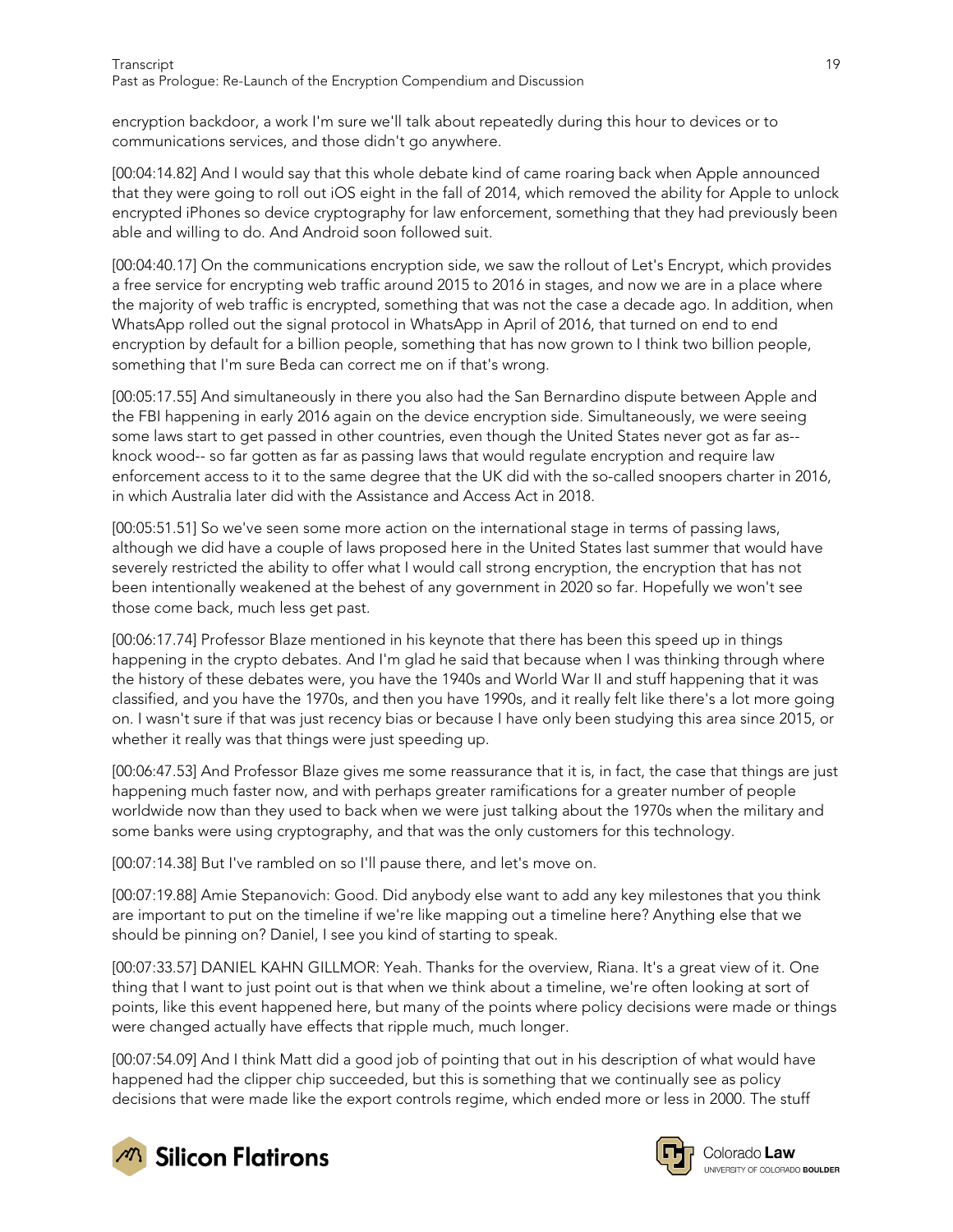pre-2000 was continuing to have an effect on the security of our communications all the way up through, I mean, 2015 was when the logjam attacks were published, which relied basically on this legacy set of crypto that everybody knew at the time was bad that continued to be present and deployed.

[00:08:33.54] We're just not very good at fixing mistakes that we've made in prompt order. So I think when we're thinking about a timeline, we really should be thinking about these bars of something can still have like an effect many, many years down the line. And I think that's a pattern that I'm going to point out repeatedly over the course of this conversation I think. I just wanted to flag that for folks. When you hear such and such thing happened, think also about what the long term effects are.

[00:09:01.43] Amie Stepanovich: Thank you so much. Maybe I'll turn to Carrie and ask, now that we've kind of laid out several-- I don't want to keep using the word milestone but I can't think of a synonym immediately. Maybe just talk about how with each big event we're seeing an evolution in thinking both on the pro strong encryption side as well as the people who are thinking we are going dark and we need more law enforcement tools available to us.

[00:09:36.79] CARRIE CORDERO: Sure. Thanks, Amy, and thanks for the invitation to join the conversation. It's nice to be with all of you all virtually. So I want to focus most of what I'm about to say on the law enforcement and the national security perspective of these issues.

[00:09:58.82] But first, just in terms of to pick up from Riana's comments in terms of the timeline, I think one additional benchmark that we might want to put in is not so much a technological benchmark, which I think Professor Blaze's remarks were mostly focused on the technology of it, but if we want to look at legal benchmarks, 1994's CALEA, the statute that mandated telecommunications providers at the time to cooperate with law enforcement through a legal framework has been a law that sort of permeates this entire conversation.

[00:10:44.35] Because as the technology has changed and things have moved over to internet service providers and all sorts of other technology platforms, CALEA was never updated in the same way as the technology had moved. And so I think in terms of there having been in 1994 a congressional determination to provide a statutory framework for companies to respond to a lawful request from the lawful demand from the government, in terms of a court approved warrant or other court order, that has been a piece of the conversation that is out there. So I would sort of put that into the timeline too, CALEA.

[00:11:31.32] So to focus for a minute on the law enforcement and national security equities and that part of the conversation, because that's sort of where my background and experience comes from, I went back, and I want to focus kind of on the last 10 years or so. Because I think there has been a shift in law enforcement and national security community and leaders participation in the encryption debate. So if I go back, I'm going to offer three thoughts.

[00:12:05.71] One is, what's changed in the last 10 years? Second is, are there some fissures between the law enforcement and the national security side? And to get to the too long, don't read, I think that there are some fissures there. And then three, where does that leave us in terms of a potential legislative debate?

[00:12:27.06] So first, if we look back 10 years ago or so, at that time, the FBI was primarily concerned about technological changes regarding real time interception. In other words, surveillance of communications that were happening in real time. Over the course of the decade, that conversation has shifted significantly to the FBI'S interest in accessing data that is stored on the bytes. So a shift in the conversation from law enforcement perspective from the ability to intercept real time communications to an equally, if not more significant, interest in being able to access stored devices.



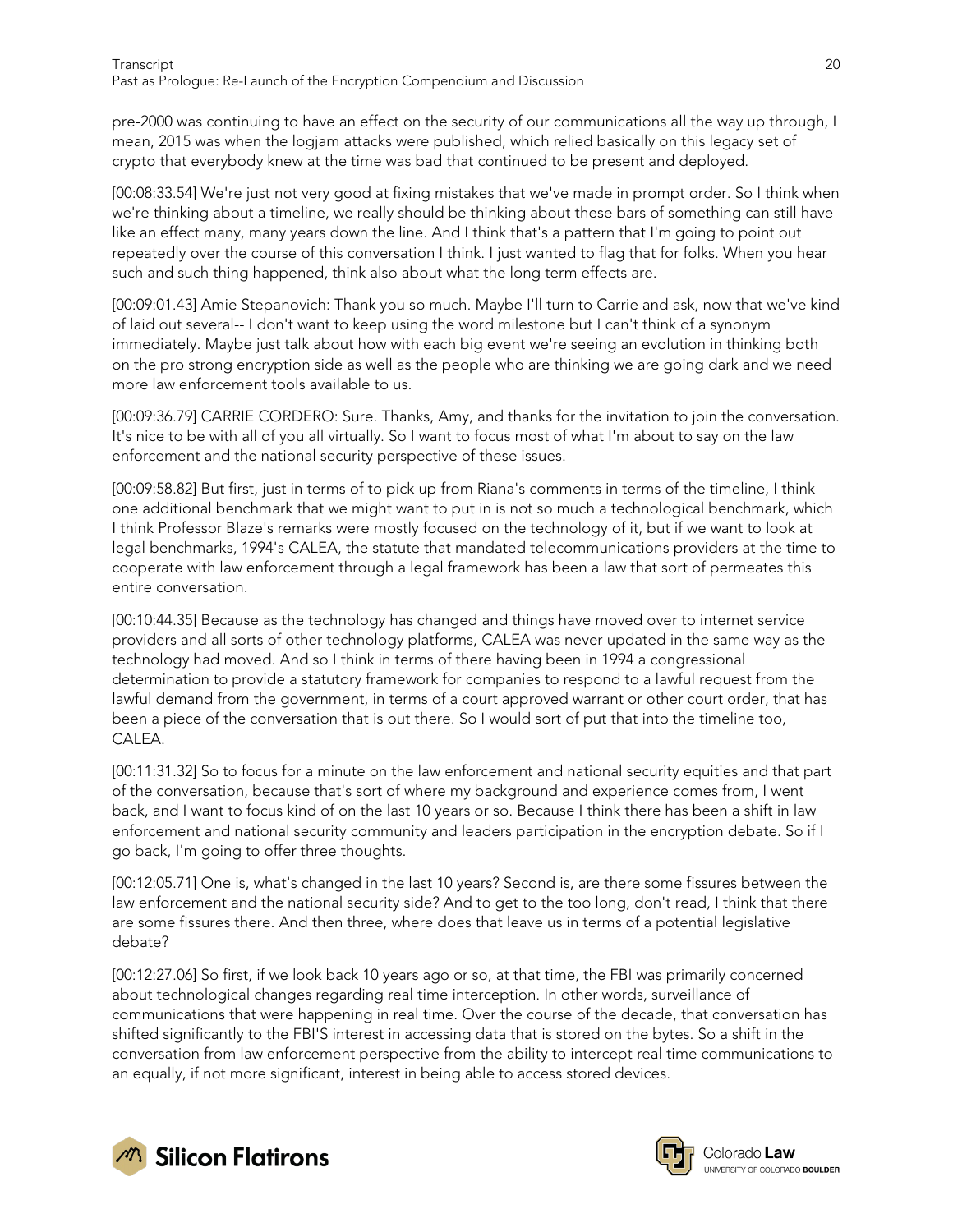[00:13:08.64] A second sort of look back to about 10 years ago is around that time, 2011, the then FBI general counsel was testifying in front of Congress on this issue of what the FBI has often described as the going dark issue. More recently, they've adopted language that talks about lawful access, and I've noticed a real change in terms of how law enforcement talks about this debate, which is lawful access as opposed to using the going dark framing, which they used for a lot of years.

[00:13:39.34] So about a decade ago, the FBI general counsel said that from the FBI'S perspective, changes to encryption technology were not what the FBI was looking for. I think that too has changed over the course of the decade where in more recent years, more recent including the current and the past FBI director, the last FBI director before Director Wray, they both did talk about the ability to have a technological solution, a technological fix for being able to facilitate companies providing the contents of encrypted materials to law enforcement pursuant to a lawful request.

[00:14:23.28] And then the third thing if we look back a decade ago is at that time, the FBI general counsel again was testifying to Congress that the FBI viewed its legal authorities as sufficient. And in that circumstance, I think that probably is sort of still true from the perspective of I don't see the Justice Department clamoring as a policy matter for new legislative authorities, and there continues to be more of a request for working with the private sector and the technology sector to be able to come up with a technological solution that enables companies to be able to respond to a lawful request from information.

[00:15:10.17] And I'm going to wrap up my-- I'll pause here in a minute so others can jump into the conversation, but I would just say that from a law enforcement perspective, the fundamental premise of all of law enforcement's arguments in the encryption debate rests on the notion that it is a legitimate government and public interest for entities to comply with court orders, that we do have legal frameworks that allow for people to produce information pursuant to a lawful request. And that really undergirds the entire law enforcement perspective on that.

[00:15:52.47] So maybe I'll pause, and then later in the conversation I'll come back to what I see as some differences between the national security community and the law enforcement community.

[00:16:04.86] Amie Stepanovich: Wonderful and I'm going to take a pause myself to say it's never too early to put questions in the Q&A if you're watching virtually, but I'm going to keep going with our conversation and open it up to the rest of you. Do you have anything to add before I go with my questions to what Carrie laid out on kind of evolutions and thinking across the different big events that have happened across the different evolutions of the encryption conversation? And Beda, maybe I'll turn to you

[00:16:40.37] To see if maybe you want to provide some international perspective for how these debates are not only happening here in the US, but elsewhere, and the extent those conversations might be also impacting coming back into what is happening in the US as well as vise versa, how what's happening here might be impacted with what's happening elsewhere. We've already had Riana mention UK and Australia, but I know for a fact those aren't the only two countries where these debates are taking place.

[00:17:10.10] BEDAVYASA MOHANTY: Thanks, Amy. So happy to be here, and thank you for convening this important conversation. Earlier Riana mentioned how it appears like when it comes to encryption policy that just seems like so many things are happening right now. And I do think that the primary reason behind that is because so many people care about these issues. They're affected by these issues today.

[00:17:37.14] Through the global pandemic and lockdown, end to end encryption is what has protected most people's personal conversations when it has been impossible to come together in person. And encryption is now the way that most messages are sent globally. Just to give a sense of things of the scale at WhatsApp, during the past two years, we have seen a huge growth in our usage. We now deliver more



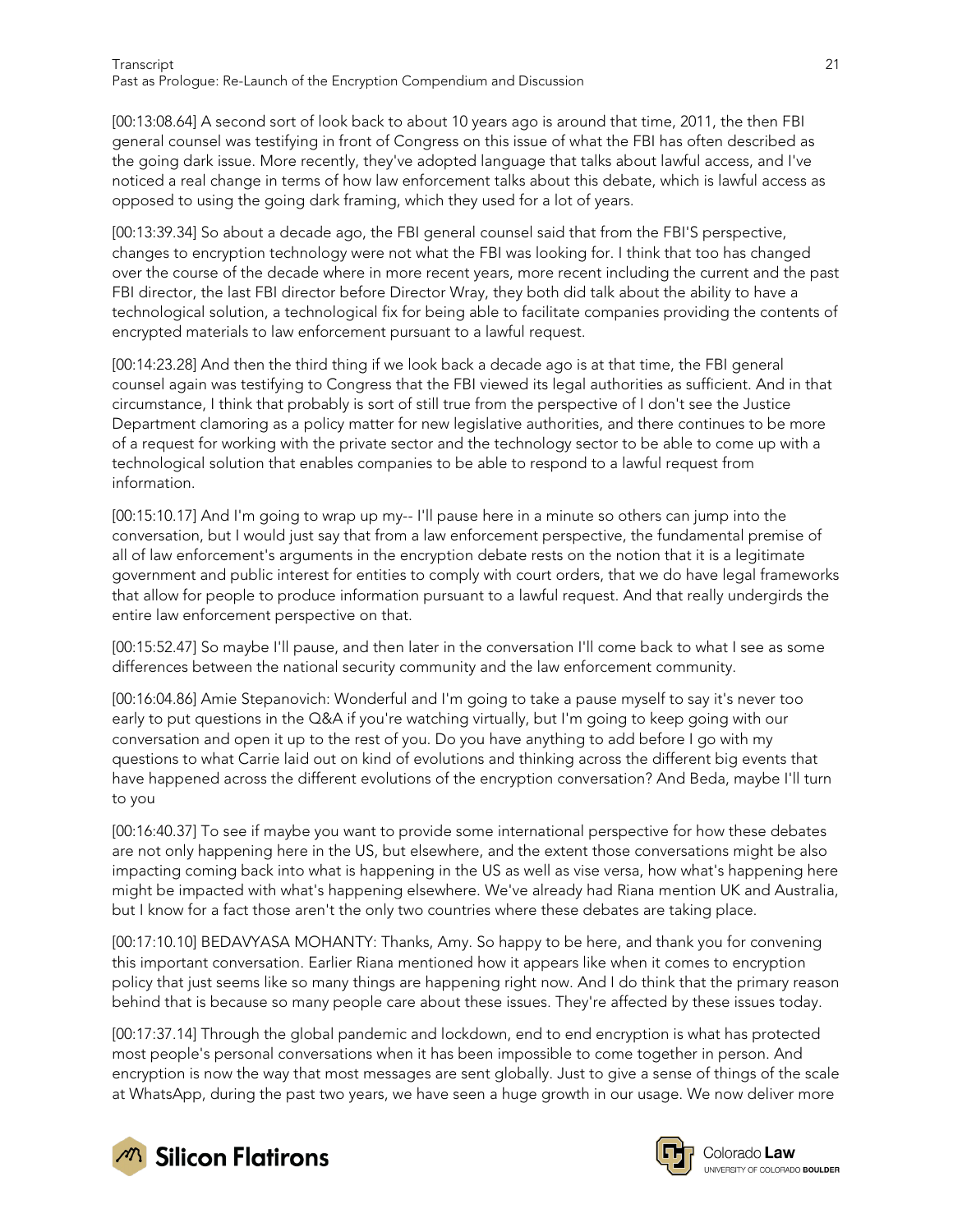### Transcript 22 Past as Prologue: Re-Launch of the Encryption Compendium and Discussion

than 100 billion messages and one billion calls every day, all of which are protected by end-to-end encryption.

[00:18:12.59] And behind these numbers, the examples that we see of the use, we see some really sensitive use cases. Doctors, lawyers, mental health counselors, businesses, courts, and government entities all around the world are using WhatsApp more than ever to communicate privately. All of this means that the stakes for encryption have never been higher, and the threats to encryption have never been as widespread or serious as they are now.

[00:18:47.99] And I think the encryption compendium is a super important organic resource that is very useful in informing the debates that will come from here on out. And primarily, because these conversations are no longer localized just to the US or to the five [INAUDIBLE] countries for that matter, some of the strongest challenges that we're seeing to encryption are coming from places like India, and Brazil, and the EU.

[00:19:18.45] And the pressures on encryption are no longer restricted to just demands for backdoors alone. We are continuing to see the more familiar exceptional access proposals. We talked about the UK and Australia, and both of them have laws in the books that give the government the authority to mandate companies to alter their systems to enable access to encrypted content.

[00:19:45.19] Earlier this year, Germany came very close to passing a law that would have imposed an obligation on encryption service providers to assist in the hacking of their users' communication. And right now, Belgium is actively considering a data retention law that would require the operator of encrypted systems to be able to turn off encryption only for certain users.

[00:20:12.58] Now while this is super concerning, equally concerning is the emergence of I think two other types of anti-encryption laws and regulations that we've seen come up around the world. And the first are the kinds that impose a duty of care or a liability on encrypted service providers that practically has the effect of breaking encryption. And this liability often rests on encrypted platforms being able to prevent harm that may occur on their platforms, and we saw this in the US with the discussion around the [INAUDIBLE]

[00:20:54.10] The second category of law is one that we are very concerned with that we spend a lot of our time trying to understand and argue against. Of the laws that don't directly seek to break encryption, but propose a technical solution that has the same effect, and we have seen this happen in India with the introduction of the traceability mandate within the IT rules, which WhatsApp has now challenged before the New Delhi High Court. But we've also seen this in the debate around traceability in the Brazilian Congress over the past year.

[00:21:27.80] And what traceability does is it requires private messaging services like WhatsApp to keep track of who sent what and who shared what for billions of messages every day. That goes against the guarantees of end to end encryption. We have also seen an increasing push for client side scanning to scan the content of people's messages, to detect, block, and report illegal or harmful content like child sexual abuse material. The European Commission's DG HOME, for example is currently drafting child safety legislation that may mandate content scanning even for end to end encrypted services. And the draft UK online safety bill contemplates giving the regulator the power to mandate content scanning.

[00:22:14.66] Now all of these taken together are very concerning developments, and it's important for those of us that care deeply about encryption and the ability of people to communicate privately and securely to be vocal about the problems that these sorts of laws and regulations pose. At WhatsApp, we feel an immense sense of responsibility for the more than two billion users that rely on our service every day to stay in touch with their friends and their loved ones. And we believe we can provide both the

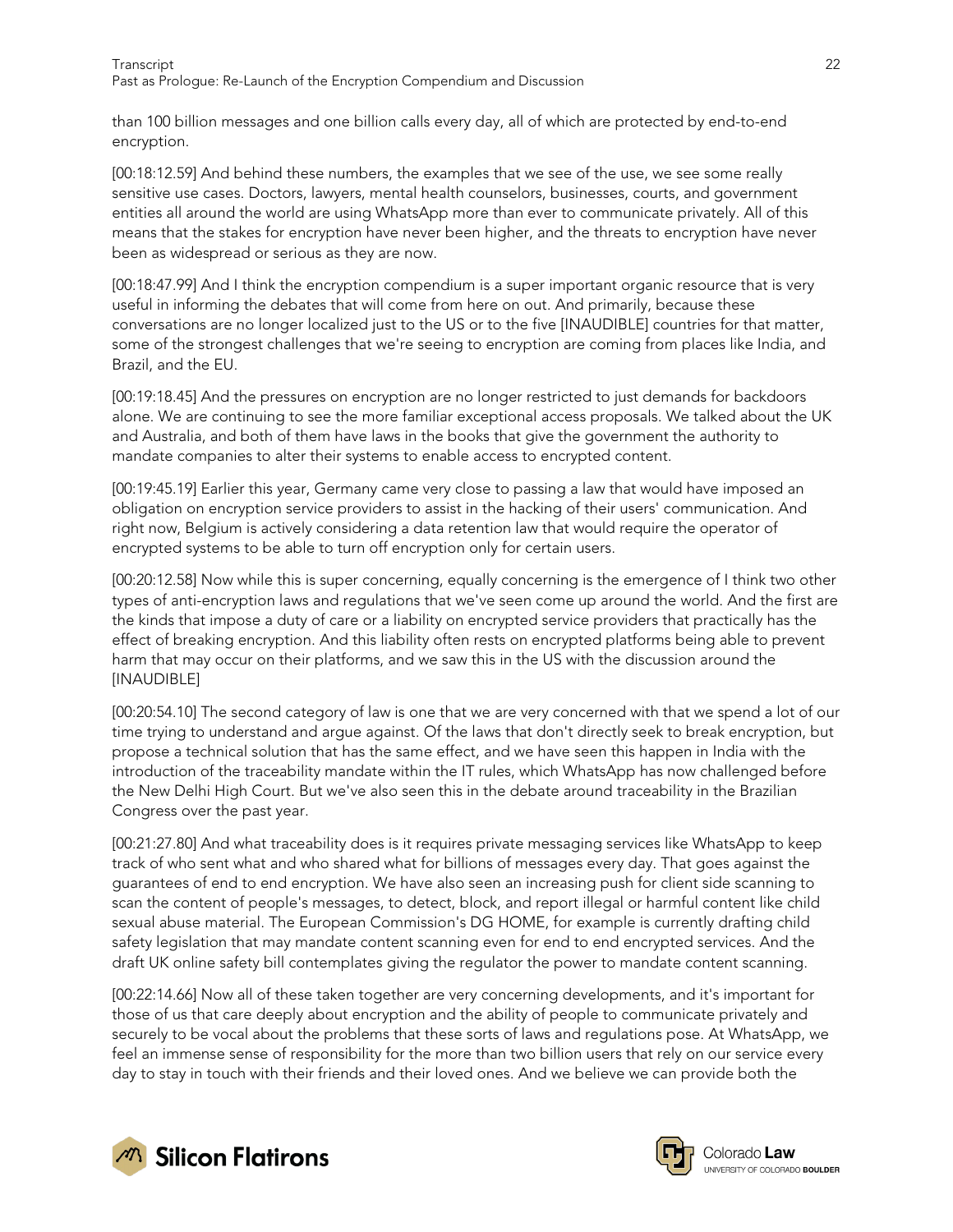privacy and safety in an encrypted environment. And for that, we will continue to speak out against the laws and regulations that threaten encryption.

[00:22:56.75] I'll pause there, but happy to circle back and talk about any of this later in the conversation.

# [00:23:04.00] Amie Stepanovich: Anything to add?

[00:23:05.23] DANIEL KAHN GILLMOR: If I could jump in, I appreciate the framing that you did there, Beda, because I think the question at it's core here, I know this event is about the crypto wars, but the real question that we are all grappling with is a question about communications, about control over security communications, right? And we've seen a number of proposals, some of which you mentioned, a number of others that you didn't mention that they claim to not touch the encryption, but actually subvert the underlying goals.

[00:23:38.14] And speaking as a civil liberties and civil rights advocate, this is one of the main concerns that we have. These tools are in place, and people care about these tools not because they care about the mathematics, although some of us care about the mathematics because they're pretty neat, but they're in place because people care about the ability to communicate privately. They care about the ability to store information privately. In the past, your communications were private by default because you would have a communication with someone in a crowded restaurant that nobody could hear what you were saying or you could have your conversation at home and there would be no speaker listening in.

[00:24:17.86] And that has shifted as more and more of our interhuman communications are mediated by these devices. The devices themselves represent a vulnerability and a chance to leak information. Private communication is really important for the social fabric, for people to be able to develop intimate relationships. And so I think that's really at the core of what these debates are about.

[00:24:41.56] And we say, you know, we've been talking here about encryption. I'll point out that there are other technical mechanisms that are in place that are part of those guarantees, those information security guarantees that people care about, whether they care about them by the name information security guarantee or not. Cryptographic authentication is another critical part of those pieces, and some of the proposals that we've seen weaken authentication steps.

[00:25:03.62] If I'm having an encrypted communication to you, Amy, but I can't tell that it's actually you on the other side, then the fact that the channel is encrypted doesn't actually save me much. I could be talking to someone else. So there's a range of mathematical structures and programmatic techniques that we talk about here, but what's really at the underlying core is this question of, can we actually be private individuals? Can we form private relationships? Can we remember things without having those memories vulnerable to extraction by someone who we may or may not trust?

[00:25:41.22] Amie Stepanovich: Thanks for that. I've appreciated kind of the depth of nuance that you've all brought to this conversation so far because I think oftentimes when we talk about encryption, because it's so deeply technical and because people, especially in broader audiences, don't get into the math necessarily, we use shorthand. And we use shorthand because it's accepted, and most people kind of understand what we're talking about when we use things like backdoors or exceptional access. And those words do mean something, but they can mean a lot of things, and different things in different audiences.

[00:26:23.52] And Carrie, I actually appreciated something that you said earlier, and I'm going to turn to you at this question first I think because you referenced that there might be a divergence between specifically the national security side and maybe the law enforcement side of the communities. And those sides might not always agree, and I think that that oftentimes in the simplified approach, places get grouped together. And even I oversimplified it earlier. It made me uncomfortable when I said it. I said the pro encryption side and the side that might be saying that we are going dark.



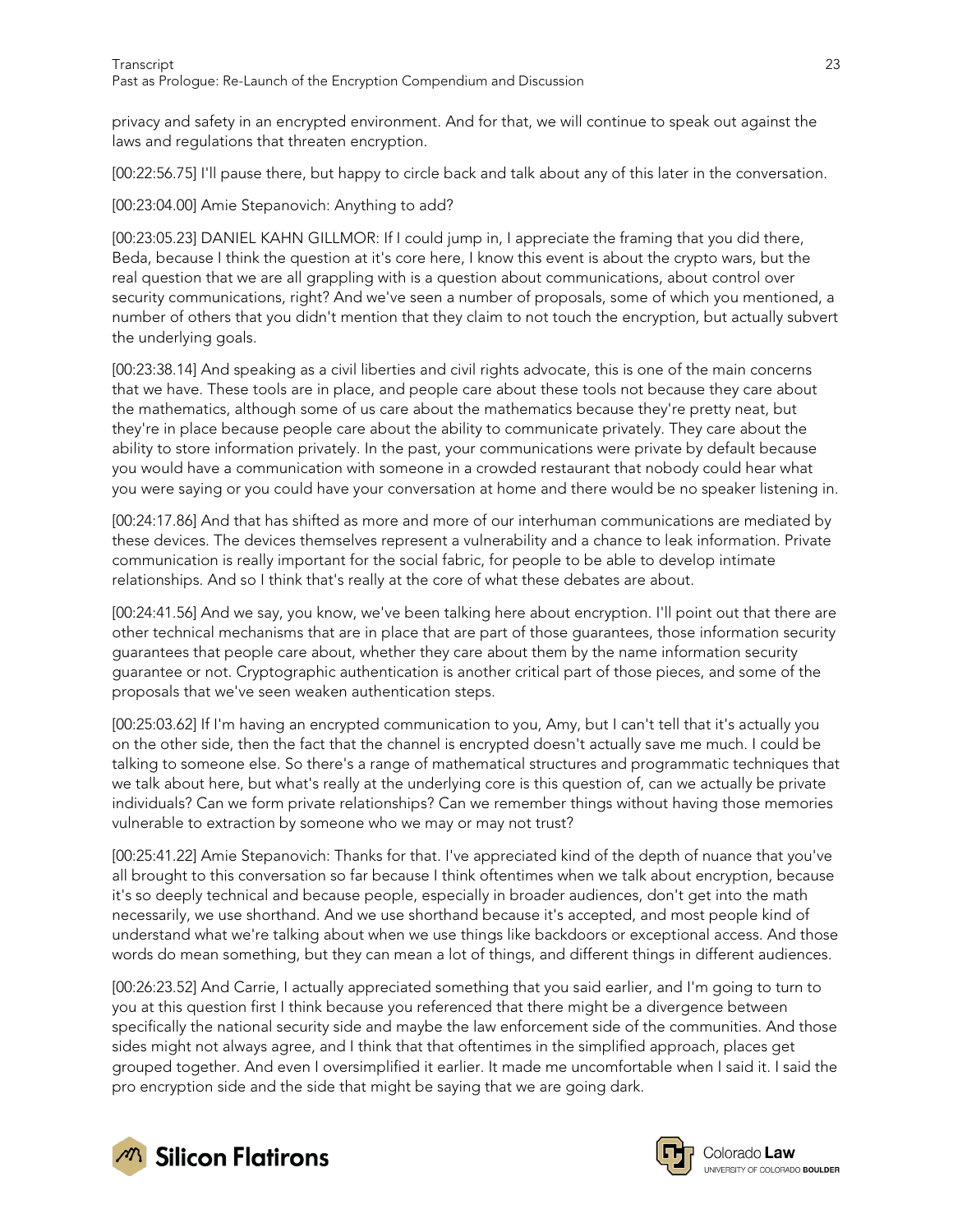Transcript 24 Past as Prologue: Re-Launch of the Encryption Compendium and Discussion

[00:27:00.24] And we do. We kind of lump them into two camps, and we say these are the two sides, but can we get a little bit into the nuance about what are the interest groups coming at this debate, what are their interests that are at play, and what is the nuance kind of behind the arguments, and the different sides?

[00:27:22.77] CARRIE CORDERO: Sure. Thanks, Amy. Yeah. So this is an observation that I've had for the last several years at least I think. The last five or six years is what I describe as somewhat of a fissure I think between the national security community's perspective. So if you think about what you might hear from an NSA director or a former NSA, National Security Agency, director versus what you might hear from testimony from an FBI director who wears two hats himself, a national security hat and a law enforcement hat. Or what you might hear from a DA, a district attorney, who's responsible for prosecuting cases.

[00:28:06.17] So here's what I think the difference is as it has evolved over the last maybe five or six years or so. I think the national security community and national security leadership has the more probably nuanced view because they are looking at things significantly from a cybersecurity perspective.

[00:28:32.71] So in other words, from an ability to protect classified information, from an ability to protect the national security information they collect, the tools that they use, all of these things. They have a really deep appreciation for the value that encryption provides as a security feature. So if I put it sort of on the positive side from the national Security community.

[00:29:03.91] So that is why I think we have not seen national security community or intelligence community leaders be on the front, public facing lines of the government's going dark or lawful access conversation. I also think-- this is really just sort of my hypothesis-- that the national security community is also very confident in their own abilities so that if there were a national security need to be able to get information, they're pretty confident in their abilities to be able to do so in a national security matter.

[00:29:47.64] Law enforcement, pure law enforcement on the other hand, is in a different circumstance. Because law enforcement is looking at cases like child exploitation, child pornography cases, which are just absolutely-- there is just a huge amount of that volume of criminal activity that affects American families and families all around the world with vulnerable victims, worst kind of possible crime, and that is an area where law enforcement has a really compelling case to make, and a compelling need for information, including stored communications, to be able to solve cases.

[00:30:37.51] And so that's why I think we've seen the FBI directors in particular across administration. So this is not a partisan thing at all. We've seen consistently FBI directors and FBI general counsels over the last 10 years be the ones out front making this argument for why person went to a court order, search warrant, et cetera. The law enforcement needs to be able to have access to information, and so they have been the ones pushing for some sort of technological solution to be able to have companies be able to provide the communications or the content of information to law enforcement to be able to solve those kinds of crimes.

[00:31:20.86] So I'll pause there, but that's where I see that there is some modest, but a little bit of a divergence between the way that we see the law enforcement community express its views on this issue. Also, at the state and local level, they don't have the resources of a National Security Agency, they don't have the technological capabilities of a National Security Agency, or another element of the intelligence community. And so this becomes more of a really day to day law enforcement challenge.

[00:31:57.94] And just one last point on that, as a practical matter, one of the things that has changed the most in the last five years has been the massive deployment of encryption technology for everyday users. I'm over 10 years out of government, and when I was in government handling surveillance matters for the government, this wasn't an issue. It was an issue that the FBI was working as a policy matter, and there were working groups of people who were working on the going dark issue, but as a practical matter,



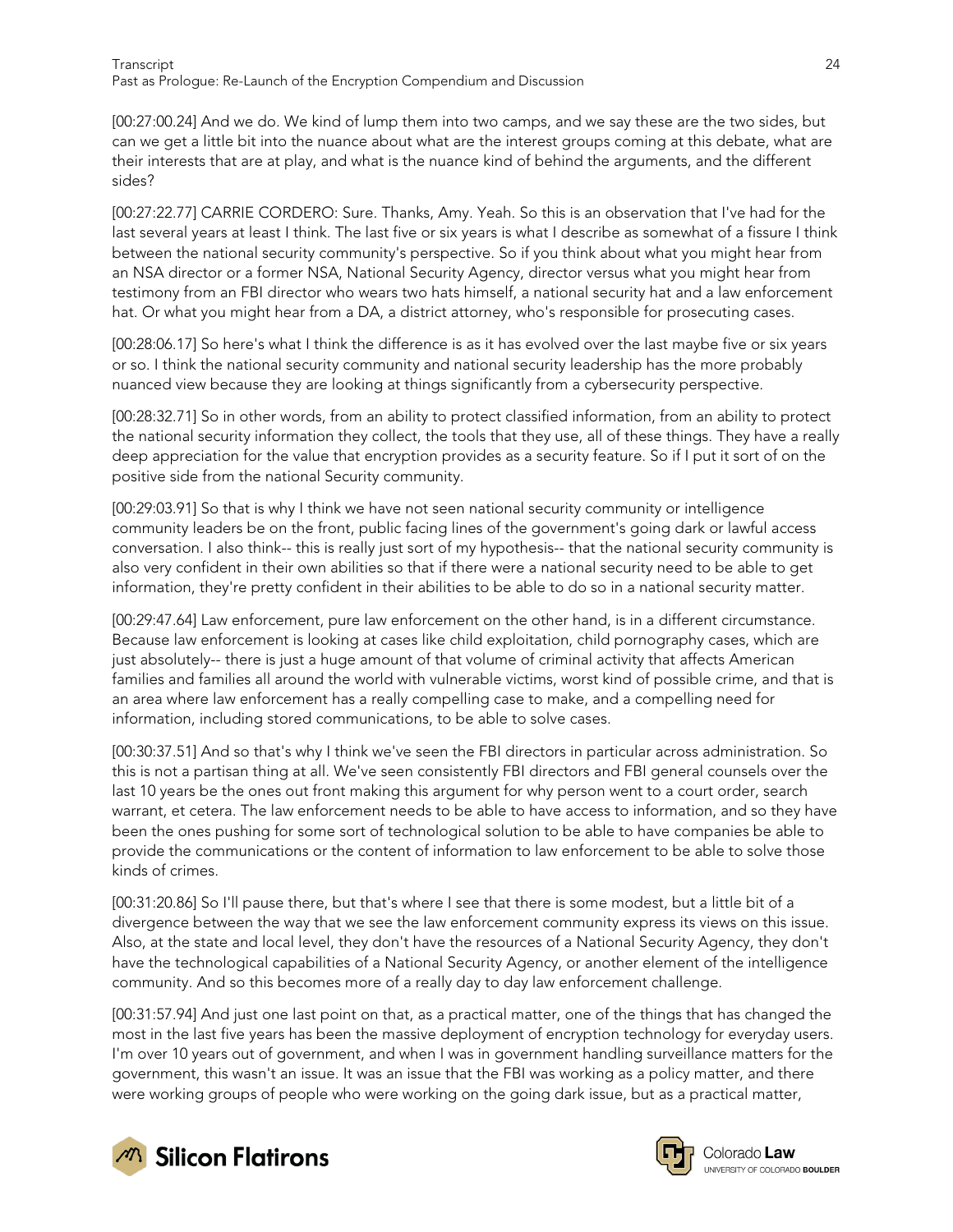Transcript 25 Past as Prologue: Re-Launch of the Encryption Compendium and Discussion

everyday people, all of us weren't necessarily using WhatsApp or other encrypted devices to talk with our friends, to talk with our colleagues as a matter of just basic personal cybersecurity hygiene, which we do today.

[00:32:51.82] Amie Stepanovich: I can open that up to the rest of you. Yeah, go ahead, Daniel.

[00:32:55.33] DANIEL KAHN GILLMOR: Yeah. So thanks, Carrie. Those distinctions is really an interesting point, and I think it also ties together with the CALEA point that you made earlier, right? That CALEA was a directive for the assistance of law enforcement. And CALEA actually changed the way our telecommunications infrastructure was implemented because it said telecom providers need to be able to provide lawful access. And so you need to build in lawful access intercept facilities in your telephone switches, right?

[00:33:32.16] And the impact that CALEA had, among other things, was that devices that the telcos bought all had this sort of thing baked in. The government basically said you have to put these features in, and those are sold all over the world, not just within the US.

[00:33:52.29] In 2005, a telephony switch that had these lawful intercept functions in it was actually compromised. We still don't officially know who compromised it in Greece, and actually the phones of at least 100 high level Greek officials, including the prime minister, were tapped. We don't know by who. So there were national security implications in this compromise that had been made for law enforcement. Even outside the context of the US, the fact that CALEA was pushing these products to have these lawful intercept functionalities meant that it could be taken over and used.

[00:34:32.67] That whole affair actually ended in the death apparently by suicide of one of the engineers in Greece, one of the telco engineers in Greece. But I think it's really worth thinking about how a goal that comes from one side, even in this law enforcement versus national security split, might end up having really potentially serious blowback in other sides.

[00:35:00.74] RIANA PFEFFERKORN: I'd also like to maybe add in there that when we talk about-- Amy, I agree with you that when we talk about the government as one unified force that doesn't highlight the divisions and differing interests and equities in national security and law enforcement that Carrie was highlighting. But in addition to that, I would say that there is at least a third portion of government that has interest in equities here, which is the consumer protection portion of government, which is looking to the companies that are getting leaned on in a lot of cases by law enforcement to make their users data more accessible to instead try and protect that.

[00:35:39.36] So companies are being pulled in multiple directions. On the one hand, they're producing consumer off the shelf hardware and software products and services that everybody uses that may need some sort of tweaks or modifications to be used within government or military context, for example. And so maybe on a national security standpoint, it's better if they keep their stuff patched up.

[00:35:59.63] On the other hand, they may have law enforcement saying we need to have some way of expeditiously accessing information without having to go through the third party vendors that have cropped up as a cottage industry, such as Cellebrite and Grayshift, which is now in the hands of thousands of law enforcement agencies.

[00:36:17.27] Amie Stepanovich: Riana, can you say a word about what Cellebrite and Grayshift are?

[00:36:20.03] RIANA PFEFFERKORN: Yeah, sure. So one of the other things I neglected to mention when sort of talking about what has shifted the encryption debate, it's been kind of responsive both to technological developments, to political developments such as the San Bernardino shooting, but those technological developments haven't only been on the defense side. If we view Apple, and Google, and so forth, and WhatsApp as the defenders of protecting information security, it's also been on the



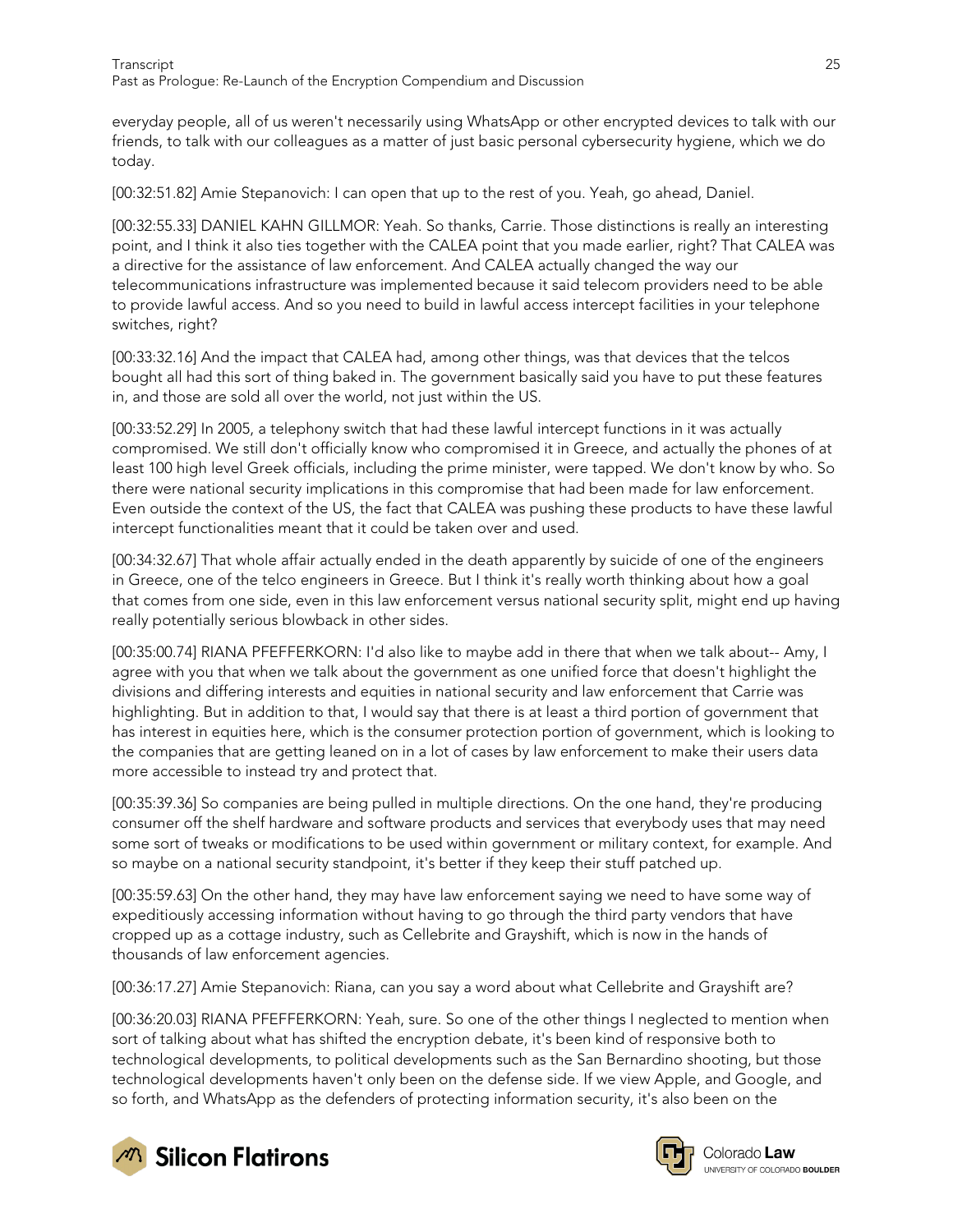offensive side insofar as Cellebrite, which is an Israeli company, and Grayshift, which is a US based company founded by, I believe, a former Apple engineer, provide devices that are able to do basically digital forensics that exploit flaws that exist.

[00:37:02.96] Inevitably, in any software product there's always going to be bugs that are able to exploit vulnerabilities in order to get access to and extract information from encrypted devices for the use of law enforcement. And so those are sold to law enforcement agencies around the country. We know this because of a report that was put out about a year ago by a group in DC called Upturn that used freedom of information requests and very diligently built up the ability to get back information about the number of police departments around the country that have one of these devices, which is a way of making up for what Carrie mentioned, the differing budgets that state, local, and tribal agencies may have vis-a-vis the government.

[00:37:45.59] The federal government law enforcement agencies also have cooperation agreements with local, state, and tribal governments through various national regional forensics labs that are scattered around the country to provide unlocking capabilities and other technical assistance to the state and locals using sometimes these third party tools, and sometimes the things that the FBI can develop in-house since they have significant in-house capabilities for developing exploit and that will take advantage of the vulnerabilities that occur in these things.

[00:38:19.86] So we see this cat and mouse game where there's the development of technologies to circumvent the technologies that had been put in place to protect information. And one of the problems that has grown up around this sort of cottage industry is that they aren't just selling to us as the good guys, and we can talk about when the good guys aren't so good.

[00:38:39.65] They're also selling to a less rule of law respecting, human rights respecting governments around the world. And so we have this additional issue where we have third party companies that sell, such as the NSO group that sell their wares both to let's assume agencies operating on a good faith basis in the United States but also to repressive governments in places like the United Arab Emirates and Saudi Arabia, which brings a bone saw to meetings.

[00:39:11.87] And so those are some highlights. I think what I'm trying to get at, going back to my statement about consumer protection, which is that there are also agencies within government that are concerned with protecting the data security, and the privacy of users. There is the State Department that is concerned with protecting the human rights and Democratic interests around the world. And those are all working in tension with law enforcement here, law enforcement abroad who may not always have laws that we would consider legitimate under our Democratic regime, and national security and intelligence agencies that spy on each other as kind of an accepted means of doing business.

[00:39:51.05] But that nevertheless means that those agencies have dual offensive and defensive equities that they are trying to bring to bear in an environment where it is now largely the private sector that is developing and commercializing these technologies for everybody to use instead of them being, as mentioned, solely in the hands of government.

[00:40:11.51] BEDAVYASA MOHANTY: Going back for a second to your original point, the question, Amy, about what is the driving force behind some of these laws and regulations. And outside of the national security, and access to information, there is also the safety considerations that have been driving many of these policies. And I think underlying this entire conversation is the fact that end to end encryption is a technical concept that is often used in the policy conversation.

[00:40:44.81] And the way it's used is to position it as something that completely obscures information and content and therefore robs anyone of the ability to address any of the concerns that are raised, be it



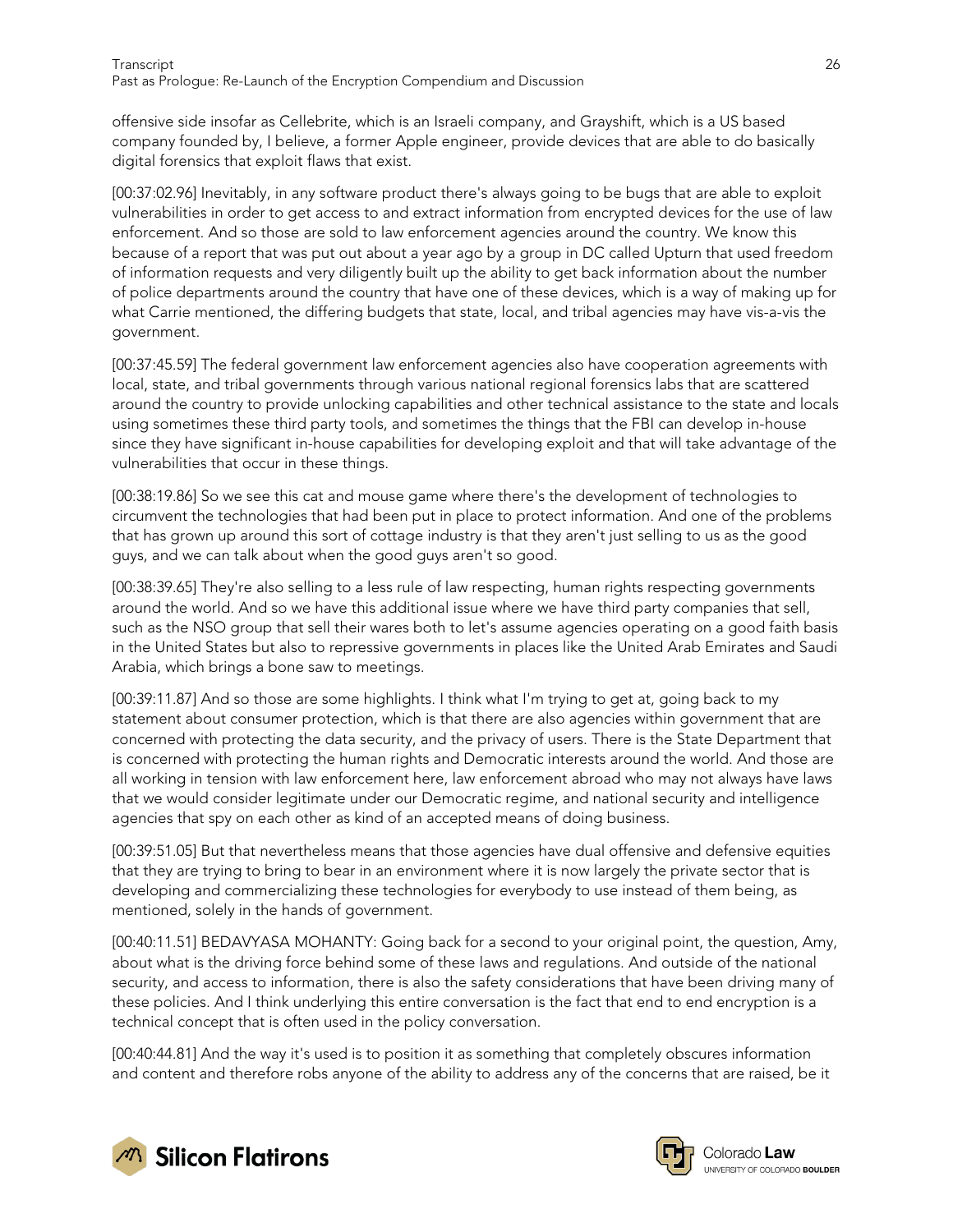concerns like terrorism, child exploitation, and so on. And in this binary, often the nuance that's lost is the fact that despite end to end encryption, there are ways of keeping people safe.

[00:41:17.78] There are ways of addressing many of the concerns that drive these conversations and discussions. And the fact that you could leverage metadata, you could leverage user reports to tackle some of the kind of abuse that's the driving force behind these legislations, that's often lost in the conversation around national security, and the lack of access to information.

[00:41:46.79] Amie Stepanovich: So we talked we talked a little bit about the nuance in government perspectives. In preparing for this, one of the things I did was look back through years of my own engagement on this issue, and things that I have come across. And one thing I came across was this history news items related to Symphony, which was a application used by the banking sector, which is very tightly regulated, where they consented to essentially-- again, I'm going to use very simplified terms here-- have a wire tappable system for communication so that if they needed to be investigated under one of the many banking regulations, that those investigations were able to take place.

[00:42:42.89] And the system was often pointed to as look, it's workable within the sector. Why can't we have this in other sectors? So can any of you speak to-- I think that the same nuance from consumer protection to national security to law enforcement within government, do we see similar breakdowns just within the commercial sector where maybe not all sides necessarily agree on the same thing in that side as well? Stumped you all.

[00:43:19.29] DANIEL KAHN GILLMOR: I mean, I think we do, right? Because of the different private agencies, private groups have different incentives in terms of dealing with other people's data. We live in the cloud era where everyone's information is at some level stewarded by a number of other private organizations. If you have a Gmail account, Google has access to your email. If you are communicating via WhatsApp, Facebook has access to the metadata at least of who you talk to, right?

[00:43:54.45] And different groups have different expectations about what they can get. If they're profit driven, what their bottom line is on the information that they have that they are effectively acting as a steward for. So you can see a different set of equities there. If WhatsApp's goal is to connect people to each other, and their goal is not to say mine the content of their communication, then WhatsApp has rightly the goal of acting as a better steward of the content of people's communication. There's no advantage to them to get information out of the content. Therefore, it's better for their users to give them stronger protections.

[00:44:37.49] And I think we do see some differences there among different private groups because some of them see their advantages as being the more information that they have about their user base the better that is. Those are difficult tradeoffs, but I definitely think you can see a spectrum across the different range of companies that offer information services.

[00:45:05.31] RIANA PFEFFERKORN: I think just going up one level too, there's a difference between Symphony and WhatsApp, and the difference is who the target audience is. You've pointed out, Amy, another equity that can get involved here when we talk about the interest at stake here, which is sunshine and oversight. And there are pretty good reasons for deciding that if you work in a heavily regulated industry such as banking, given the risks of insider trading and, price fixing, and manipulation, and so forth, of course, there are reasons to decide that within that context the public interest favors having greater oversight that includes keeping a log of people's chat messages.

[00:45:45.84] It's amazing how many SEC and FINRA enforcement actions get brought against people who are still doing crimes over those exact same channels. But I think it is a folly and a fallacy to equate that to private communications between private individuals talking privately. It's as though you were to say, well, because we have sunshine laws to require open meetings among government and to have their



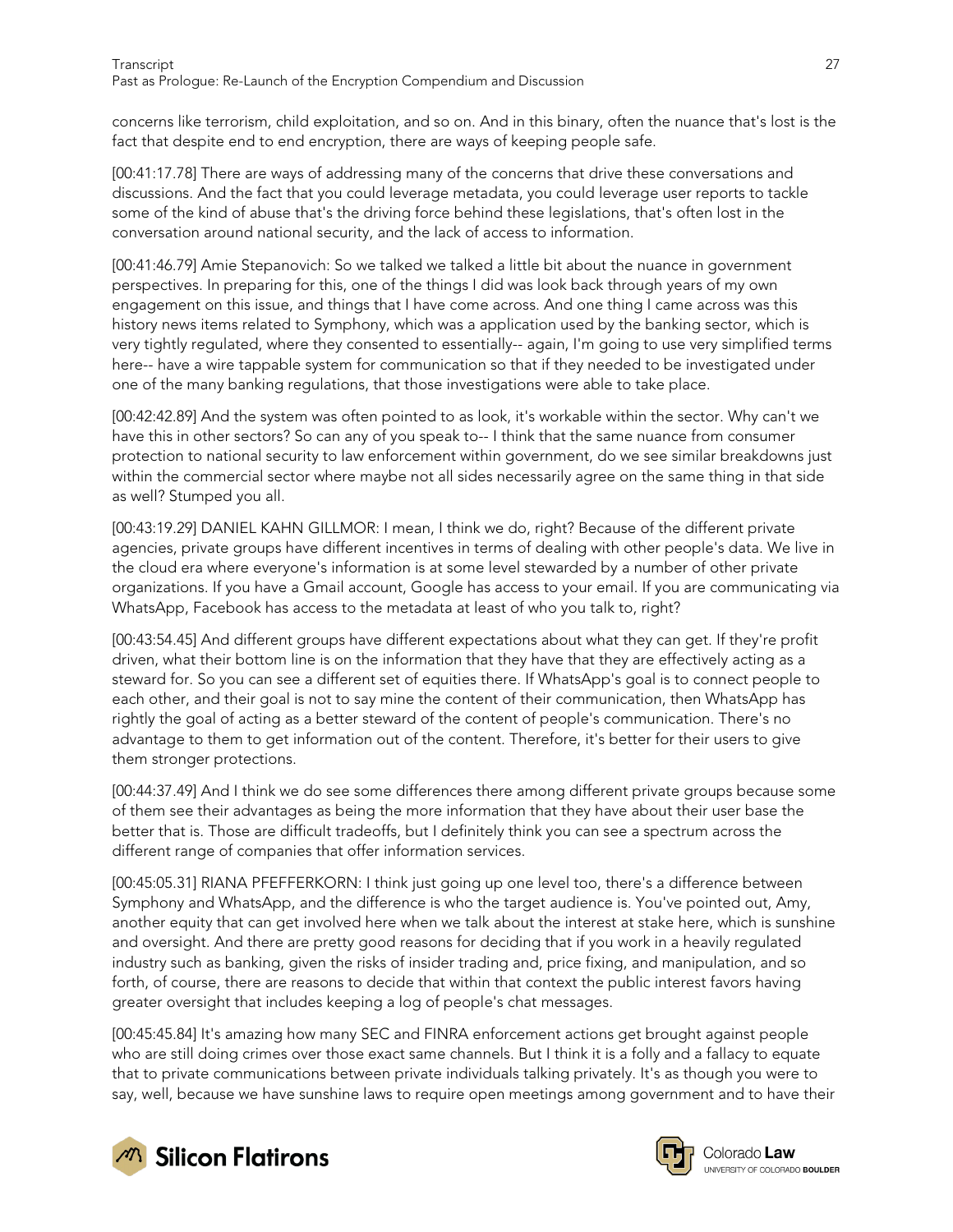notes be FOIA-able, we should do the same for me having dinner with my husband at home. There's simply not the same context.

[00:46:23.79] And it is actually a terrifying proposal to say that everybody's private communications and thoughts need to have the same level of oversight, surveillance, and log ability as those who willingly enter employment in a heavily regulated sector. So I never found the Symphony analogy to be particularly persuasive, and really just the opposite for what it was implying.

[00:46:54.65] Amie Stepanovich: Carrie, did I also see you go off mute? I didn't want to talk over you.

[00:46:58.72] CARRIE CORDERO: No, that's OK.

[00:46:59.52] Amie Stepanovich: [LAUGH] I didn't want to talk over you.

[00:47:02.56] CARRIE CORDERO: That's OK. I was just going to maybe put a little bit of a sharper point on part of what Daniel was describing a minute ago, which is that amongst the technology company landscape in the United States and around the world, companies monetize their users information differently.

[00:47:29.81] And so to say that in super plain language, different companies use our information to make money in different ways. And some companies put a premium on being able to provide services that provide a higher degree of privacy, and others use our information in a much more aggressive way in order for that company to make more money.

[00:47:56.00] So I just wanted to sort of sharpen that a little bit because I think there definitely are differences amongst the companies that operate in this space. Just to shift gears a little bit, I think one of the challenges for law enforcement in this debate has been the persuasiveness of the information that law enforcement has brought to the table.

[00:48:22.52] So when different law enforcement leaders over time have been trying to drive a conversation around why they need not access to Riana's private conversations about dinner, but why they need lawful access to communications between the individuals who were plotting the Jan 6 insurrection has been that-- which director Wray testified about earlier this year-- has been that the FBI in the past has been able to-- or Justice Department has been able to provide sort of individual case examples, but they really haven't had the data-- at least that I've seen as I from time to time participate in these conversations with you, Amy, over the years-- they haven't really brought to the table sort of persuasive, comprehensive data for how big a problem it is.

[00:49:22.57] In fact, about three years ago, The Washington Post had reported that data that the FBI director and Justice Department leaders had been using in all sorts of public statements and speeches regarding the number of phones that they had been provided by law enforcement agencies to try to crack, to use a lay term, that the stats they were using were totally wrong. And it was because of a mistake that was made. It wasn't sort of deliberate malfeasance, but it was a mistake that was made. And so the statistics that they were providing, leaders in the Justice Department were providing routinely in public statements were wrong.

[00:50:03.86] And so this is an observation that I've been making, and writing, and speaking for years on this is that there just has not been persuasive enough data to drive the conversation beyond where it's been. So from a law enforcement perspective, we can say this is a problem for investigators conducting child exploitation cases.

[00:50:32.32] But the talking point almost ends there. I mean, sometimes it can get to the point of and it's been this many phones, but that even doesn't really make the persuasive case. So what I for a long time have wished that we would see from the law enforcement community is better data, more persuasive



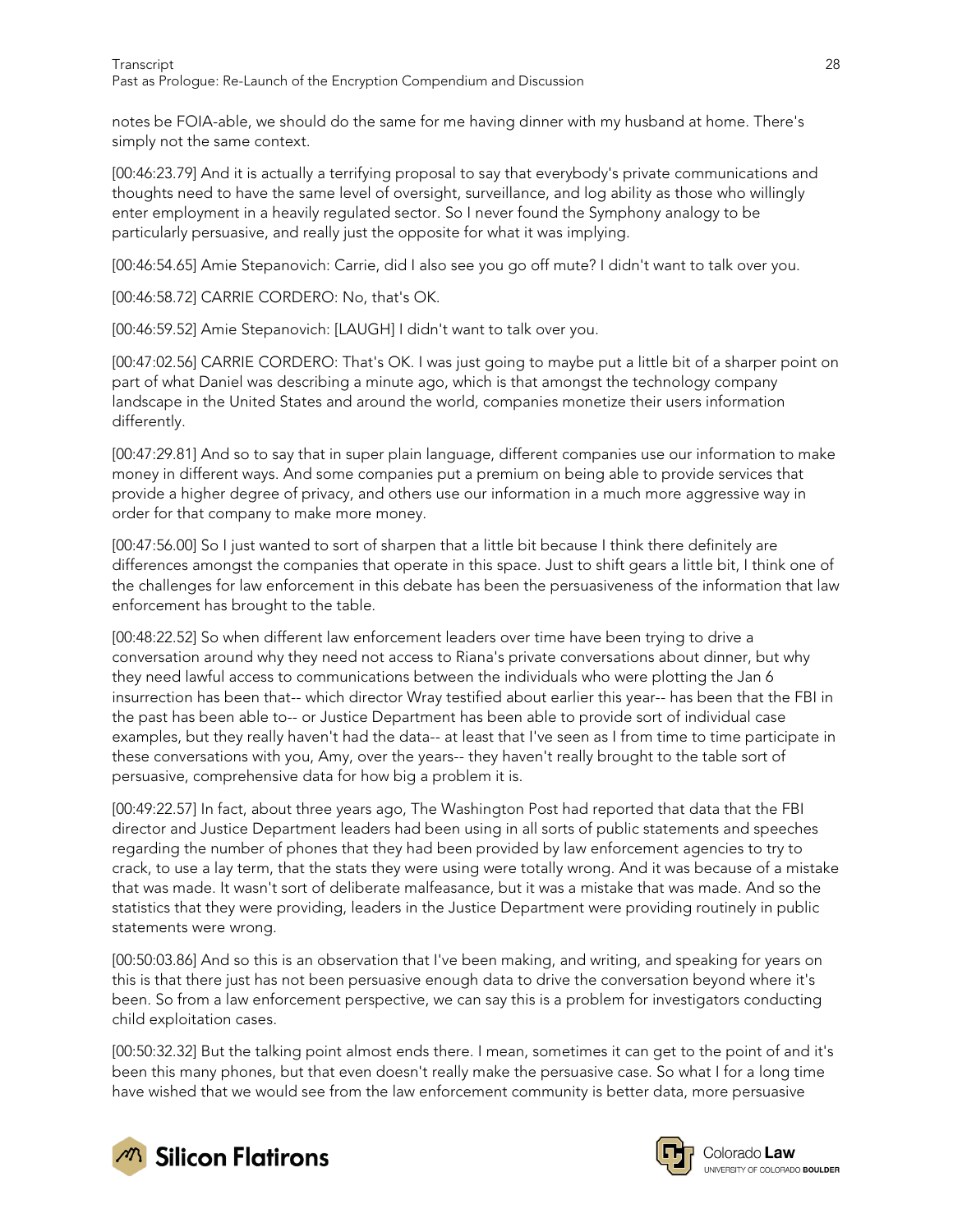data, research based data that really supports the arguments for why this is a major public safety problem.

[00:51:04.50] Amie Stepanovich: So before we turn over to some student questions we have in the room and starting to look at the Q&A, we have a question already, and this is your moment, folks, if you want to add questions into the Q&A. One last thing because we are here to talk in part at least about the encryption compendium, to ask you all as we look at this as a resource, how would you see something like this being useful in your work, useful to other folks, or being useful in the future? What would be a good way, a good direction to take it moving forward for folks who might become the next generation of experts on encryption policy?

[00:51:55.36] DANIEL KAHN GILLMOR: I can say I appreciate the compendium synthesis of legal material with policy documents, with regulatory documents, with academic and cryptographic work. I think it's important to see those all as pieces of a larger, overarching situation. As Matt Blaze pointed out at the beginning, he sort of broke out two initial questions that we were worried about with the clipper chip, which was can we trust the folks who want this access, and will the system even work.

[00:52:30.64] And then he had this third point, which was, if it works, what are the knock on consequences even if it did work. And those all require different types of expertise to really grapple with, and they're all tightly intertwined. You can't answer one question without another if you really want to think about what the effects are going to be on society as a whole.

[00:52:50.66] So I appreciate that the compendium, as it stands, is incorporating works from these different disciplines. I think I would love to see more specific case studies that include a little bit more technical detail, and this may be my bias. As someone who is a technologist and not a lawyer, I really appreciate having the legal and regulatory frameworks in there, but there are really interesting case studies of particular types of technological change that were proposed as a fix or sneakily snuck into the public.

[00:53:23.18] For example, the random number generator debacle where we believe the NSA injected into national standards that weakened cryptography for those people who used it. I think those examples where you see a technical change interacting with a policy change interacting with a policy goal or regulatory frameworks really will help to see the through lines over the decades that we've been having these conversations.

[00:53:53.91] BEDAVYASA MOHANTY: To me, I think the compendium is super useful in its comprehensiveness of just the amount of information it has about the debates as and when they happen. Something that we see in the encryption debates over the years is that every two or three years there is a rediscovery of fire. Everyone feels like they have finally chanced upon the solution, the proposal that will finally be able to give you privacy and be able to access funding and so on.

[00:54:26.01] And like Daniel mentioned in the beginning of this conversation, a lot of these conversations proposals don't go anywhere, don't become codified into law, but still tend to affect the conversations that come subsequently after them. So what I think the compendium could do going forward is clubbing together some of these diverse proposals that have unique names like ghost proposal or something else, but are essentially rehashed and repackaged same ideas that have been debunked, challenged, and litigated for years on end by the civil society community, by the technical community, and so on. So that in every subsequent conversation where these ideas are brought to light, the precedent is well established that yes, it was proposed. Yes, it has been countered. No, it will not be effective.

[00:55:26.93] Amie Stepanovich: We have two student questions. I'm going to invite them up in turn and then depart the podium so they have lots of space to come up and ask. And I believe the first one is Caden Daily, if you want to come up.



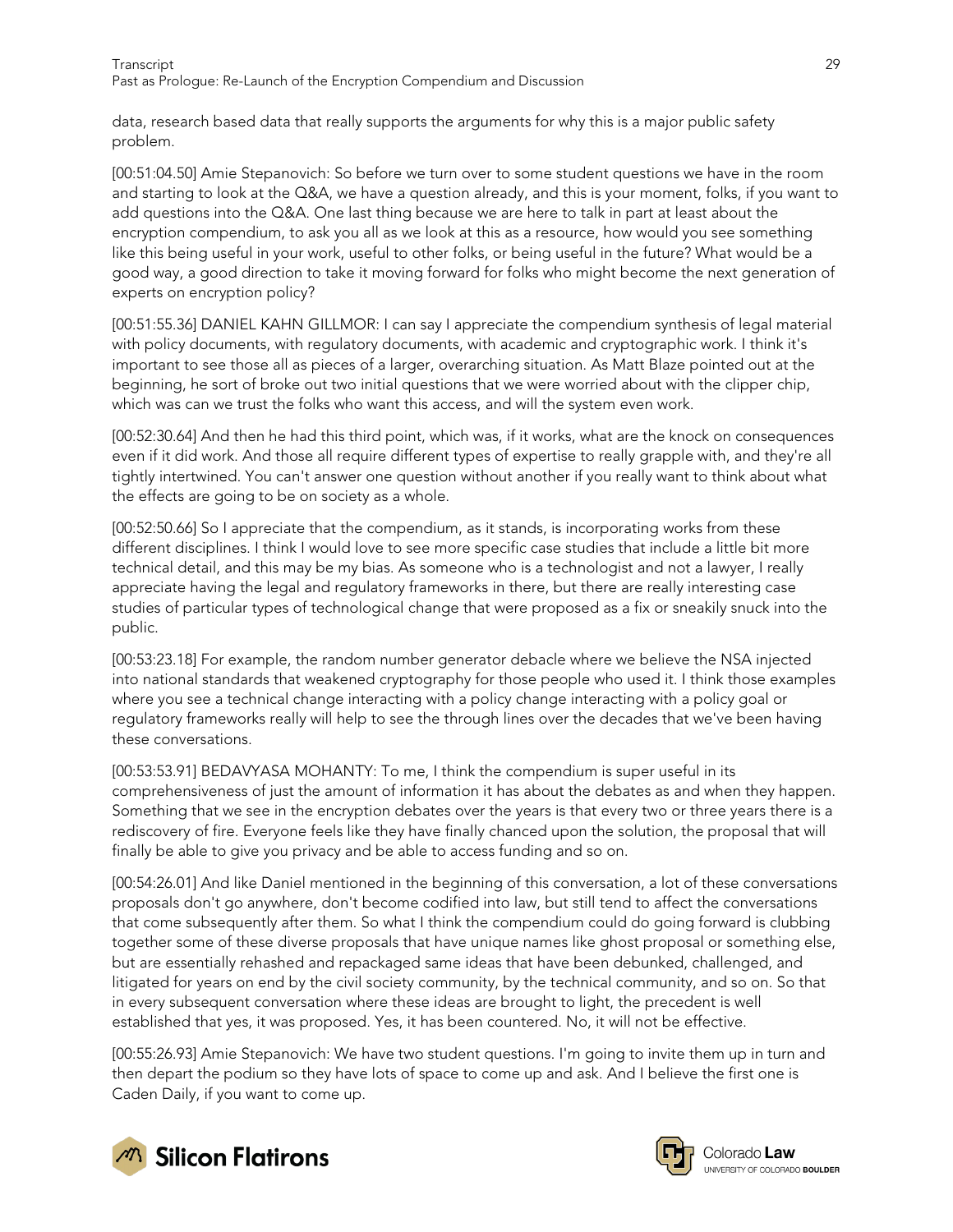### Transcript 30 Past as Prologue: Re-Launch of the Encryption Compendium and Discussion

[00:55:54.73] CADEN DAILY: Can everybody hear me OK? Awesome. So I've heard quite a few times over this that there has been people alluding to potential reconciliation or anything like that. I'm wondering if the evolution in thinking from the '70s to now or the '90s to now has kind of helped move towards a reconciliation, or kind of like one of you just said, how the conversations don't really go anywhere if the evolution is causing people to kind of dig into their respective positions more so, and not want to compromise.

[00:56:49.06] RIANA PFEFFERKORN: I think it moves. I think the debate moves, but doesn't ever come to an end. And so what the locus is of the discussion may shift. So it may shift from devices to messaging, for example, and it may shift from the law enforcement contending that they have no access and that's the problem to they can't get access quickly enough. If they grind on it, they can eventually unlock phones or they have outside vendors. And so the point there has shifted to well, we want to be able to get it faster. But it doesn't come to an end.

[00:57:25.09] I find that frustrating because in the meantime, the technology keeps progressing and keeps becoming more and more ubiquitous. And it seems like it would be advantageous if we could all just accept that strong encryption and end to end encryption are here to stay and we need to live in that world rather than trying to roll it back. But I think that it will be difficult to find that. Because if this were an easy problem, we would have solved it already at some point in the last 30 years. So I don't necessarily see this ever actually just finally being put to bed.

[00:58:02.14] CADEN DAILY: Thank you very much.

[00:58:05.27] DANIEL KAHN GILLMOR: I mean, Riana, I think I would say in response to that there does seem to be a growing consensus that we can't stop the fact that there can be end to end encryption, right? That this sort of mathematics, there was an attempt decades ago to make it so that the mathematics wouldn't be widely known. Now they are known. And there isn't any rolling that back.

[00:58:28.85] And so in some sense, the debate has shifted to well, how can we cabin this thing that does exist and will exist indefinitely? And so I do think that there's been a bit of a shift in the debate where we are actually starting to have some of the debates about values instead of about capabilities. And I think it's important to recognize that there really are values at stake here. I'd like to think that we are moving in that direction, although I share your feeling that this conversation is like an undead conversation at some level.

[00:59:06.18] Amie Stepanovich: So I'm going to invite Jonathan Stokely up to ask our second question.

[00:59:18.89] JONATHAN STOKELY: Hello, my name is John Stokely. I'm a second year master's in business administration student, and I had a few different questions I'm wanting to ask related to data privacy, try and encrypt it, and then going to the other side of well, think about all this data that is encrypted potentially be used for research purposes.

[00:59:37.08] And then I was more curious, especially that I've been around quantum computing, and are we going to reach a point where encryption is even feasible if we have computers able to break it? So what are your thoughts on the latter. In terms of encryption, are we going to get to a point of sophistication where it doesn't matter, and no matter what data or how we try to encrypt it, somebody's always going to be able to unlock it?

[01:00:07.64] DANIEL KAHN GILLMOR: I can take a stab at answering that. I am not a formal theoretical cryptographer, but I've been following the quantum discussions. Quantum crypto will break many of the cryptosystems that we know about today, but let me just remind you, without quantum crypto, we can break many of the cryptosystems that were in use 30 years ago already. So there are new cryptosystems that are being put into place that appear to be resistant to quantum crypto, and that means that things



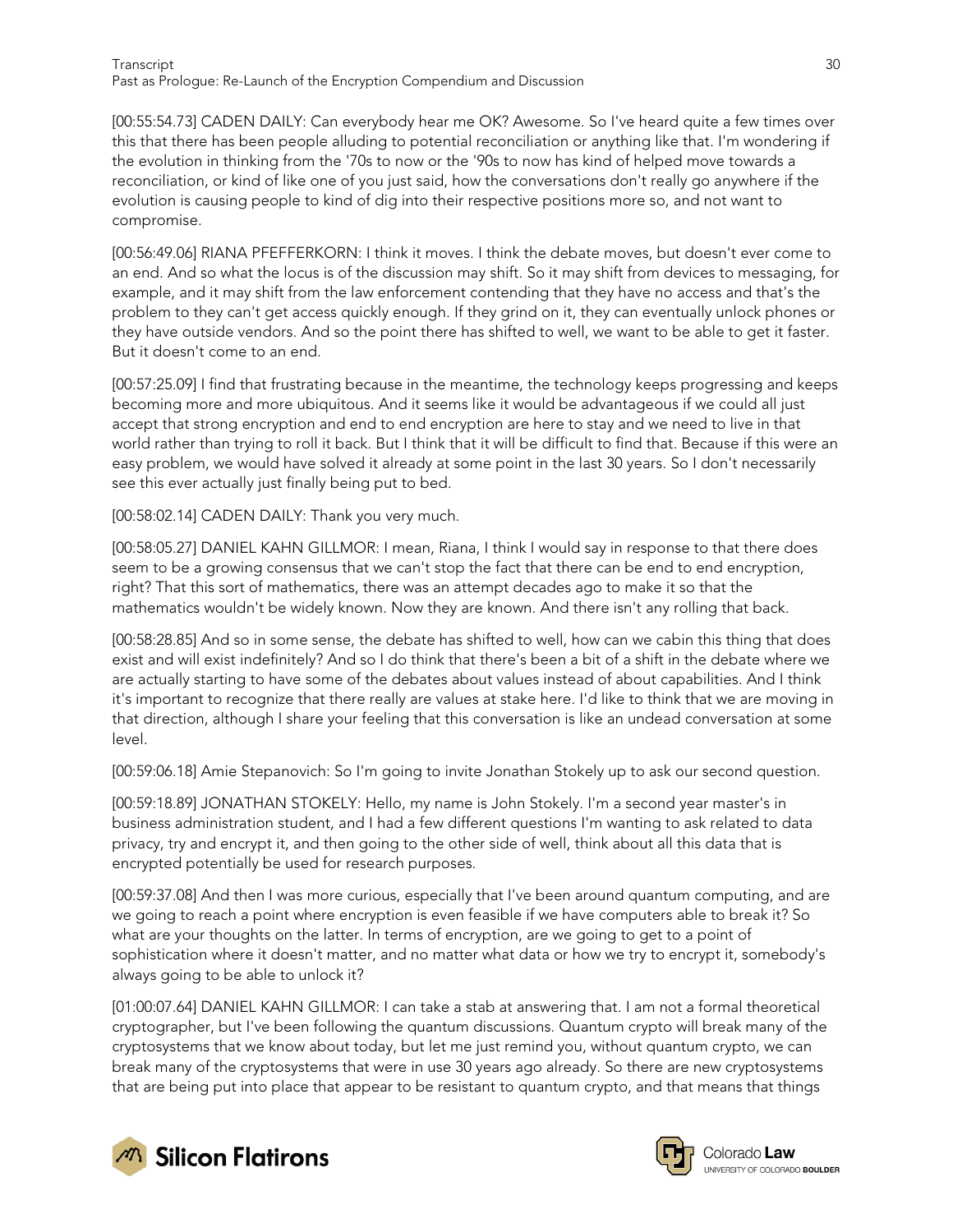that use those new cryptosystems, if the theory is correct, will be protected when quantum cryptanalysis comes along.

[01:00:43.94] And this is not a new situation. We've seen this situation before. It does mean that old data that was stored and encrypted with systems that newer cryptanalysis can break will no longer be protected, but in many cases, information needs protection for confidentiality for a limited time frame. Nobody really cares what the secret business dealings were going on between two different banks 30 years ago right now. And 30 years from now, the stuff that's protected with info that will be breakable should quantum computers really come on the scene may have a similar lack of interest.

[01:01:22.13] So this is an ongoing technical work. Those of you who are there who are studying, I hope some of you will be looking into it and transitioning from one cryptographic regime to a new one, improving the strength as we go. We don't know how to do that. I work on internet standards and data storage standards, and it's very easy to see how some of those systems simply-- we don't know how to deprecate old, bad tools. But the technological changes work in both directions, both the cryptanalysis and the cryptography are continuing to level up.

[01:01:56.62] JONATHAN STOKELY: Thank you. Appreciate that.

[01:02:09.37] Amie Stepanovich: Trying to mouse over from one device to another device, and you can't cross devices like that. We have four questions in the Q&A, and I'm going to start with [INAUDIBLE], who's one of our students here at the University of Colorado, and ask, is there an intention to build regulation about the metadata that's collected by private companies and make it available to government agencies. The emphasis only on getting data content might be underplaying the extent of information that can be extracted from the metadata alone. So are we over relying on content? Metadata has so much to it. Beda, I see you're off mute.

[01:02:56.25] BEDAVYASA MOHANTY: Sure. I can start this up. I don't think there are efforts right now to directly start sharing the metadata that companies collect to governments, and I hope there isn't. That being said, I do think that metadata is significantly useful for preventing the kinds of abuse that is often of interest for law enforcement, and detecting and dealing with abuse.

[01:03:23.91] So I agree with the sentiment that there is an overreliance of content in these regulations, in these anti-encryption codes because there is so much that we can already do with metadata to prevent abuse, to tackle abuse [INAUDIBLE] on our systems. WhatsApp bans around 300,000 accounts each month for suspected sharing of child sexual abuse material. We made 400,000 reports to NEC/MEC about individuals that we suspect share child sexual abuse material.

[01:04:01.07] And all of this information, all of this dealing with abuse happens on the basis of information that's shared to us by users like user reports or from metadata like profile pictures, group profile pictures, group information, and so on. So there is a significant role that metadata has to play in dealing with abuse. So it is true that there is an overreliance on content in anti-encryption laws and regulations, but at the same time, I don't think there should be any requirement or cause for the direct sharing of metadata from the companies to the governments. I think that would be setting us back quite a bit.

[01:04:49.80] Amie Stepanovich: Another one we have, in the debate, we often hear these companies scan communications for malware anyway. What's the difference? Is there a technical difference between general monitoring of communications content for systems reasons versus monitoring content for illegal content, or is the difference between the acceptance of why?

[01:05:17.50] RIANA PFEFFERKORN: I think I can let others speak to whether there is a technical difference. I think certainly in terms of purpose there is a stark difference between monitoring somebody who's doing a virus scan or a malware scan for reasons that are intended to protect the user versus turning that system against the user to try and look for illegal content or simply disfavored content,



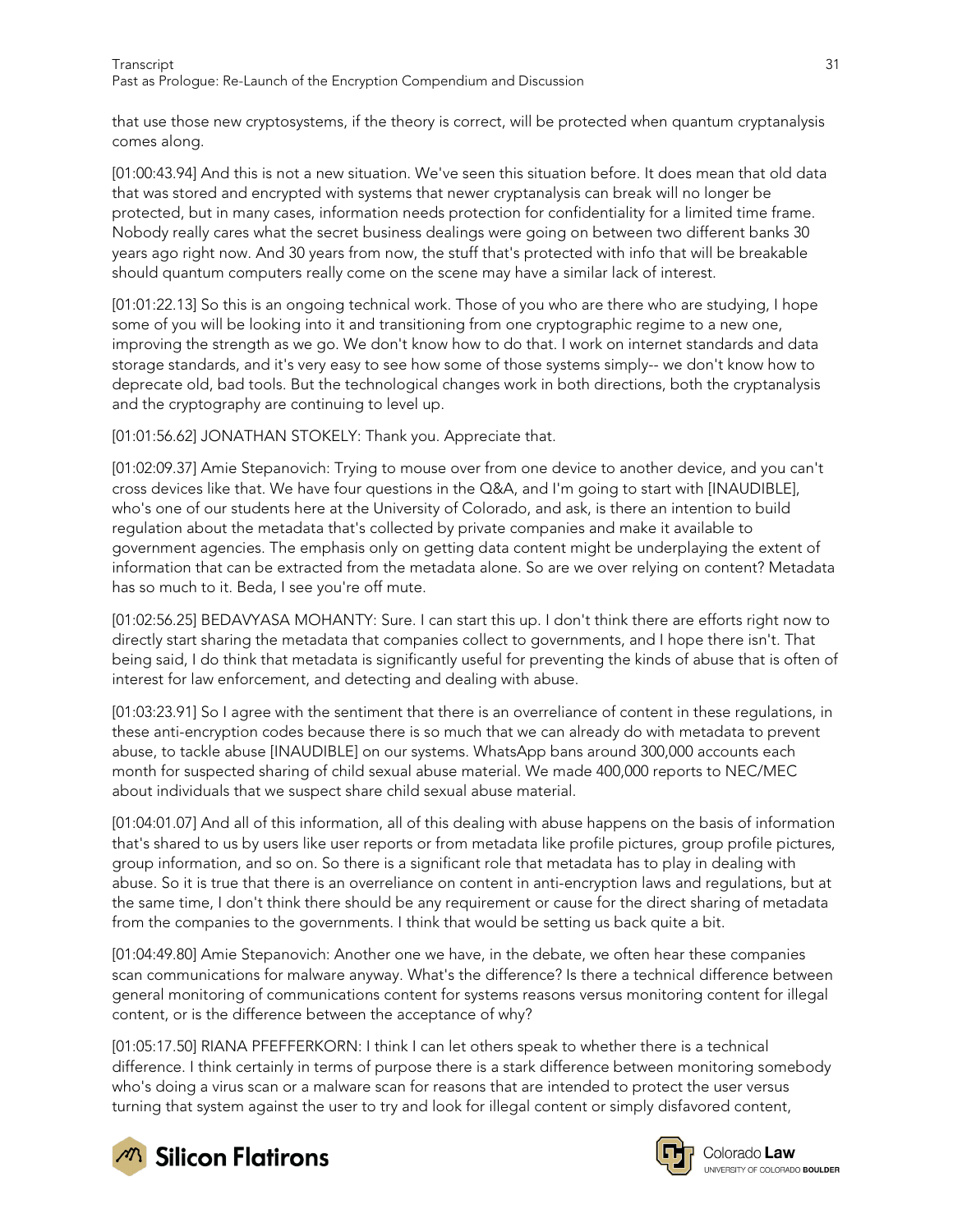whether or not it is illegal. And I think that gets to some of the crux of a lot of the discussions around client side scanning and around scanning in the cloud for reason a versus for reason b.

[01:05:53.33] And so I think you'll have an easier time selling to people having a system that is solely trying to keep them from having their data security and privacy compromised as opposed to having their free expression and other privacy interests affected by the same system turned to a different purpose.

[01:06:19.22] DANIEL KAHN GILLMOR: I think Riana is really on point there, that the purpose is-- I mean, there are minor technical differences or maybe big technical differences, but really the purpose is the question. And I think another way of looking at that is to say, does your telecommunications equipment work for you or does it work for someone else?

[01:06:42.86] The devices that most people today carry around with them are very intimate devices. These are devices that know not only your location, and your interests, and your hobbies, and your relationships, they know just a tremendous amount about what you do. You offload your thoughts into them many times. And if that device, which is effectively being used as one of your main ways of interacting with the world, is not working for you, there's a real significant problem there. It means that people are sort of having parts of themselves co-opted to work against themselves.

[01:07:25.83] Amie Stepanovich: Beda, I saw you go off mute also. Do you want to add?

[01:07:28.92] BEDAVYASA MOHANTY: Sure. I think there's these two questions contained in this one, which is why the answer is yes and no. I think when it comes to monitoring for malware or the systems wide problems for scams, spam, and so on, I think there is a technical difference between what the company is observed. There the focus is on behavioral patterns that can help identify some kinds of abuse, and those are content independent. So I think there is a technical difference between that and the scanning of content.

[01:08:02.97] And the problem comes when we start talking about the scanning of content, and there Daniel was exactly right, there values come into play. What is it that you're scanning for? And what is that information that you provide to this company that you somewhat trust? Who is that company then working for? Are they doing it only to protect you, or are they doing it to potentially notify you to law enforcement and so on?

[01:08:34.87] And I think there the question, there I don't think there is a technical difference between scanning from one kind of content versus another kind of content, which is why these proposals are problematic because they might say that this is restricted to [? CSAM, ?] but there might not be any way of ensuring that the scanning is only meant for one kind of content and not any other kind of content that is decided by the company or the government.

[01:09:06.46] Amie Stepanovich: So John Callas asks, I'm curious about some of the debate about lawful access, and is there anything that a person can keep secret? Are there any limits on what a warrant can require to be produced? I've heard law enforcement people say there is not as a warrant is a requirement for them and they'll be punished by judges if they can't find things. Carrie, I think this goes to something you said earlier, if you want to start.

[01:09:30.53] CARRIE CORDERO: Sure. So warrants are issued by a judge based on facts that government investigators provide of evidence of criminal conduct. So if I keep it in the law enforcement side, set aside national security for a minute, just in the law enforcement conduct, if an investigator, a federal investigator, is going to a judge with a search warrant, they have to have facts that establish probable cause that a crime is being or is about to be committed.

[01:10:02.92] And then we get into the details of which crime is potentially being committed, and what the facts of the investigation have, but that is a fundamental premise of what law enforcement is trying to



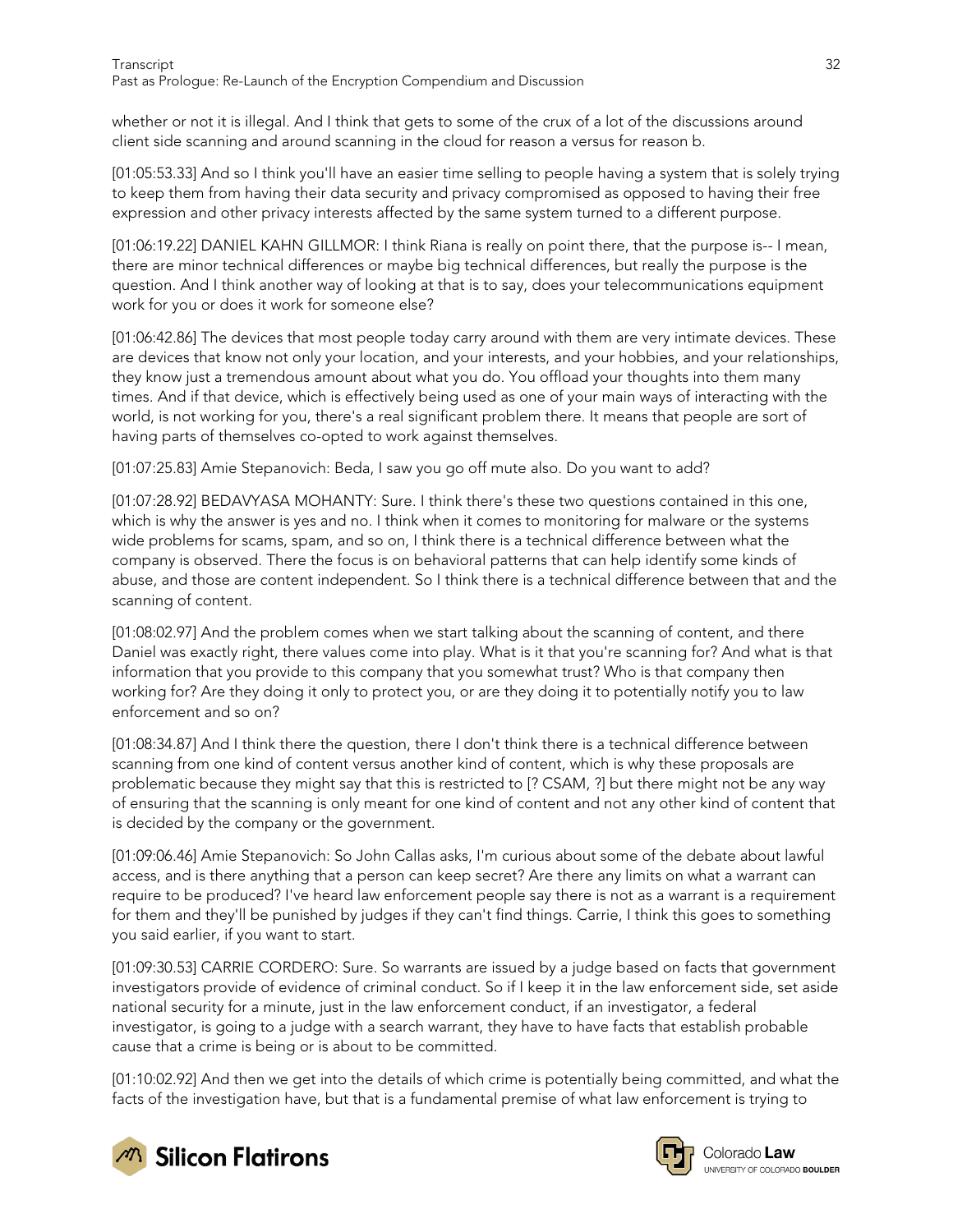## Transcript 33 Past as Prologue: Re-Launch of the Encryption Compendium and Discussion

communicate in this debate, which is that they are not interested in everyday people's communications or trying to get access to those communications. What they want to be able to do is solve crimes, disrupt criminal behavior, and bring individuals who are committing crimes to justice. And that is a fundamental premise of our civil society.

[01:10:40.21] So I'll pause there. I hope that answers the question in terms of yes, they're not interested in getting information about every individual person. What law enforcement is trying to do is focus their activities as it pertains to their mandate to solve crimes, to help victims, and prevent future activities.

[01:11:04.33] Then we can get into sort of the domestic terrorism and terrorism side of things, which on domestic terrorism, expands the law enforcement and national security side, and then there's international terrorism activities as well where, in addition to solving crimes and disrupting them, where the mandate for law enforcement agencies and national security agencies is to try to prevent the actual act of terrorism, whether it's domestic terrorism or international terrorism.

[01:11:33.07] But all of those, if the investigator is presenting evidence to a judge to get legal authority under a statutory framework that has been approved by Congress, is in the construct of a lawful demand for information that's premised on facts.

[01:11:55.76] DANIEL KAHN GILLMOR: So I feel like John's question might be more about what sort of limits would law enforcement be willing to accept on a scheme that would allow them to bypass some of the information security features that encrypt communications offer. And this does come up in past conversations that I've had where people are gaming out different technical proposals to provide encrypted communications that maybe provide some lawful access as well.

[01:12:27.83] Often the technical designers say, well, would you be willing to accept a situation that would only let you unlock 100 devices in the course of the year, or, as Riana mentioned earlier, would you be willing to accept it costing you four days to unlock a device instead of it being an instantaneous unlock? Or would you be willing to submit to a certain type of oversight regime, which requires that you list all of the devices that you've unlocked, maybe with some limited time delay.

[01:12:58.76] And I think this question about what limits would law enforcement be willing to accept in exchange for giving some ground on the cryptosystems, whether that's possible or not, is a really interesting one. Because my experience has been that every proposed limit, whether that's-- maybe the people on this call would disagree, but I'd like to think that we could all agree that a warrant for someone's thoughts would be considered out of bounds. That's a piece of content that I'd like to think we could all agree as a society are out of bounds for police access, regardless of whether there's a warrant or not.

[01:13:36.50] And maybe there are techniques that are out of bounds, right? We wouldn't say you can get a warrant to melt through the structural members of someone's house in order to find out whether they have marijuana inside. There are things that should be limits. And if we're talking about how can we deal with a cryptosystem in the context of law enforcement, there is an open question-- this goes back to the values point that we were talking about before-- of what limits would law enforcement be willing to accept in terms of things that they can access.

[01:14:12.62] In the past, they have not been able to access things. And I don't believe I've ever heard of any story of a law enforcement being punished by a judge because they were unable to reconstruct someone's conversation in a pub. Back before there were microphones in everyone's pocket in a pub, they simply got a warrant to go and ask people if they knew anything, and when people didn't know anything, that was it. It's not a failure to be unable to produce information from a warrant. So I think the idea that people have been punished is also an interesting question. I don't know what those punishments are.



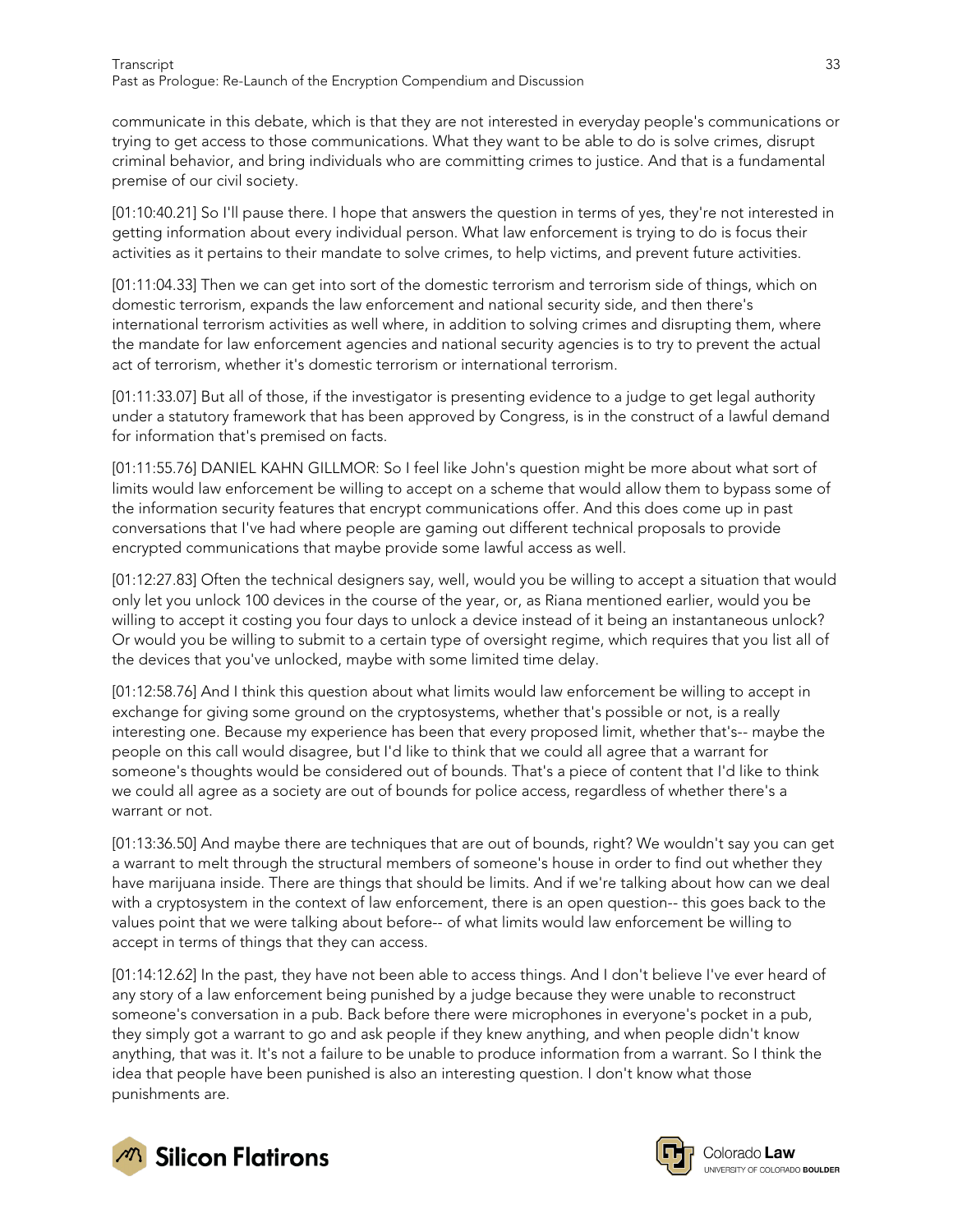### Transcript 34 Past as Prologue: Re-Launch of the Encryption Compendium and Discussion

[01:14:49.46] Amie Stepanovich: We could probably go on for another hour, but we are at time. Thank you all so much. I wish I could get more of your thoughts, but I appreciate you joining us. We're going to go into our last keynote. Thank you for your time. Thank you for your thoughts, and for taking time to share those thoughts with those of us in the room, those of us are joining virtually. I hope you'll tune in for the last keynote, and I look forward to continuing this conversation either online or in any other format. We shall continue discussing with everybody. Join me clapping in the room. We can still clap.

[01:15:27.59] [APPLAUSE]

[01:15:31.81] And we'll transition over.



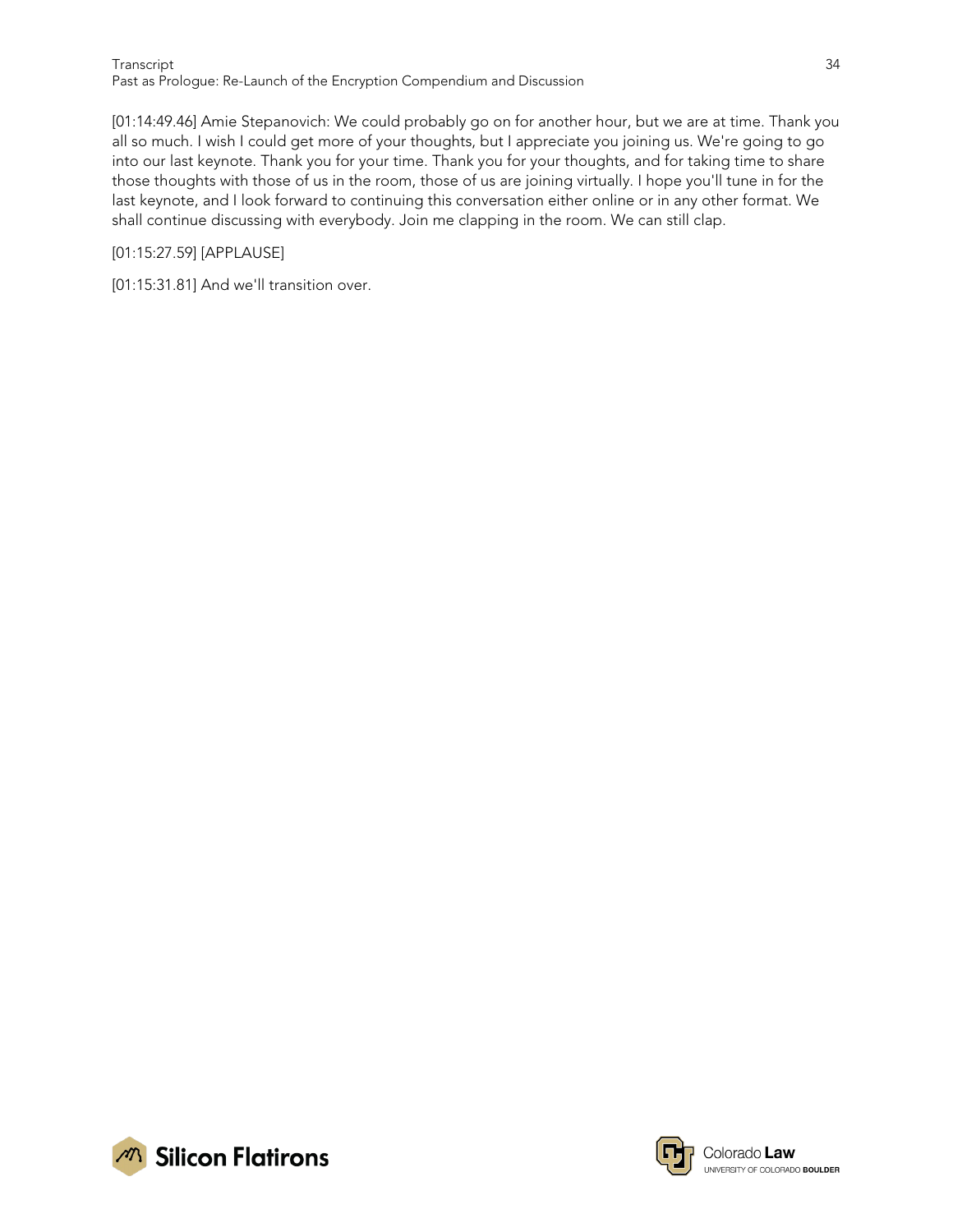# <span id="page-34-0"></span>Keynote, Erik Neuenschwander; Closing Remarks

# [https://www.youtube.com/watch?v=GEdqf7Iuyeo&list=PLTAvIPZGMUXP63tRcI](https://www.youtube.com/watch?v=GEdqf7Iuyeo&list=PLTAvIPZGMUXP63tRcI-oBfVijnA2E1w0W&index=4)[oBfVijnA2E1w0W&index=4](https://www.youtube.com/watch?v=GEdqf7Iuyeo&list=PLTAvIPZGMUXP63tRcI-oBfVijnA2E1w0W&index=4)

[00:00:00.90] Amie Stepanovich: As our last keynote, Erik Neuenschwander, who I'm welcoming to our virtual stage. He is the director of user privacy at a very small company you've probably never heard of called Apple. There, he's in charge of the privacy engineering efforts across Apple's products and services. Clearly, I have never used an Apple product in my life as you can tell from the podium up here. Welcome, Erik. Thank you for joining us. The mic and the literal stage are yours.

[00:00:30.24] Erik Neuenschwander: All right. Great. Well, thank you, Amie. And that was a great panel discussion. I want to say overall, good afternoon, and thank you to silicon flat irons for giving me the opportunity to speak to you today. I've had the opportunity to work at Apple-- this small company-- over the last 14 memorable years. And as the director of user privacy, I lead privacy engineering efforts across Apple's products and services.

[00:00:51.10] I was lucky enough to work on a number of firsts, including the first iPhone. But I'm equally proud of having founded Apple's privacy engineering team in 2011 to focus on the privacy by design approach that's been the North Star of Apple products and services, and in which encryption has played a huge role. I'm excited to be here for the relaunch of the encryption compendium. And I want to congratulate everyone involved for all of the hard work that went into developing an essential resource that will only become more valuable moving forward in the discussions.

[00:01:20.45] As we've heard today, the compendium extends back decades, beginning with the encryption policy debates of the mid '70s. 1976 was the year that advances in cryptography by Stanford researchers would feel Diffie and Martin Hellman first enabled encrypted communications to be explored by non-government users. It was also the year of Apple's founding in the Los Altos, California home belonging to Steve Job's parents. Apple's proudly played a major role in the encryption debate since its inception, steadfastly defending privacy and security.

[00:01:51.35] Encryption helps people have trust in the products that they use. It provides critical properties to support that trust, including confidentiality of communication, authentication of the parties involved in the communication, and integrity of the content. Defending encryption is synonymous with defending our ability to freely and fully express ourselves in our digital lives. It's always been clear that our digital lives are worth protecting. And it's a need that's only gained greater urgency in the pandemic.

[00:02:18.80] Encryption has been instrumental in the growth of online communication, financial transactions, health data, other pieces of modern life, including storing our digital lives on mobile devices like laptops and smartphones. Apple's commitment to encryption has withstood not only the test of time, but also forceful external pressure notably publicly from the US government.

[00:02:38.96] I hardly need to remind this audience that in 2016, we opposed a government order to develop new software that would have created a backdoor into iPhone. It was phrased in terms of one of the attackers in the San Bernardino terrorist attack. But we would have. We contended weakened security for everyone. Though we've done everything in our power to assist the FBI in its investigation up to that point, being asked to build software that would have the potential to unlock any iPhone was unacceptable.

[00:03:06.84] This wasn't a debate about our technical ability to write this code, but a question of our willingness to do so in light of the risks it would create for all of our users. While good intention, the request failed to recognize that no one can break encryption just for the good guys. The bad guys are always there looking to access people's personal, sensitive, financial, and medical data, creating a



**M** Silicon Flatirons

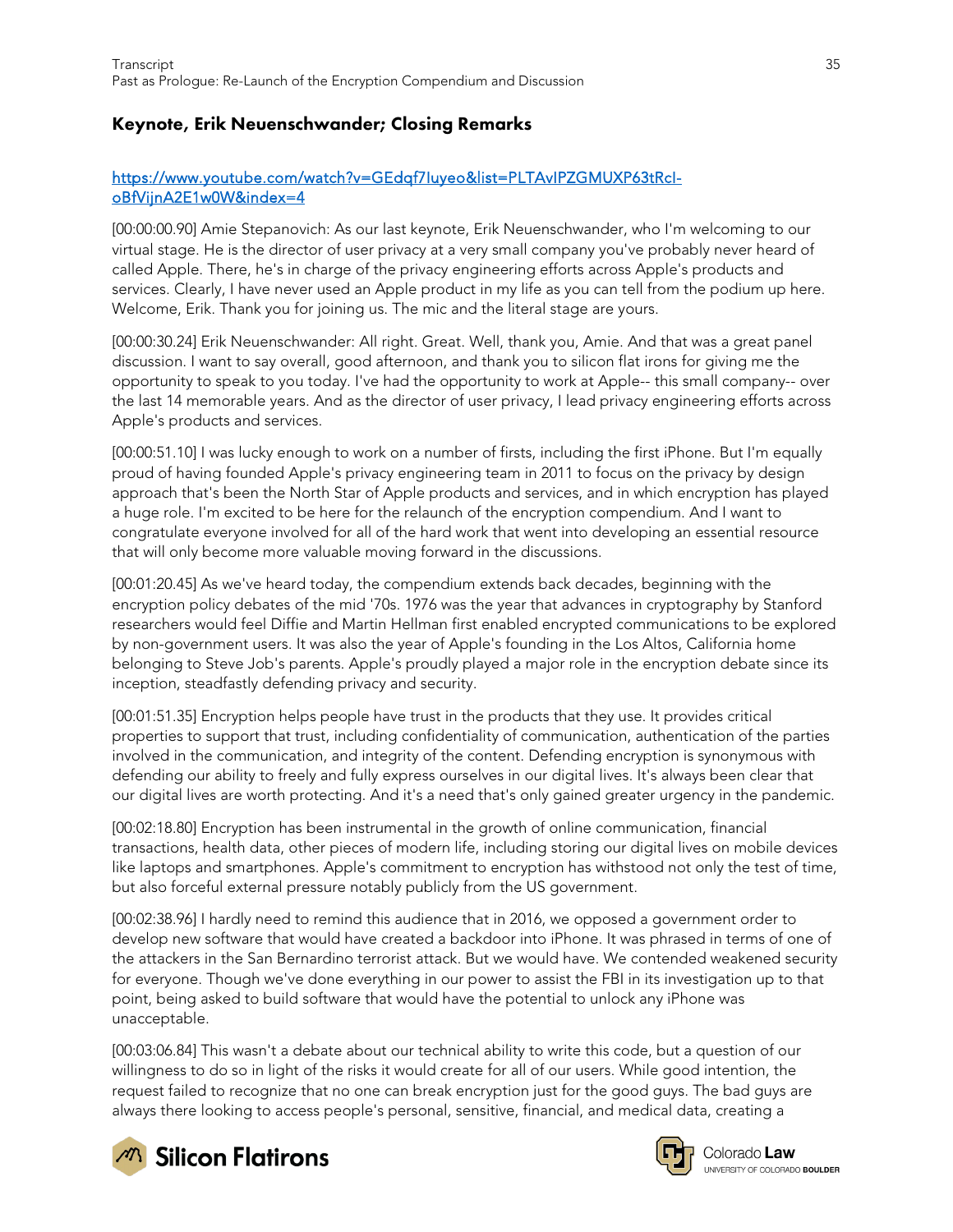method for anyone to ransack our most personal devices and all of the sensitive data stored within them would have opened Pandora's box.

[00:03:36.23] The very same day we received the order, Tim Cook published a letter to our customers explaining Apple's decision not to set a dangerous precedent by circumventing the security features we worked so hard to build. What Tim wrote half a decade ago still holds true today. He wrote, we can find no precedent for an American company being forced to expose its customers to a greater risk of attack. For years, cryptology and national security experts have been Warning against weakening encryption. Doing so would hurt only the well-meaning and law-abiding citizens who rely on companies like Apple to protect their data.

[00:04:11.65] Our decision not to build a backdoor was not one we took lightly. But we made the difficult choice to say no and instead chose to protect the personal data of more than 1 billion active Apple users around the world, and we continue to do so every day. Encryption and privacy are core values shared not only by all levels of the company, but also by our customers. That's why we build them into products from the outset with both privacy lawyers and privacy engineers partnered with development team is working on every single Apple device and service.

[00:04:43.86] That's why we've become known not only for supporting strong passcodes and end-to-end encrypted messaging, but also on device intelligence, leaving users data under their control, for minimizing the data that we as Apple collect, for being transparent about the data we do collect, and giving users choice. For example, Apple doesn't have access to the biometric data like your thumbprint or facial scan that you might use as a biometric credential to easily access your phone. That data is set up by you and stored on your device because we believe that your data, like your device, should be personal to you, under your control.

[00:05:22.24] Just this year, we enabled App Tracking Transparency to give users a new choice. App Tracking Transparency or ATT prompts users, asking your permission before any app tracks your activity across other companies apps and websites. This puts you in control of your own information and your own online experience. Together with privacy nutrition labels, which clearly explain how an app uses your data rather than in confusing legalese. These tools give you both the understanding and the choice to control how your information is used.

[00:05:54.18] This is a key part of the online freedom I mentioned earlier, and it really shows how important individual awareness and understanding is to privacy. Technology can only be one part of the solution. As a technology company, we know that we share much of that responsibility. And we believe that privacy and technology must evolve in tandem. With that in mind, we unveiled additional privacy features at our worldwide developers conference earlier this year.

[00:06:20.65] Catching up on emails is stressful enough without your activity being tracked, so we introduced something called Mail Privacy Protection, which closes off your inbox to spy pixels that track your email activity. This prevents senders from learning creepy information like your location and if and when you open a message. Similarly, new privacy features in the Safari browser hide your IP address from trackers, removing a commonly used method that's used to silently link your activity across different sites.

[00:06:49.78] If you spend time online, you've probably noticed the one product you absentmindedly clicked on haunts you for weeks on end across sites and even across devices. This is thanks to an entire industry of data brokers and ad tech firms that feed off tracking you without your knowledge. And this is exactly why we created these tools.

[00:07:11.14] In keeping with our commitment to transparency for our users, we also introduced the app privacy report, which details just how often each app has used the access permissions you previously



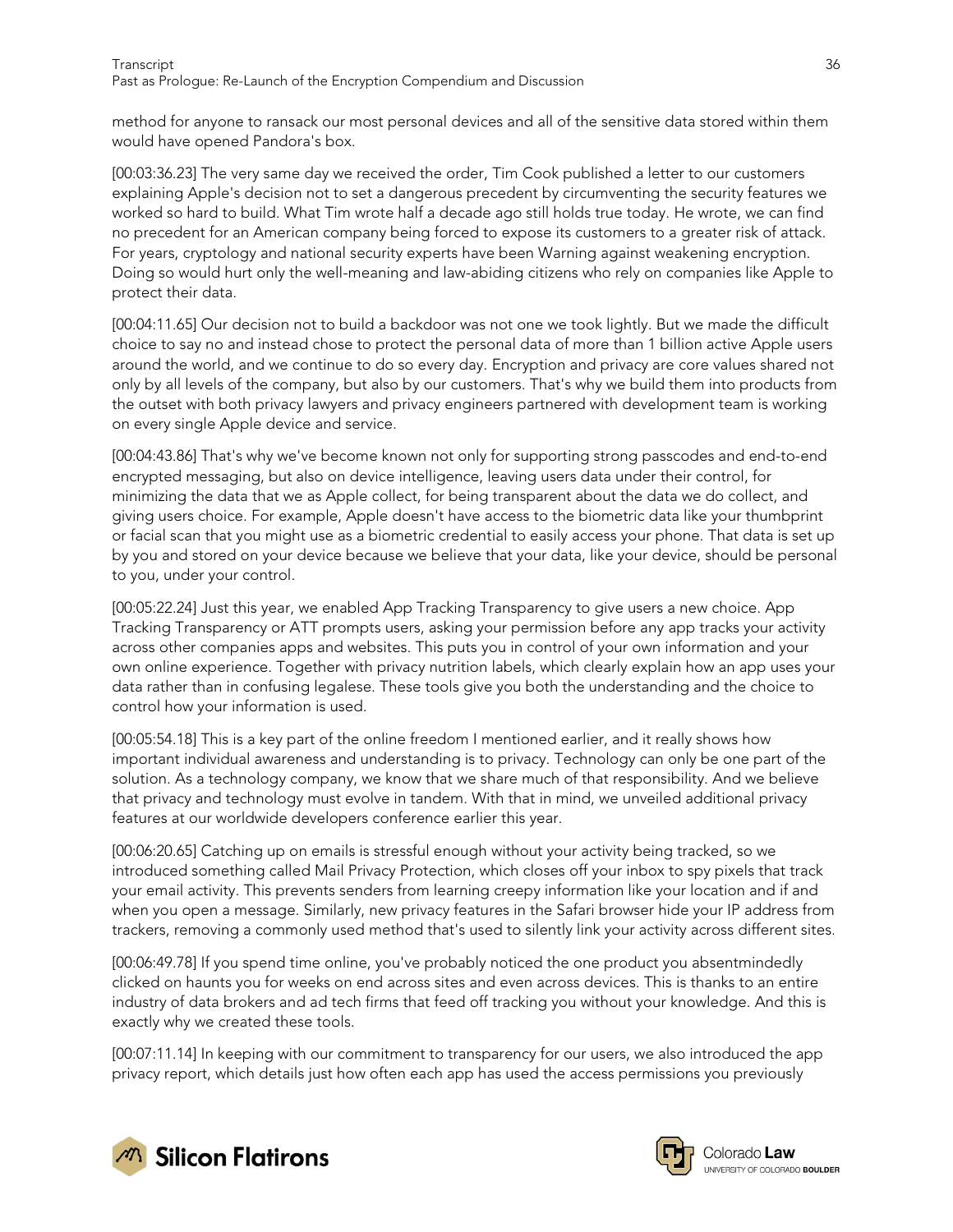granted to things like phones, camera, and contacts. We unveiled an iCloud tool called Private Relay that encrypts all your website traffic so that not even Apple or your network provider can read it.

[00:07:34.03] We also introduced on-device speech recognition, which allows audio data collected by our voice assistant Siri to be processed right on your device. This way, your voice stays with you. You don't have to worry about unwanted audio recording. This directly addresses the most common concern consumers have expressed about voice assistants.

[00:07:54.21] It's a common misconception that machine learning and artificial intelligence require a treasure trove of data just to work well. And every day, our progress proves that on-device machine learning, like that which is used by Siri delivers great features with great privacy. More recently, we've applied this privacy-first approach to another area, using technology to better protect children from abuse.

[00:08:20.26] In early August, we announced expanded child safety protections consisting of three separate tools to be released at a later date-- Communication Safety and Messages, expanded guidance in Siri and Search, and Child Sexual Abuse Material Detection in iCloud photos. These tools were designed to better protect children from sexual exploitation and grooming online.

[00:08:42.15] While we announced these three features together, they're distinctly different and worth exploring separately. Communication Safety and Messages is a feature parents or guardians can set up for child accounts that are part of family sharing. It warns children when they might be sending or receiving nude photos in the Messages app. In either case, the photo's blurred and a warning message appears along with additional resources to help them understand and safely navigate the situation.

[00:09:10.32] On-device machine learning analyzes the images. Apple never views them. The tool can also be used to notify parents of children under the age of 13 when their young children receive or send sexually explicit photos, showing parents a separate set of resources designed to foster the kind of healthy discussion that's so important to have in a world that only continues to go more digital.

[00:09:34.14] Siri and Search will also be equipped with resources to help in this effort. For example, by showing or telling users how they can report incidents of child exploitation. That update will also allow them to intervene when users knowingly seek out harmful and illegal material in this area. And the third tool is called Child sexual Abuse Material Detection in iCloud photos, which applies only to images that are uploaded to the iCloud photos service and uses a hybrid client and server approach to together identify iCloud photos accounts containing a collection of known Child Sexual Abuse Material or CSAM.

[00:10:12.12] The CSAM uses hashes or digital fingerprints of known CSAM collected and verified by the National Center for Missing and Exploited Children called NCMEC for short and generates something that we call Cryptographic Safety Vouchers for each image comparison back to that set. Unlike other technologies that scan every image, our CSAM detection system was designed to mathematically enforce that Apple's human reviewers only have access to information about matched images once the collection of images crosses the threshold for that account.

[00:10:46.06] Ultimately, this enables us to identify and alert authorities of accounts with collections of known CSAM. Now, with all that's going on in the world today, you might ask why these features? And why now?

[00:10:59.54] The spread of material reflecting the abuse of children online is a worsening problem, infiltrating all corners of the internet. Criminals are using technology to remotely groom children and to share illegal content that goes undetected and then goes viral, worsening the impact of the abuse every time it's shared. This is clearly an urgent need to make progress in this space.



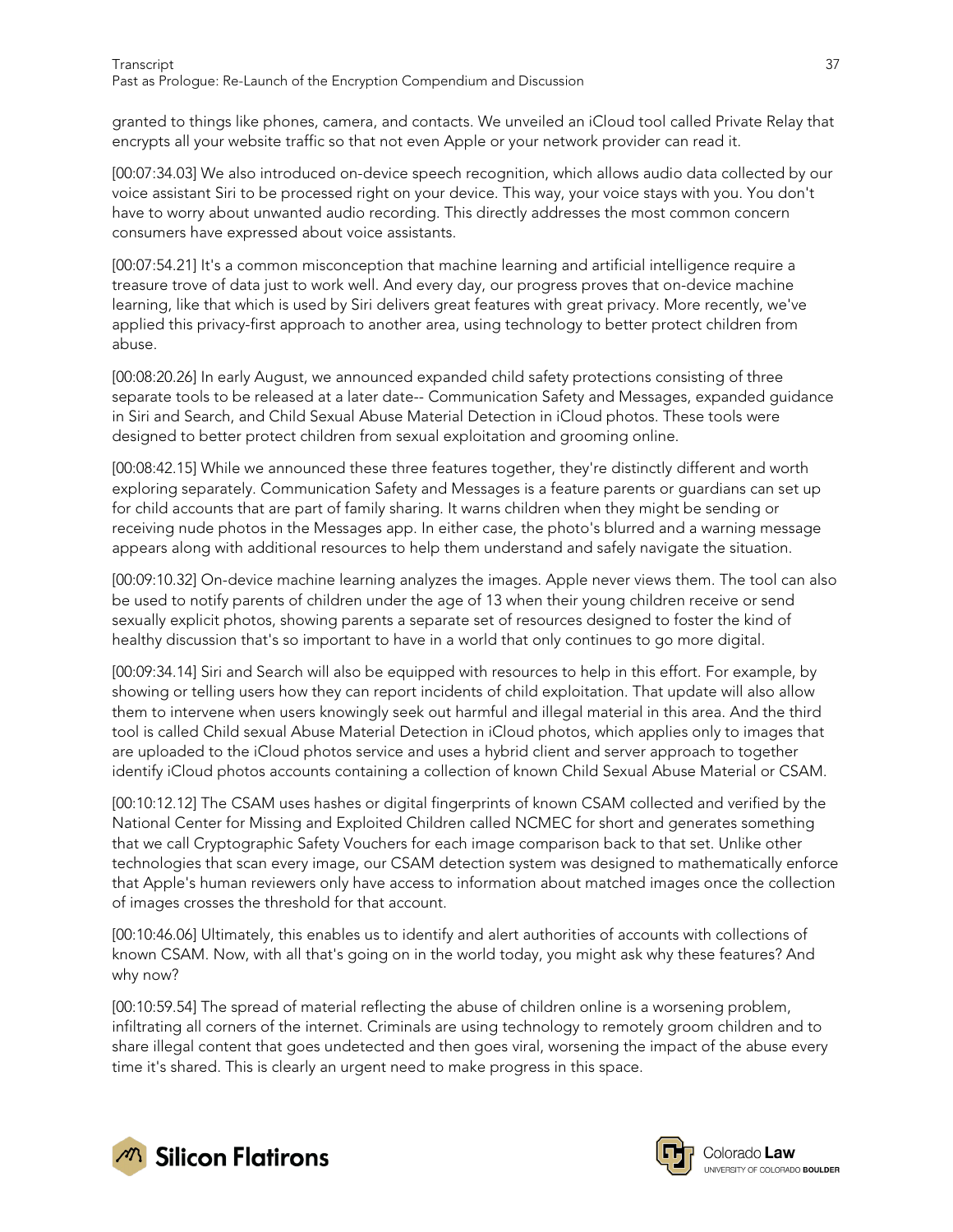## Transcript 38 Past as Prologue: Re-Launch of the Encryption Compendium and Discussion

[00:11:22.70] We knew that developing a technology that can identify collections of known CSAM while respecting user privacy, essentially protecting children while protecting privacy would be exceptionally challenging. We also knew that we found alternatives. The alternatives of doing nothing or decrypting every single photo that our users store in iCloud. It would be unacceptable. And we knew that they would be unacceptable to our customers.

[00:11:47.38] We believe that we've developed a solution that allows us to stay true to our privacy values and use technology for good. We don't have to choose between privacy or protection. We can accomplish both. With system detection in iCloud photos, Apple does not learn anything about the data stored on a user's device. As an image is being uploaded to iCloud, it will have this new safety voucher, but nothing could be learned from that voucher unless it's from an illegal image, is identified by NCMEC, and a second recognized child safety organization.

[00:12:18.44] In one of the many checks and balances built into the system from the start, both of these child safety organizations databases must list the photo is illegal. We also designed a threshold into the system to make it extremely accurate with an expected false positive rate of one in one trillion account per year. Finally, any account that's flagged goes to manual human review before any action is taken.

[00:12:44.17] So our system therefore is designed with both device side and server side components to ensure that nothing can be learned about the contents of the device. The device remains encrypted. We still don't hold the key. Still, I think the gut reaction of many-- no doubt including some listening today- was hey, get out of my phone. That response is understandable, but I'd ask you to consider the alternatives. One alternative is to do nothing.

[00:13:10.83] Some have suggested that we simply should not attempt to build a feature that could detect collections of no CSAM stored in our service or a feature that could help protect children from grooming behavior. Others have suggested we adopt the practices that are common at other companies. Just scan all the files stored in our systems in an attempt to detect and report CSAM.

[00:13:31.65] Compared to the feature we described, the risks to that approach are greater. There's less transparency about what's being detected, less transparency about how it might be targeted to specific accounts. So such a system appears to us more vulnerable to external pressure. We are not naive to the threats we face-- those who would like to exploit this technology and its capabilities.

[00:13:54.49] After the San Bernardino attack, when the FBI requested that we develop software to break our own encryption, we never said we couldn't build that operating system. We said that we wouldn't because it would have impacted every single user's iPhone in a way that was unacceptable. Tim said it best in his remarks during a press conference around that time. He said, we have a responsibility to protect your data and your privacy. We will not shrink from this responsibility.

[00:14:22.15] So we proposed those features to balance the utility of protecting children while preserving privacy. We heard the concerns that our CSAM scanning could be hijacked to search devices for something else entirely. And we're aware that this demand will come. And our response couldn't be clearer.

[00:14:38.60] We will not build an operating system that would negatively impact the users who rely on their devices and on us. We will not adapt this feature for a purpose other than detecting collections of known CSAM. We don't believe that this feature erodes encryption, and we remain as committed to privacy and encryption as ever. But while we believe we built robust protections into the features design and the other child safety features, we know that others may have ideas on how to strengthen these even further to protect children. We want to listen to that feedback.

[00:15:10.36] If you have substantive suggestions on how to build stronger child safety features, we want to hear them. At the end of the day, Apple builds consumer products, and consumers face threats.



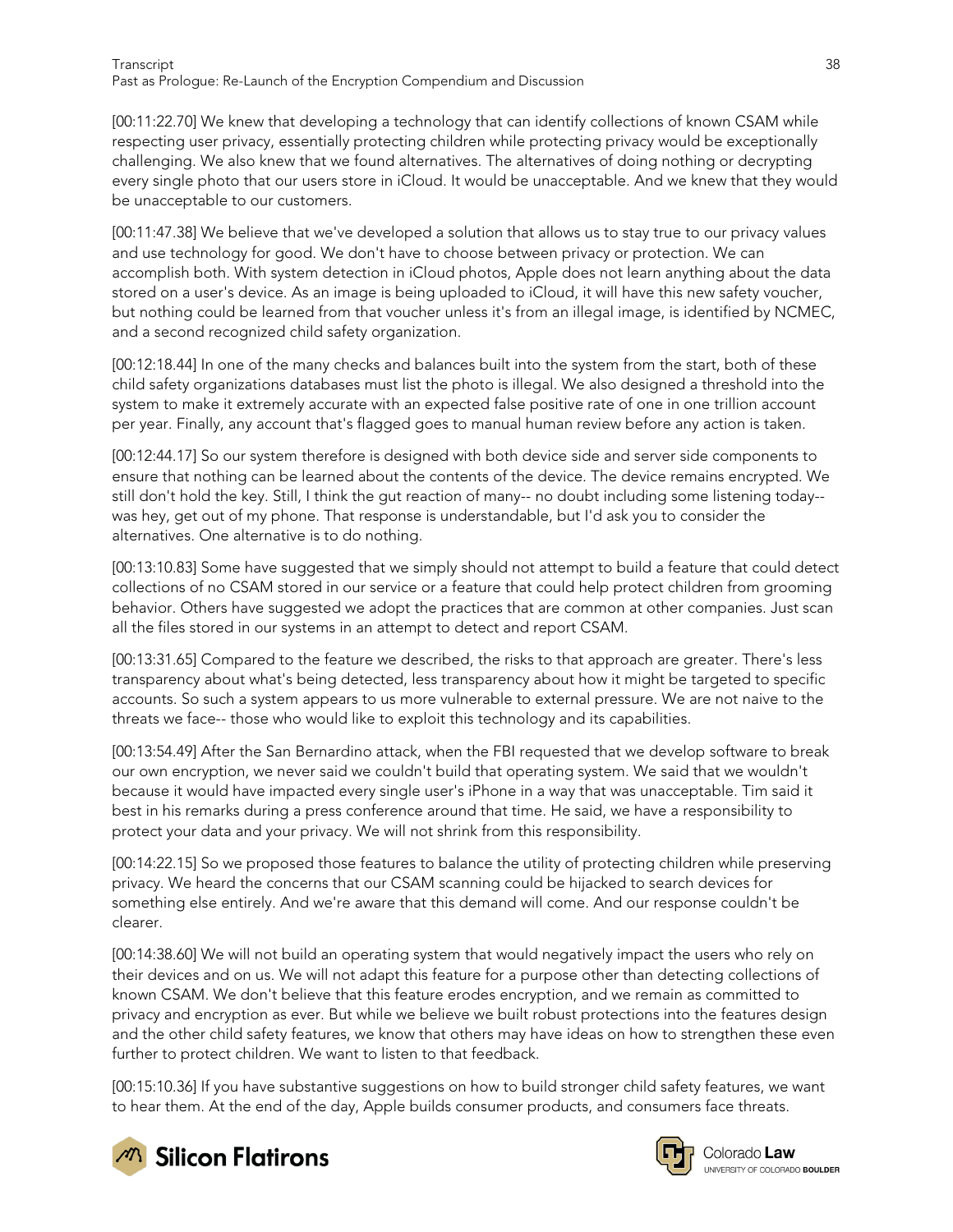Ransomware attacks on governments, corporations, and individuals are in the headlines every day. The threats we all face have never been so severe. And we're constantly looking to stay a step ahead so our users don't have to.

[00:15:34.66] Here's what we're up against-- attackers generally consider three things-- the number of devices, the number of opportunities, and the value of access they might get. As of this past January, there are more than 1 billion iPhone users worldwide. And because smartphones can do so much, they represent several vectors for attack. You could be delivered malicious software by visiting a website, downloading a file, or otherwise attacked.

[00:16:00.26] And for attackers, a connected device like iPhone is absolutely worth their while. For the wealth, personal, medical, and financial information they contain, including credit card details, contact information, photos and locations of our loved ones, and more. Threats that have been present since the day we launched the App Store, we continually take into account.

[00:16:21.50] Last year alone, during a pandemic that drove work, school, and play inside and onto our devices, our app review process, which relies on human reviewers, as well as technology prevented more than \$1.5 billion in fraudulent transactions. We also stopped nearly 1 million apps from making their way onto the Store and into the hands of users. I want to clarify that not all of these applications were rejected for being malicious or otherwise misleading.

[00:16:48.05] Our strict guidelines on privacy, security, and spam overall make app store the safest place to find secure, high-quality apps. Other apps might be rejected for a range of reasons. Last year we rejected more than 48,000 apps for containing hidden or undocumented features. We rejected more than 150,000 apps for being spam, copycats, or misleading to users. And we rejected more than 215,000 apps for privacy violations.

[00:17:16.21] A strict app-review process isn't the only factor that sets us apart. We also require that users download apps directly from the App Store rather than sideloading them from an internet browser or an unauthorized third-party app store. This prevents our users from being exposed to unvetted apps from questionable sources. This one move has done wonders to protect our users and build trust in the app ecosystem not only among consumers, but also among developers.

[00:17:45.41] With more than 1 billion iPhone users and nearly 2 million apps available in the App Store, it's inevitable that problems still surface. And successful attacks do occasionally occur. That being said, we're confident-- and security experts agree-- that Apple is more secure than our competitors.

[00:18:03.48] Coupled with the security and privacy protections that are built into our devices, the App Store presents users with a key line of defense. A 2020 report on malware attacks in mobile and fixed networks around the world found that the pandemic fueled a massive surge in attacks on mobile devices, and yet less than 2% of infections were attributed to iPhones. In comparison, Android devices represented nearly 27% of infections. Over 10 times more.

[00:18:31.30] It's worth noting here that Android's operating system allows for sideloading. Users can download apps from just about anywhere. And the amount of malware on their devices reflects that. Our integrated system presents a different choice, and one we believe has strong benefits to developers and users. It creates the security and the seamless user experience that we're known for.

[00:18:53.23] It's why consumers love our products. It's why they trust their devices to store their most sensitive personal information. That's why they download new apps from the App Store every day and then use and complete transactions in those apps, inspiring developers around the world to keep on dreaming and keep on creating.



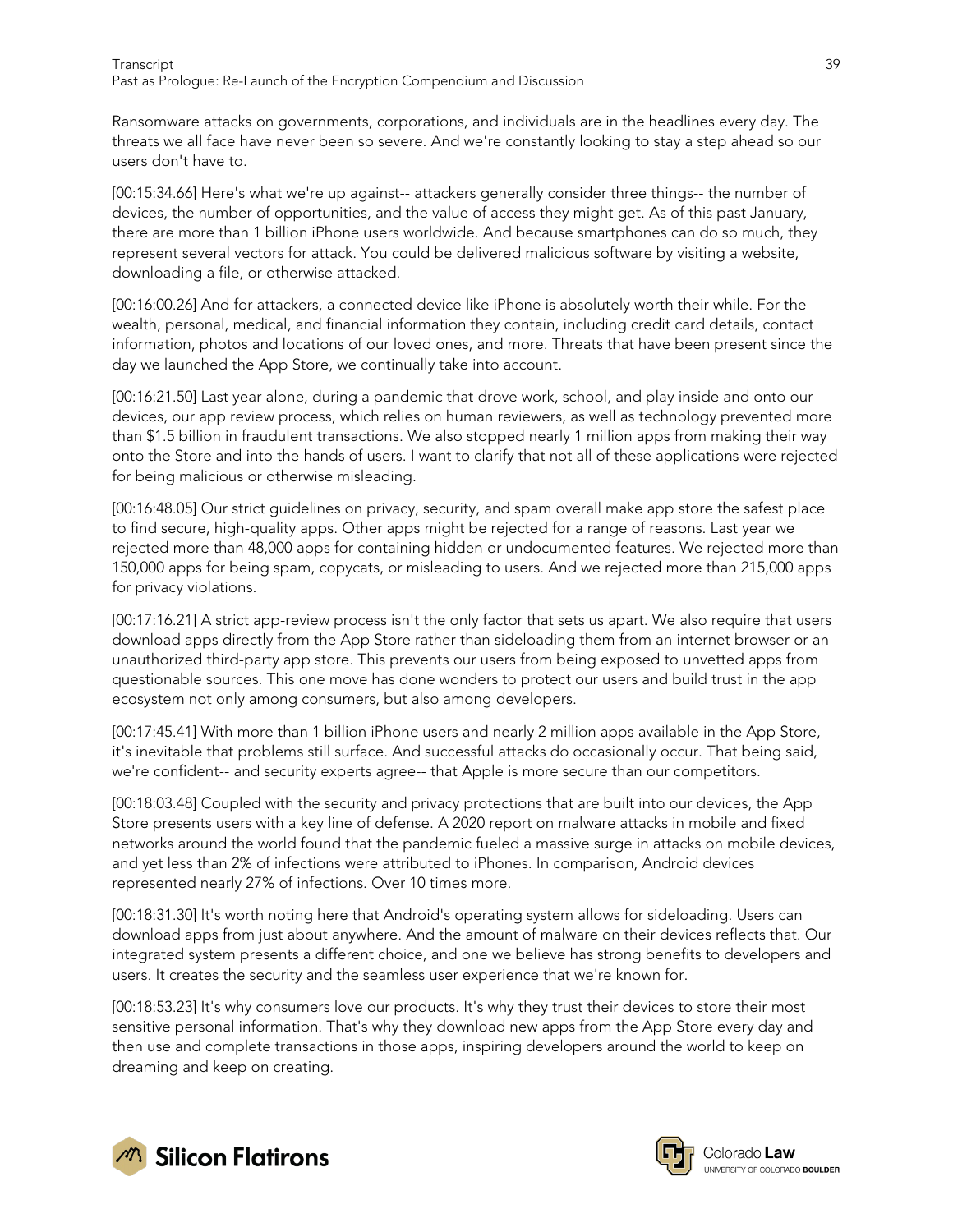## Transcript 40 Past as Prologue: Re-Launch of the Encryption Compendium and Discussion

[00:19:11.24] There is no absolute security nor absolute privacy. But working toward this goal is always worth the effort. The second we stop moving forward as an industry, we fall behind. I can only speak on behalf of one company, but I'm confident that we have the talent and the tenacity to make a difference for Apple users around the world.

[00:19:31.04] Much of our work is relying on yours in this community. And I'm here today to recognize that important partnership and assure you of three things-- our commitment to encryption is steadfast. Our commitment to privacy and security is steadfast. And most importantly, our commitment to consumers is steadfast. Again, thank you very much.

## [00:19:53.70] [APPLAUSE]

[00:20:01.00] Amie Stepanovich: Thanks so much, Erik. We have three student questions for you. The first one comes from Richards, so I'm going to invite him to the stage. And like before, I'm going to disappear to give him lots of space to ask his question.

[00:20:18.45] Richard Koch: You want me to sit?

[00:20:20.17] Amie Stepanovich: Whatever you want to do.

[00:20:24.28] Richard Koch: Hi, Erik. Thank you thank you so much for speaking with us today. You said in your speech that the CSAM detection technology was developed as a response to a worsening problem you characterized as an urgent need. And you also said that the system will not be expanded to cover other types of content. How can you give an assurance that there won't be another urgent need in the future?

[00:21:09.26] Erik Neuenschwander: So I think that the material that we're talking about is so far over the course of history. It's been unique in that it is widely recognized by countries around the world. There's a clear definition of the illegality and the harm to harm to kids. There are plenty of regions that find other things to be specifically bad for their region or given their history, but this one is effectively universal around the planet.

[00:21:37.69] So I would tend not to speak in terms of full absolutes. There might be in the future possibly some other urgent need, but the properties of our system would say even if there was a similar consensus around something else, that the actual implementation would change in a way that is noticeable to people. And so I think that there isn't anything that meets this same level. That's why we were motivated to approach this one singular issue with a whole suite of new technology. And I think it has been a growing problem that we as a tech provider should be devoting resources to addressing and mitigating.

[00:22:18.42] Richard Koch: But other types of content may be addressed in the future. Is that correct?

[00:22:23.40] Erik Neuenschwander: I mean, I'm speaking, you're saying over-- what I took your question to be is over the arc of human history sort of thing. This is a system that's designed for CSAM and has a number of protections to make it be exactly that. We're not going to design this system to do more. If there were something else that was an equal challenge, I think we would rise to meet that challenge as well. I don't know at all that it would be that system. It's this system. It's really a hypothetical, right?

[00:22:46.70] Richard Koch: True. Thank you.

[00:22:48.29] Erik Neuenschwander: Sure.

[00:22:52.93] Amie Stepanovich: All right. Our next student is Megan Cook. You want to come up?

[00:23:13.25] Megan Cook: [INAUDIBLE] right in the back. Thanks, Erik, so much for sharing all that information today. The one thing that I really took away from this is how many different challenges,



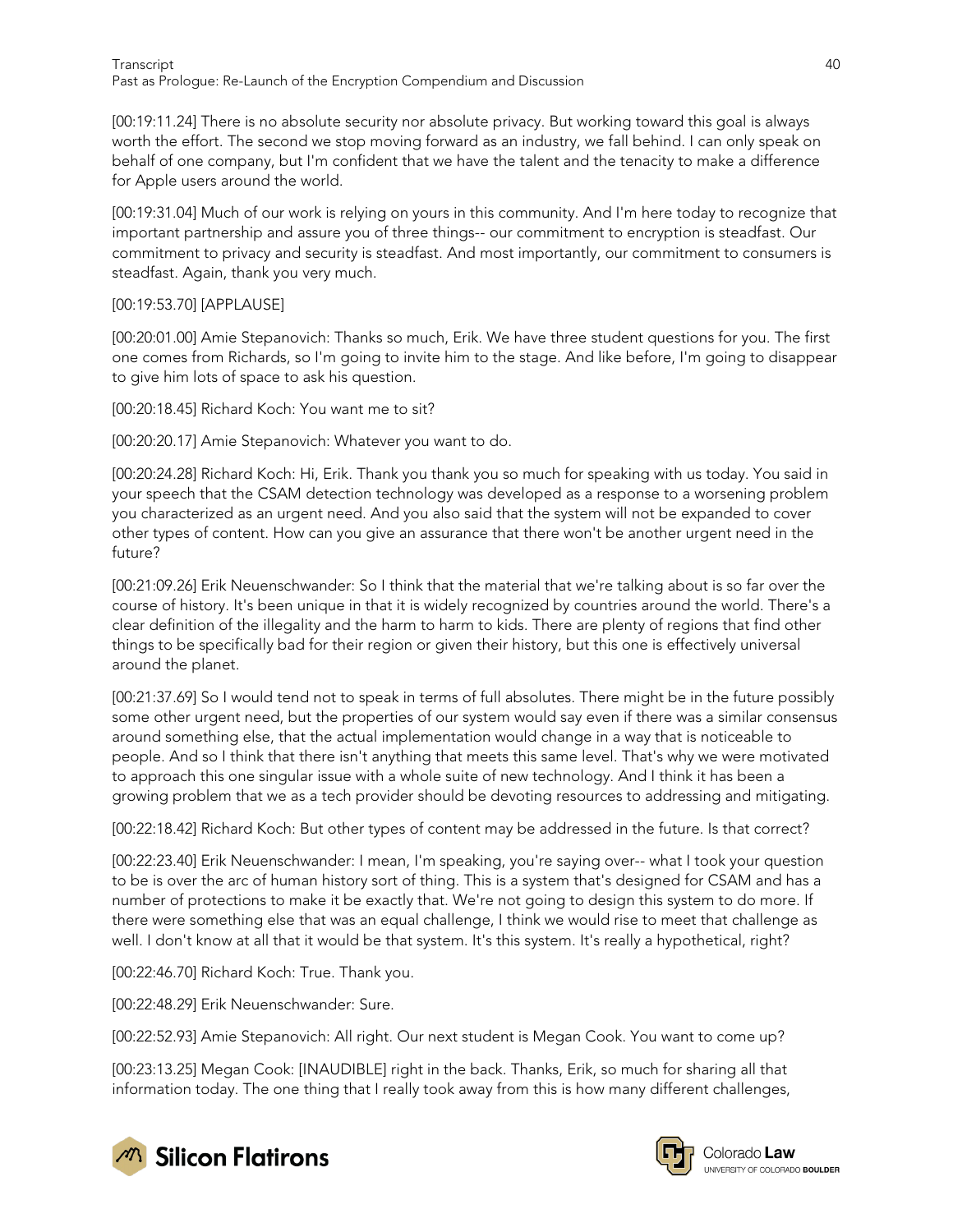privacy, and opportunities from all different constituents. And as a result, you all have to walk a really fine line between privacy and protection.

[00:23:39.68] Can you walk us through some of the specific criteria you use to make those types of decisions? I imagine that you all have to have a pretty strong sense of what that line is in order to rule things out like the child protection services.

[00:23:54.47] Erik Neuenschwander: Mm hmm. Yeah. We overall use-- at the highest level, we have four pillars or principles that we use to organize our thinking when we're looking at some new features, some new service that Apple might introduce. And in my mind at least, they're ordered.

[00:24:12.74] And so first and foremost in that list is data minimization. We really seek to have the system process the minimum amount of data, or at least to expose Apple to the minimum amount of data to deliver great functionality. That's where you heard me talk about on-device intelligence as part of the talk.

[00:24:30.65] And on-device intelligence is something left under the user's control on their device. It isn't data that gets exposed to Apple. It's a great technique for achieving data minimization. Other things like degrading the quality of data or limiting retention or other ways to minimize data.

[00:24:47.42] Second is restricting the use of that data. So ensuring that it's only used for the intended purposes. And that has sometimes a policy component. Things like access control lists or whatever have a role to play limiting who can get data-- who can see data once it's been collected. But there are also technical means that we can take to degrade that data away from other uses.

[00:25:08.66] So things like Local Differential Privacy is a technology we've used. And this in short randomizes the data on the device before it ever comes up for analysis. And that means that it only works to analyze that data in aggregate from a number of different submissions.

[00:25:25.34] When you get an individual piece of data, you can't conclude anything from it. When you get a large collection of data, you can learn trends from that. And that's a much more powerful way than simply collecting individual items and then saying, oh, we'll only look at the aggregates. We're actually imposing a technical control so that the data is only useful once aggregated. It's only informative once aggregated. So that would be a way of looking at use limitation.

[00:25:48.92] Transparency and control is the third pillar. And these are very important. It's important to be transparent to users and to have them be able to have control over data collection. But you'll note it comes after the other two. It's only after first asking the question of is this data necessary at all? And how can we restrict that use down to the minimum to provide the great functionality? Yes, you should have transparency. You should have control.

[00:26:10.97] And then last but not least, not really fourth in the list is security. Security has two different aspects to it-- security underpins all the three things I already talked about. If a user is supposed to have control over something and there's a way for an attacker to evade that control, that's a breach of security, and it undermines the notion that you've given control over access to say that sensor or that data.

[00:26:33.53] But security also has the role to play in encryption, what we're talking about today. And that's encryption both of data at rest and data in motion. Encryption provides the capability to help assure things like the confidentiality of users data. And so when we think about things like our imessage communication service, end-to-end encrypted between the sending and receiving devices so that even though those messages transit Apple's servers, even though if you're on an airplane, like, maybe people will get back to doing, and the message can't be delivered, and so it's going to be held by the server, it's held encrypted with keys that Apple never possesses.

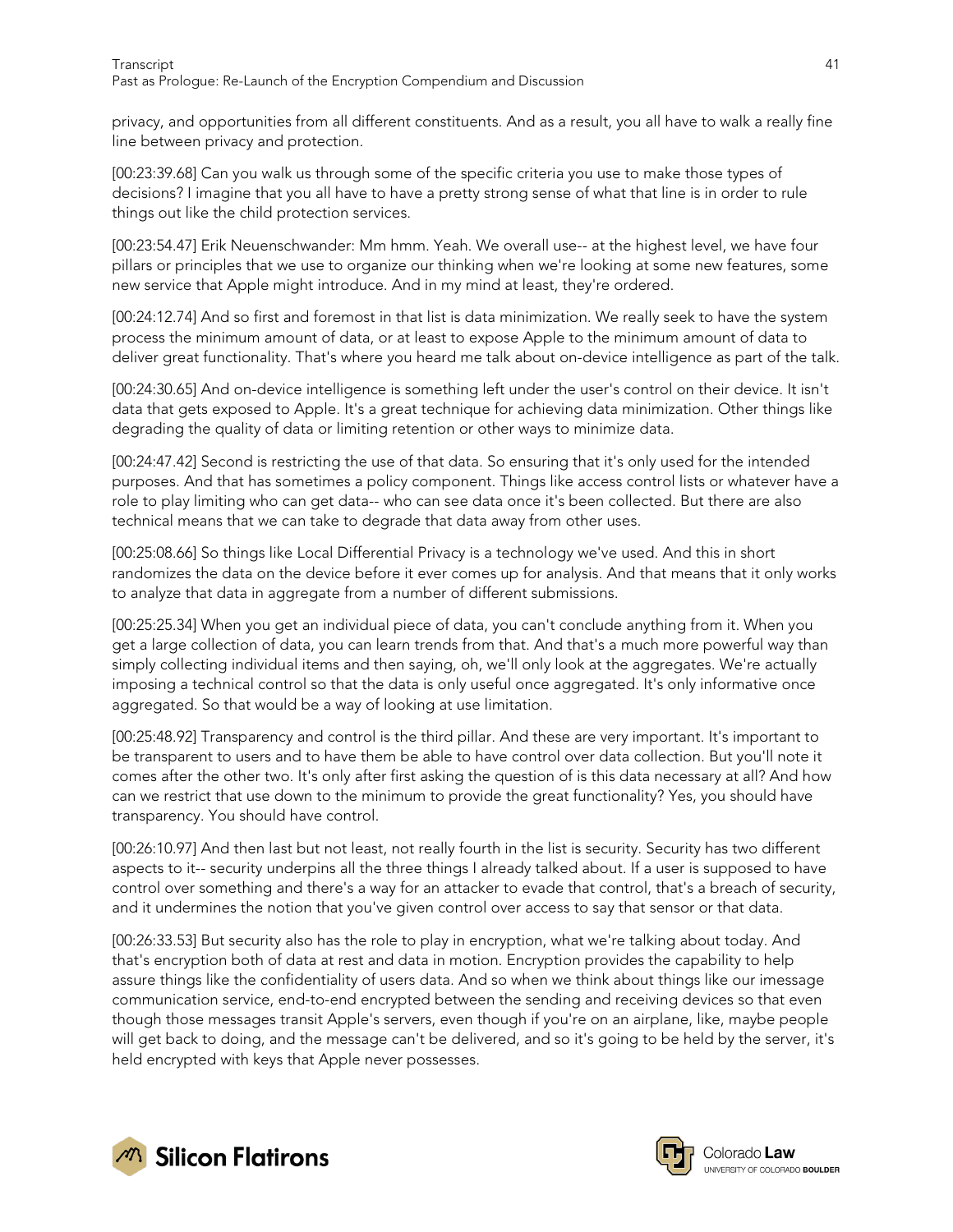[00:27:07.88] And that means that we're able to provide privacy assurances around that service built directly on top of the encryption primitives and the design of that algorithm. So those are the four things that we reliably look at as lenses to apply to each problem. And then for any given more specific project that we're talking about, we start looking at individual threats or risks and the assurances around privacy that we want to be able to provide users for the specific thing we're designing.

[00:27:37.14] Megan Cook: OK, Thanks.

[00:27:38.54] Erik Neuenschwander: Thank you.

[00:27:45.19] Amie Stepanovich: Our last student questioner is going to be Dave.

[00:27:59.46] Gabe Rudin: Hello. Thank you for your time today. I really appreciate it. And it's a pleasure to meet you virtually.

[00:28:05.65] Erik Neuenschwander: Thanks you too.

[00:28:07.35] Gabe Rudin: So I have a question for you-- or two rather-- and there on the subjects that you've been talking about today. And the first is that the CSAM detection material in general has-- as you've said, it's a lot more secure because of on-device scanning that you've done in the way that you've implemented it as opposed to other players in the industry that may have on-server scanning in a way that you've said is less transparent or it enables greater access to clients data.

[00:28:40.85] But what would you say to people who are skeptical of this approach only in that it may have broached a new territory where client side scanning is now just the beginning of something else? Where it may not be a threat in the way that you've ruled it out or with the scope that you've said it is, but it becomes an area that's now more familiar to consumers and that hurts civil liberties in general going forward.

[00:29:10.85] Erik Neuenschwander: Yeah there's a couple of different directions to unpack that. I guess first I would say, you mentioned in the way that you've implemented it. I think that that can lead to a misconception that this is something that we're rolling out now and it's something that we brought out and described and proposed. We'd done enough work to feel confident that it was something that could be implemented, but the phase that we're in, for people that have those concerns is one of discussion listening and dialogue.

[00:29:36.35] And so this isn't something that we're fixed on in terms of the approach. What we're fixed on is that it is something that we think we need to do across child safety to do more to disrupt grooming, to do more to disrupt this kind of hoarding and exchange of material. Specifically for why we think it has that greater protection and how people interpret it, I'm not quite sure that we've all agreed on the words.

[00:30:02.54] I wouldn't call it client side scanning because client side scanning would seem to imply that there's a result known based on data on the device. And that's not possible. Under this system, it requires the server side processing and the server side storage of the data and the result of the first half of the private sector interception protocol.

[00:30:22.79] The part that I think people would call the matching or the scanning. The way it's designed, the result isn't knowable until a threshold of material has been accumulated within an account. These are properties of the math of the system. And that's very different from what I think people would intuitively understand client side scanning to mean. Maybe that means we need different words. Maybe it just means we need to be more precise.

[00:30:46.43] And so then to your third point, I think it's important to have these norms and properties in a system that we've designed a number of different checks into the protocol, into the approach so that we feel that this is a system that would actually work very solidly to not be able to be expanded beyond the



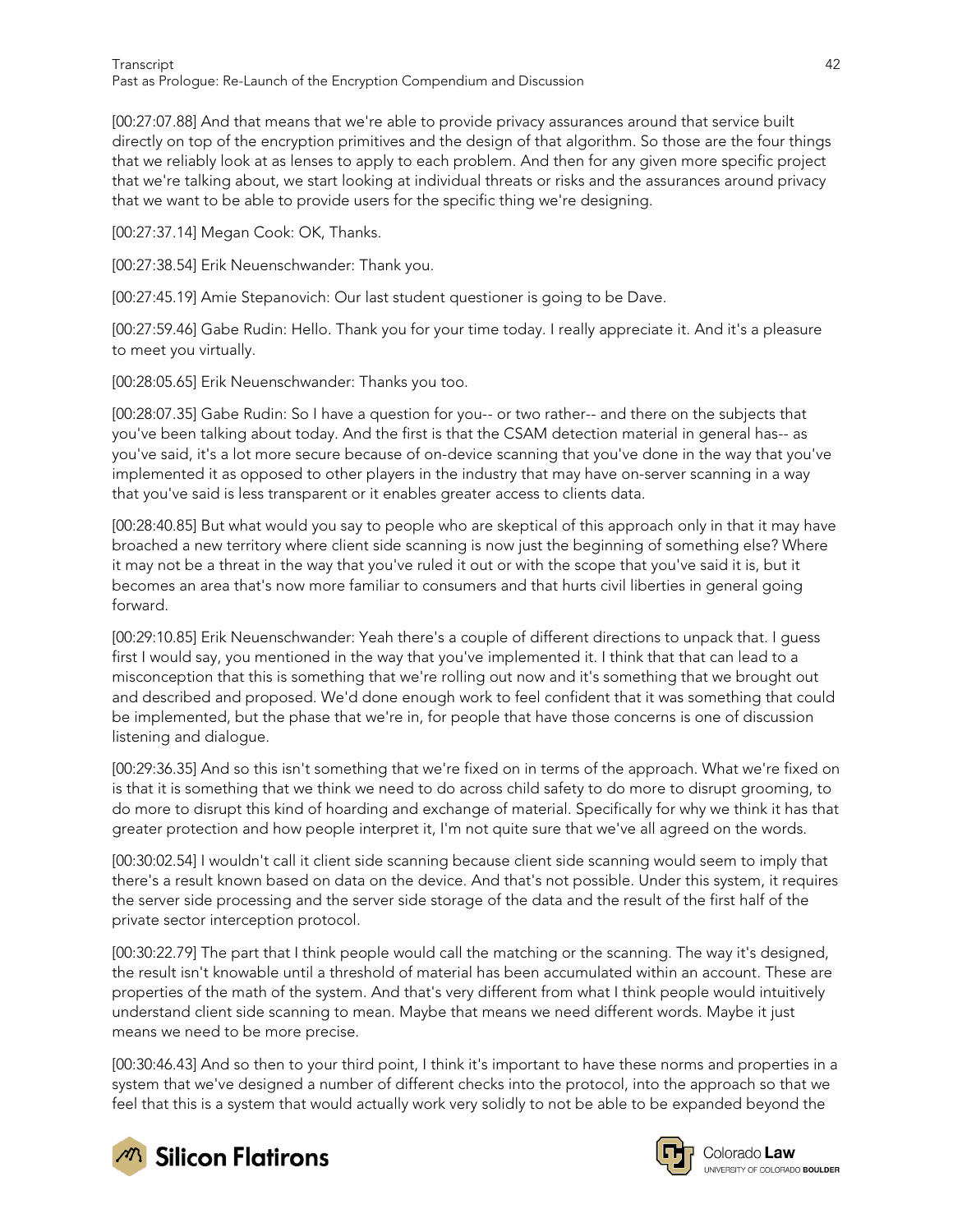Transcript 43 Past as Prologue: Re-Launch of the Encryption Compendium and Discussion

scope that we've discussed without the properties-- without that being transparent and required to be transparent at a technical level. I think those are key properties in the system that we proposed. And a system that we rolled out would need to-- in my opinion-- at least have those implemented in some way, shape, or form. And the current state of the art that we saw or we were able to conceive of for a scanning based on server-held data on servers didn't have those properties.

[00:31:34.41] Gabe Rudin: OK, thank you. I appreciate that. And underlining everything that you've just described there, there seems to be, as you were saying a commitment to strong normative values. And I was wondering-- and you know you protect US citizens very strongly in that regard. And I was wondering if in your opinion, Apple has that same level of commitment to citizens of other countries and other locations.

[00:31:57.85] Erik Neuenschwander: OK. I want to answer that generally and then make sure-- because I feel like you're asking in the context of the proposed features. I'll come back that too. First, we've said-- I didn't work it in today, but privacy is a fundamental human right. That's a belief of the company. And if you think something is a fundamental human right, that means you apply it universally, and you don't consider it to be one thing for a US person and another thing for another person.

[00:32:19.45] So absolutely, that's our approach to privacy. That's underpinned by the fact that we have are one global operating system that we ship features in the same way. For the system detection in iCloud photos feature specifically, it's something that in our proposal, we had only completed our analysis to even contemplate launching in the US. And it would be additional analysis about the risks to users of our products before we expand it beyond the US. We're most familiar with US law, US policy, and the US organizations that support child safety. And that's still going to be our focus as we look at what kind of features we want to ship.

[00:32:58.32] Gabe Rudin: OK, I appreciate it. Thank you for your time, sir.

[00:33:00.84] Erik Neuenschwander: Thank you.

[00:33:09.80] Amie Stepanovich: I'm going to start turning to the questions that we have that came in over zoom. Give me a second to get to-- I keep trying to push my mouse from over here to over here, forgetting that they're not connected to one another.

[00:33:26.03] Erik Neuenschwander: Not yet. That's a feature in Mac OS monterray and iOS 15.

## [00:33:30.68] [LAUGHTER]

[00:33:31.58] Amie Stepanovich: Thank you. Keep working on that. So Andrew Zach asks, can Apple claim that imessage with communication safety turned on is still end-to-end encrypted if it detects explicit images? It may not be definitionally client side scanning, which you just spoke to, but is it still true end-toend encryption?

[00:33:56.99] Erik Neuenschwander: OK. So what I just spoke to, I want to really draw a clear line first. And first I'll say, the clear line I have to draw now is Apple's fault. We introduced three things all at once. So I have to talk about all three things now because it's what we talked about and it's too confusing. And so right now, what we just did, I'm drawing the clear line for everybody as we move from the prior question, which was about our iCloud photos feature, and now we're talking about the communication safety messages feature, which is totally fair.

[00:34:25.98] But everything that I was talking about in terms of the design of the scanning applies to that feature. And I have talked about this other feature differently. That said, it's still obviously a valid question. So can Apple still contend that imessage is end-to-end encrypted? There's obviously very active debate on this. My personal view is that end-to-end encryption protects communications from unwanted



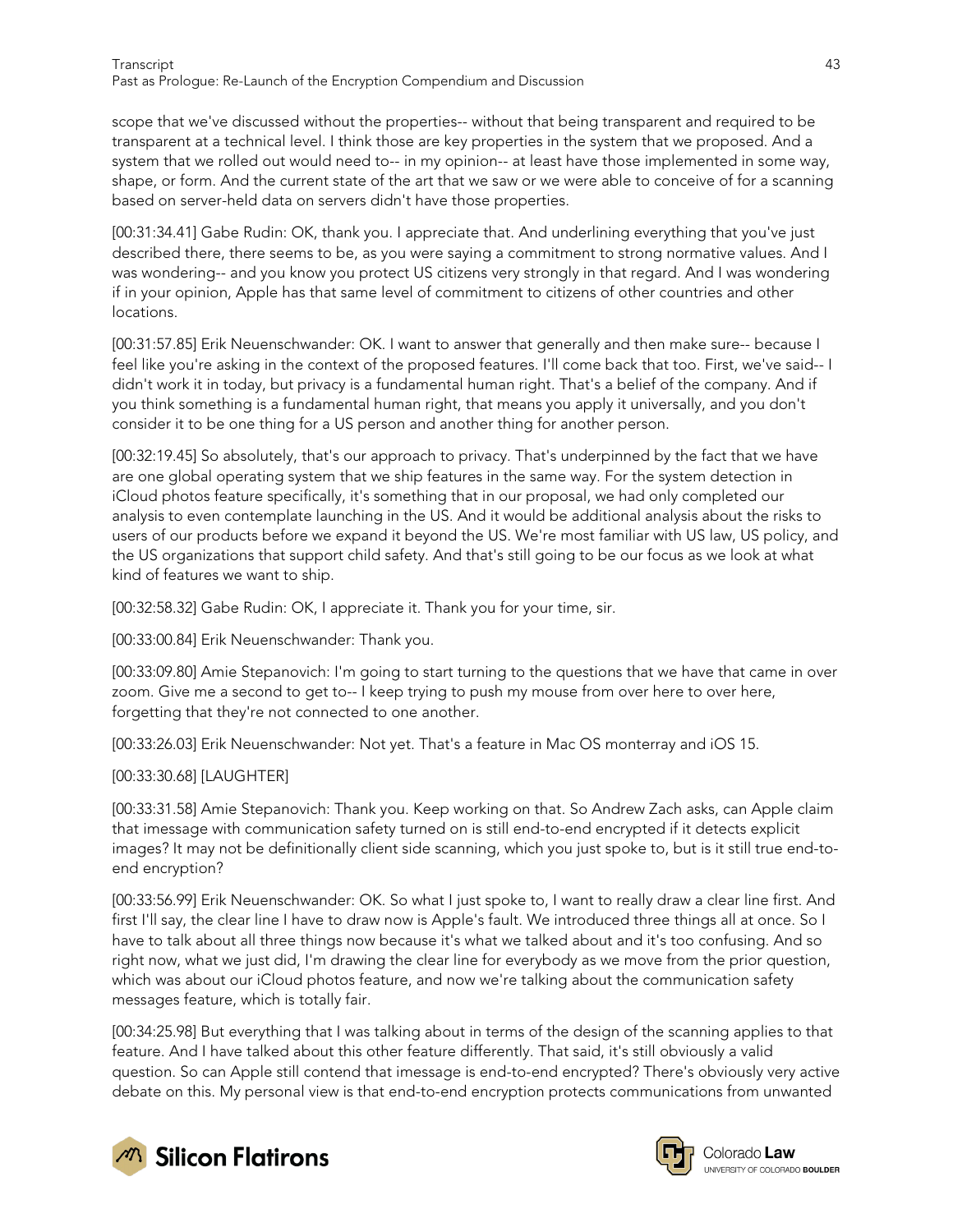or unintended disclosure to someone who's not party to the communication. That's what I think as technologists the assurance that we can provide people.

[00:35:00.74] It doesn't say that if you message me right now that everybody in this conference won't see it, because I could hold my phone up to the screen and then everybody would see the message. And we don't have a technical way to prevent that, right? So that's why I think that it makes sense when we're talking about end-to-end encryption to look at the unwanted unintended disclosure. And the feature that we propose leaves any notification to the parent under the control of the child who is a party to the communication.

[00:35:32.45] That doesn't mean that the analysis is done. That doesn't mean that oh, well, since no keys were harmed in the making of the feature it's obviously a good feature. It's still quite right to ask questions about the use, abuse, misuse of this feature. And that's part of what we're discussing with a number of experts.

[00:35:48.47] But I as a person who considers himself a staunch defender of encryption and works at a company, who's very keen on encryption, I'm very worried about trying to make broader claims and what the technology can support when we want to signal to anyone who would undermine end-to-end encryption where those lines should be.

[00:36:15.80] Amie Stepanovich: I have a question from Matt Blaze-- I like the idea of our first keynote speaker asking questions of our second keynote speaker-- asking what detecting terrorist training materials have been considered an equally urgent need immediately post 9/11?

[00:36:34.20] Erik Neuenschwander: So was that a statement or a question? I guess would we have considered it?

[00:36:38.76] Amie Stepanovich: [INAUDIBLE] detecting terrorists. So you're talking about CSAM as an urgent need. Would terrorist training materials have at the time immediately post 9/11 have been considered an equally urgent need?

[00:36:51.47] Erik Neuenschwander: Right. And it's tough to retrospectively talk about that hypothetical. If I give just my gloss of what I think the properties were at that time, it wasn't that there was a globally- two things-- that one, there wasn't a globally identified definition of exactly what material like that would be. And two, there wasn't a global norm that said that the mere possession of that material was itself illegal.

[00:37:23.25] I'm on the engineering side, not a lawyer. So I don't want to make too many assertions about what's illegal or illegal, but through our work on this feature, it's just not acceptable. It's not acceptable under the law to hold the material when we're talking about CSAM or C-A-S-M. There's been no such push in the US and therefore no such push at a wide range and globally across many countries to make that same definition around a set of defined material.

[00:37:51.39] So I don't see them as being the same. I think implicitly in that question is wouldn't that there have been a lot of pressure to go use this nifty tool to go look for terrorist material? And again, it's hypothetical, but sure, that seems plausible to me. I think that for cloud services that process material in cloud services, that pressure is technically greater because the ease with which a search can be particularized and the ease with which an algorithm can be modified are lower than in a system where you have a hybrid approach that involves the device and the server. The device attesting to some aspect of the algorithm as we roll out our operating systems give some additional properties that I think help provide disincentives or raise the cost of scope creep.

[00:38:44.60] Amie Stepanovich: So you've talked a little bit in response to a couple of questions about the fact that this isn't something that's actively being implemented right now. One of the questions talks



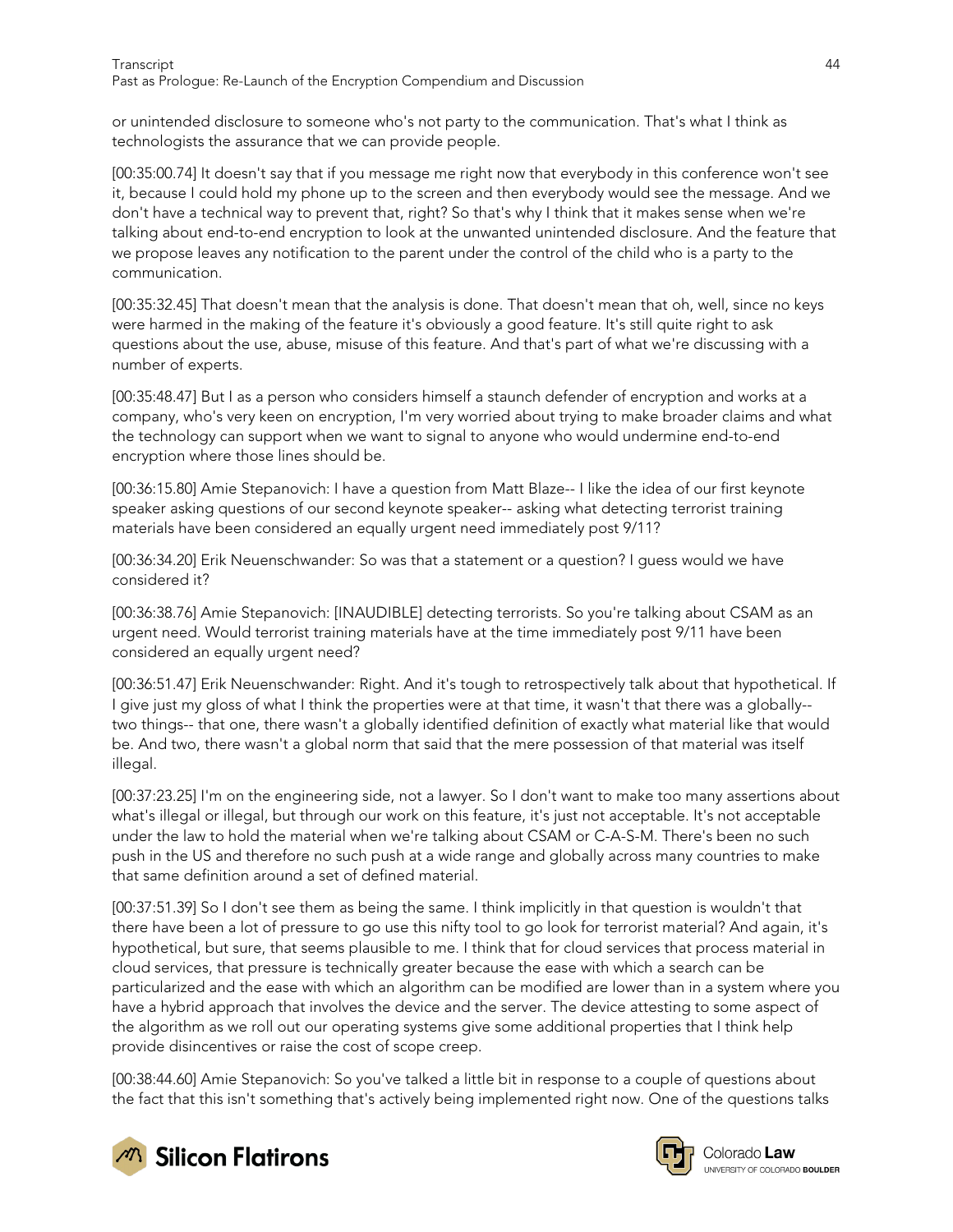about how you have started a process of collecting input. And they ask, is there a structured plan for ensuring transparency in that process that Apple plans to follow? And will that plan include-- if the plan exists, I'm assuming-- the creation of documents to codify your findings, such as through a human rights impact assessment?

[00:39:18.16] Erik Neuenschwander: So we've been very-- we think the transparency around what we're proposing is critical to improving trust. Part of why I think there's been able to be so much engagement on our proposal is the bunch of material-- wealth of material that we published as part of the initial announcement. We're going to continue to be transparent about the choices and trade offs as we move forward with the features.

[00:39:44.15] Amie Stepanovich: I'm going to ask-- there's two questions I kind of want to ask together if possible. To start you there have been-- I think the first question refers to a few different systems. For example, it says researchers have identified flaws in some of the privacy tech that Apple has pushed in the past and references privacy loss parameters, differential privacy, and the neural hash collisions.

[00:40:12.34] And then talks about-- gets to a question of how should consumers approach having confidence in Apple's privacy efforts given-- I think what they're identifying as a discrepancy between the math and the talking points. And then the second question relates to this in a way to that question of trust-- of given that you're scanning children's incoming communications, is there any special consideration that children should have about the fact that their communications are now being scanned coming through the iPhone? That may be what happens on the iPhone isn't staying on the iPhone. Kind of referencing that public communications piece as well.

[00:41:07.91] Erik Neuenschwander: OK, you put them together, I see the questions a little bit separate, but let me hit them both. Starting maybe with the second one is a little bit simpler. So a child will know that the communications coming in through the Messages app are being scanned. So first of all, what happens on the device in that context is just on the device. The notification piece is separately under the child's control.

[00:41:34.49] And again, going back to the technical definition of end-to-end encryption, I find this to be again, somewhat just challenging to draw a line technically because let's say I send you a message in the messages application-- over imessage-- that message is decrypted and processed just to be rendered onto the screen. To be displayed so that you can read it. It's a photo or if it's a text, your device is processing those bits.

[00:42:00.59] Under our communication safety feature, it additionally processes the bits using a classifier to decide if an image that came in is maybe a nude image. And then it further renders those bits a little bit differently. It doesn't just show you the image. It shows you a blurred-out version of the image. And all of this is to service you. A nude image came in, you maybe didn't want to see it, it's processing to blur it out or it would process it to show it to you. And this is just local processing. We can call it client side scanning, but it is already being processed by your device just to provide the functionality to you, which is what safety's there for.

[00:42:39.74] Separately, on top of that, there's an additional step that if you confirm the parent could have set up a notification-- and there's been a lot of conversation about the utility of those notifications and how a child will really interact with them, especially across a range of years. And we continue to be interested in experts opinions and research studies on the notification piece. But that's separate I think from the blurring. And the blurring is a feature which is only occurring on the device. So I see those as pretty different.

[00:43:10.79] Broader with-- so I'm going back to our launch of local differential privacy and such. I think you said that there's a discrepancy maybe between the math and the words or the description. I don't